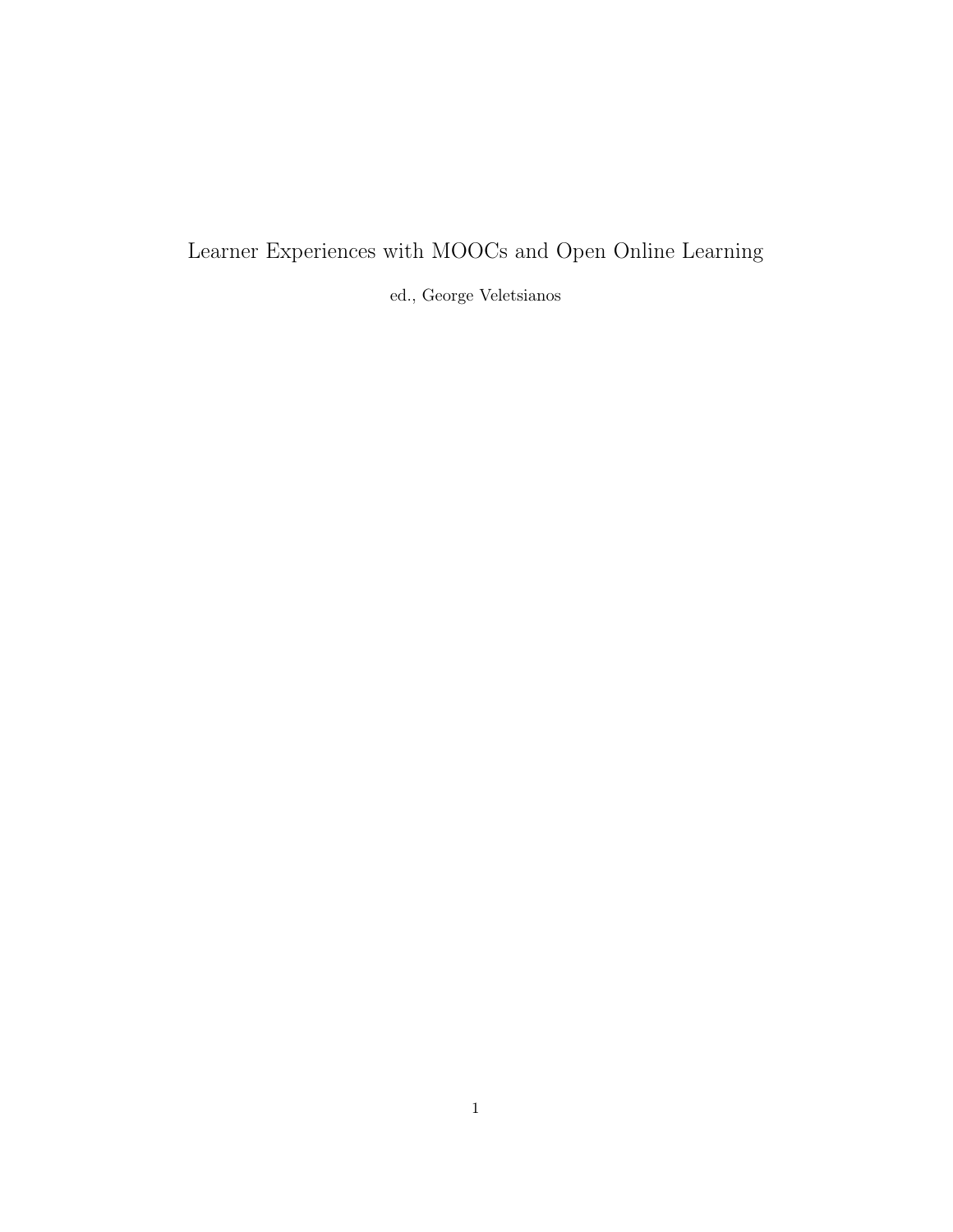## 1 How do learners experience open online learning?

#### George Veletsianos, PhD

At a time when researchers and online learning providers are embracing the use of learning analytics and big data to examine learner behaviors, activities, and actions, very few researchers have sought to gain a deep, qualitative, and multidimensional understanding of learner experiences with open forms of learning.

Learner Experiences with MOOCs and Open Online Learning is an e-book in which student authors describe and reflect upon their open online learning experiences. Current conversations around educational innovations in general, and MOOCs in particular, lack student voices. This book enables learners to share their stories, thus contributing to our understanding of open online learning.

A number of questions guided the development of this book. These included: What are learner experiences with open online courses, MOOCs, and other forms of open online learning? What is it like to participate in open online learning? What are learners' perspectives on open education? Answers to these questions clarify the nature of open online learning, help us focus innovations on learners, and aid us in improving digital learning initiatives.

Learner experiences arise from the ways learners interact with and respond to content, activities, instructional methods, instructors, and the context within which learning and instruction happen (Parrish,  $2005<sup>1</sup>$  $2005<sup>1</sup>$  $2005<sup>1</sup>$ ). At a time when researchers and online learning providers are embracing the use of learning analytics and big data to examine learner behaviors, activities, and actions, very few researchers have sought to gain a deep, qualitative, and multidimensional understanding of learner experiences with open forms of learning. Yet, understanding learner experiences is vital. A nuanced appreciation of how users experience open learning, including the successes and obstacles they face, will assist learning designers, researchers, and providers in refining and improving open online learning.

Learner Experiences with MOOCs and Open Online Learning delivers two important findings:

- The realities of open online learning are different from the hopes of open online learning. The disconnect between reality and promise has been observed in a number of other areas pertaining to educational technology (Selwyn, 2010). Learners' experiences with open online learning and MOOCs do not fit neatly within monolithic narratives because these experiences are neither uniform, nor straightforward. For example, learners describe some of their experiences as meaningful and empowering. Others describe them as mundane or simply mediocre. Students encounter formidable obstacles, but also appreciate flexible opportunities for learning. The reality of open online learning is that learners' experiences are neither as overwhelmingly positive as optimists make them out to be, nor as poor as critics suggest they are.
- We only have small pieces of an incomplete mosaic of students' learning experiences with open online learning. While some research on learner experiences, perceptions, and practices in open online learning exists (e.g., Cheng, Kulkarni, & Klemmer, 2013; Hilton, Graham, Rich, & Wiley, 2010; Koller, Ng, Do, & Chen., 2013; Kop, 2011; Siemens, Irvine, & Code, 2013), [empirical research on MOOCs and open online learn](http://www.veletsianos.com/2013/06/05/the-research-that-moocs-need/)[ing is nascent](http://www.veletsianos.com/2013/06/05/the-research-that-moocs-need/)[2](#page-1-1) . Furthermore, investigations are conducted in different contexts and

<span id="page-1-0"></span> $1$ <http://bit.ly/14eLBjw>

<span id="page-1-1"></span> $^{2}$ <http://www.veletsianos.com/2013/06/05/the-research-that-moocs-need/>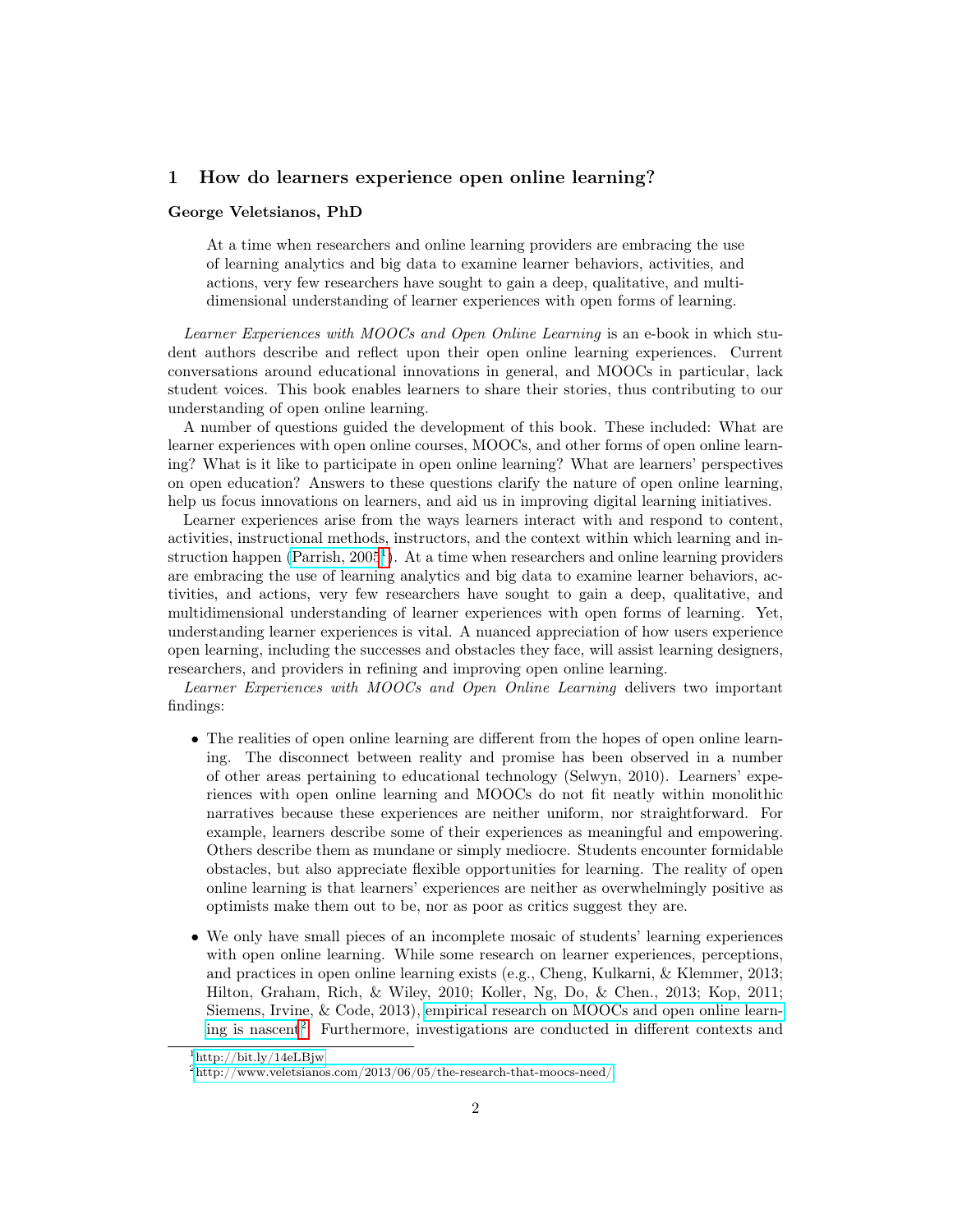focus on different aspects of the learner experience. Thus, we need to recognize that the field's understanding of open online learning is not simply incomplete, but may represent a partial picture of what happens in such settings. The student experiences described in this book contribute to our understanding of online learning, adding missing pieces in an ever-evolving and complex mosaic.

These two insights challenge instructors, administrators, learning designers, developers, and researchers to focus on the *design* of open online learning. The learner experiences shared within this book make it clear that "massive," "open," and "online" do not ensure positive or negative learning experiences. What we need, as a field, is to examine how to (a) design effective, engaging, challenging, participatory, and caring personal learning experiences for emerging contexts, and (b) use pedagogical and technological affordances to foster learning. The experiences described in this book suggest that open online learning providers need to pay closer attention to learners. In doing so, designers will discover that even though individuals appreciate the opportunities provided to them, learners like Valauri (chapter 10) may struggle "more with trying to learn the tools than with trying to learn the content [\(section 2\)](#page-6-0)," or students like Ota (chapter 3) might attain a certificate but may still experience "feelings of hollowness and incompleteness." Learning designers will also discover that some learners (e.g., chapter 5) may use open online courses in unintended, but meaningful, ways.

It is important to mention that this e-book does not purport to present a generalized description of learner experiences with MOOCs, any specific MOOC, or open online learning. While some MOOCs share certain characteristics (e.g., video-based lectures, discussion boards, peer review for assessment purposes), courses differ in important dimensions, including their design. For example, the [original concept of a MOOC](http://www.elearnspace.org/blog/2012/07/25/moocs-are-really-a-platform/)[3](#page-2-0) bears little resemblance to the MOOCs popularized by [Coursera](https://www.coursera.org/)<sup>[4](#page-2-1)</sup>, [Udacity](https://www.udacity.com/)<sup>[5](#page-2-2)</sup>, and [EdX](https://www.edx.org/)<sup>[6](#page-2-3)</sup>. Additionally, while the learner experiences and stories described in this book yield detailed accounts of individual experiences, they do not purport to reveal generalized truths about any particular course or about the experiences of others.

Furthermore, this book should not be taken to represent a description of learner experiences with traditional online education. "Online education" has a long tradition and is a broad umbrella term that captures a multitude of approaches to learning – from step-by-step tutorials designed to impart specific skills to autonomous exploration of online resources and communities of interest. [Online education and MOOCs are similar, but unique, concepts](http://www.insidehighered.com/blogs/technology-and-learning/bubbles-online-education-and-confused-reporting)[7](#page-2-4) . Conflating the two does a disservice to the field, to educators who strive to improve learning, and to the scholars who have spent their careers investigating the discipline and practice of online education. Above all however, flattening terms and conflating ideas does a disservice to learners worldwide: such an oversimplification prevents educators, designers, developers, and researchers from seeing what is unique in each context, and impedes stakeholders from improving learning environments and platforms.

<span id="page-2-0"></span><sup>3</sup><http://www.elearnspace.org/blog/2012/07/25/moocs-are-really-a-platform/>

<span id="page-2-1"></span><sup>4</sup><https://www.coursera.org/>

<span id="page-2-2"></span><sup>5</sup><https://www.udacity.com/>

<span id="page-2-4"></span><span id="page-2-3"></span> $6$ <https://www.edx.org/>

<sup>7</sup>[http://www.insidehighered.com/blogs/technology-and-learning/bubbles-online-education-and](http://www.insidehighered.com/blogs/technology-and-learning/bubbles-online-education-and-confused-reporting)[confused-reporting](http://www.insidehighered.com/blogs/technology-and-learning/bubbles-online-education-and-confused-reporting)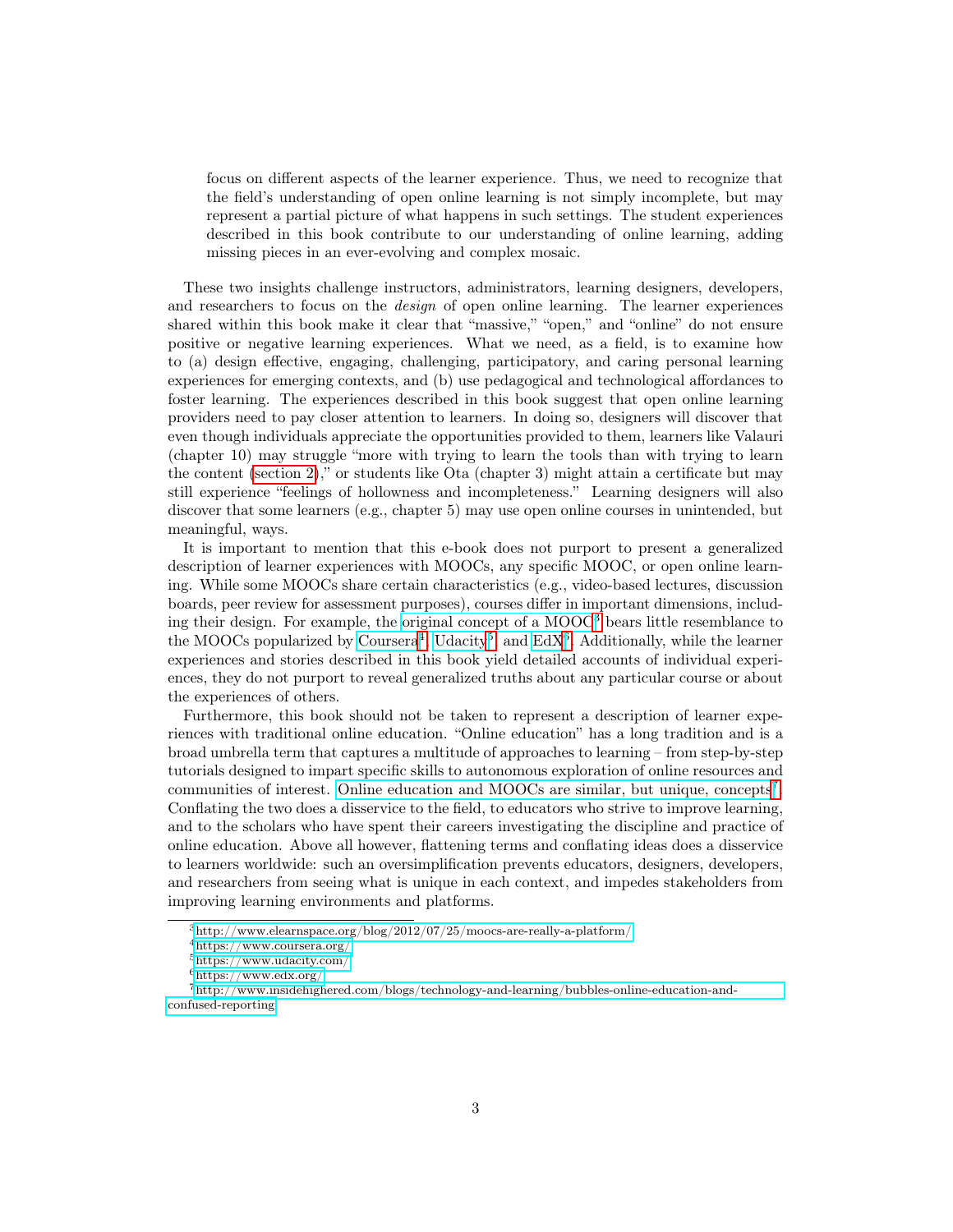## The process behind Learner Experiences with MOOCs and Open Online Learning

As part of a course focused on online learning, I asked my graduate students to immerse themselves in open online learning endeavors and journal about, reflect upon, and examine their own learning experiences. The purpose of this assignment/experiment was to allow students to explore and investigate open online learning. Students were free to define open online learning in different ways. For example, they could choose from a gamut of open online courses (e.g., from [DS106](http://ds106.us/)<sup>[8](#page-3-0)</sup> to any of the courses offered by MOOC providers such as Udacity, EdX, and Coursera), or they could identify skills, competencies, and content they wanted to learn and carve their own path towards desired outcomes. I asked students to focus on topics that were of interest to them and to participate in this experience for two months. To accommodate for variations in course start dates, course lengths, and unexpected events (e.g., course cancellations), I allowed students to explore and participate in more than one experience if the need arose. I felt that such a flexible approach was reasonable (and perhaps necessary) to approximate what individuals do when they undertake open learning out of their own volition.

Put simply, I asked my students to pursue lifelong learning endeavors in relation to topics that were of interest to them and write short essays describing their experiences.

Even though this activity was originally developed as a way for students to "do" open online learning, and not just "read about" it, as my students examined open online learning in more detail, I became motivated to share their experiences and stories with others. In particular, during this time I came to the following three realizations that encouraged the sharing of their experiences:

- The narrative of MOOC successes is often one-sided. MOOC providers tend to share the stories of extraordinary individuals that overcome insurmountable struggles to succeed in MOOCs (e.g., individuals in conflict-ridden [Afghanistan](http://singularityhub.com/2012/01/28/sebastian-thrun-aims-to-revolutionize-university-education-with-udacity/)<sup>[9](#page-3-1)</sup> and [Syria](http://blog.coursera.org/post/54893006665/it-is-never-too-late-to-start-again-a-syrian)<sup>[10](#page-3-2)</sup> that participate in MOOCs). These stories are inspiring. These individuals can serve as role models for others and should be celebrated. At the same time however, there are numerous individuals that have struggled with and abandoned MOOCs, individuals whose life circumstances, motivations, and needs negatively impacted their learning. The stories of these individuals are rarely shared. They are, in fact, concealed. They become figures and statistics (e.g., "90% dropped out" or "82% completed the first two assignments"), and their stories remain untold.
- Discussions surrounding MOOCs and open courses lack a deep examination of the human experience. [MOOCs are still experimental](http://mooc.efquel.org/week-7-moocs-quality-by-martin-weller/)  $11$ , but at a time when enthusiasts hope to personalize learning experiences and make them [more engaging](http://www.usnews.com/education/online-education/articles/2013/06/21/moocs-expand-on-college-campuses)  $12$ , we have little evidence of what it is like to learn and participate in a MOOC. Even though a number of MOOC [review](http://coursetalk.org/)<sup>[13](#page-3-5)</sup> [sites](http://www.knollop.com/)<sup>[14](#page-3-6)</sup> exist, and some participants – such as [Karen Gal-](http://www.insidehighered.com/views/2013/06/11/essay-disappointing-experience-mooc)

<span id="page-3-1"></span><span id="page-3-0"></span> $8$ [http://ds106.us/](http://www.insidehighered.com/views/2013/06/11/essay-disappointing-experience-mooc)

 $^9$ [http://singularityhub.com/2012/01/28/sebastian-thrun-aims-to-revolutionize-university-education](http://www.insidehighered.com/views/2013/06/11/essay-disappointing-experience-mooc)[with-udacity/](http://www.insidehighered.com/views/2013/06/11/essay-disappointing-experience-mooc)

<span id="page-3-2"></span> $10$ [http://blog.coursera.org/post/54893006665/it-is-never-too-late-to-start-again-a-syrian](http://www.insidehighered.com/views/2013/06/11/essay-disappointing-experience-mooc)

<span id="page-3-4"></span><span id="page-3-3"></span> $^{11}{\rm http://mooc.efquel.org/web-7-moocs-quality-by-martin-weller/}$ 

<sup>12</sup>[http://www.usnews.com/education/online-education/articles/2013/06/21/moocs-expand-on-college](http://www.insidehighered.com/views/2013/06/11/essay-disappointing-experience-mooc)[campuses](http://www.insidehighered.com/views/2013/06/11/essay-disappointing-experience-mooc)

<span id="page-3-5"></span><sup>13</sup>[http://coursetalk.org/](http://www.insidehighered.com/views/2013/06/11/essay-disappointing-experience-mooc)

<span id="page-3-6"></span><sup>14</sup>[http://www.knollop.com/](http://www.insidehighered.com/views/2013/06/11/essay-disappointing-experience-mooc)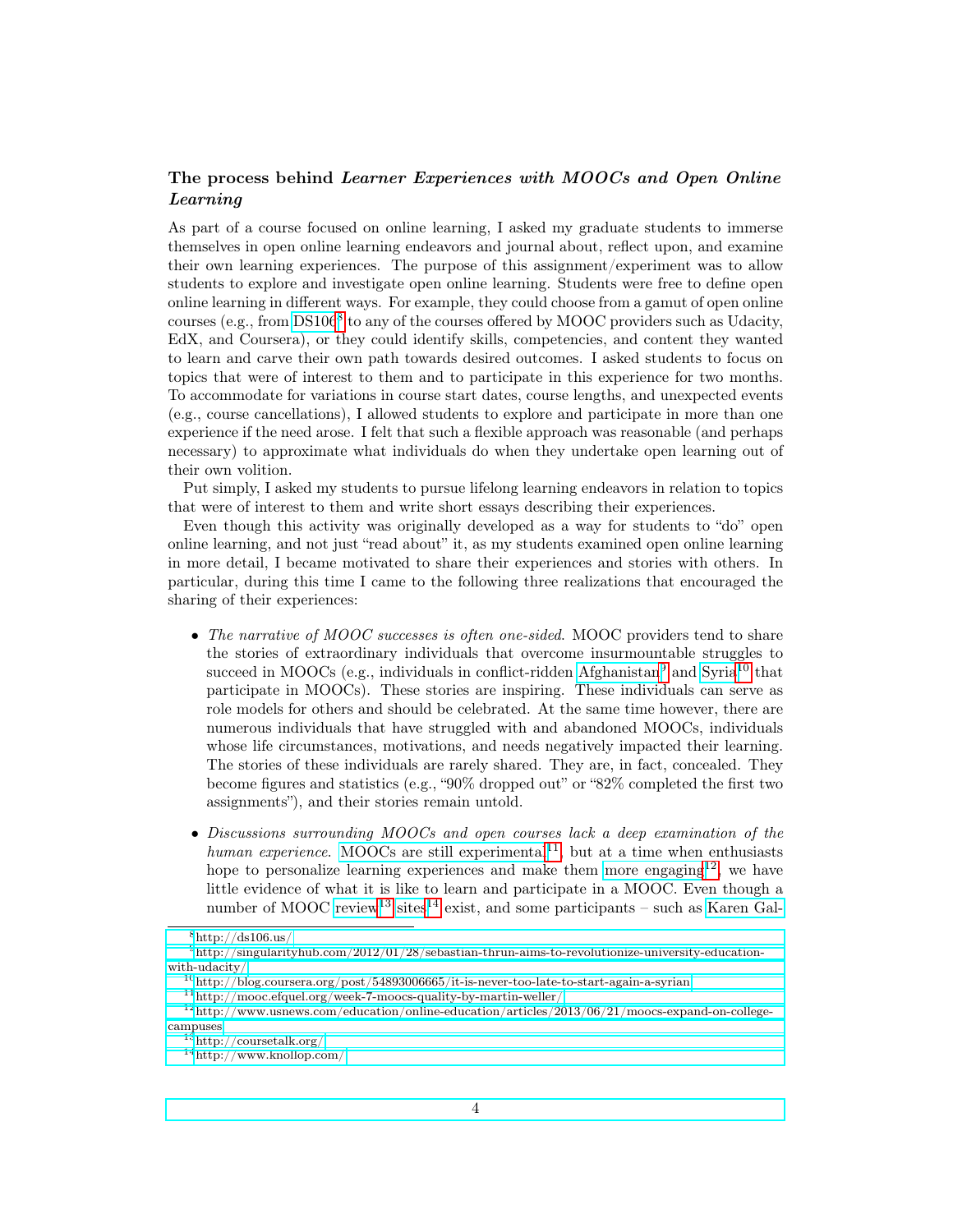[lagher](http://www.insidehighered.com/views/2013/06/11/essay-disappointing-experience-mooc)<sup>[15](#page-4-0)</sup>, [Jonathan Rees](https://moreorlessbunk.wordpress.com/2012/12/21/world-history-mooc-report-16-in-which-i-try-to-sum-the-whole-thing-up/)<sup>[16](#page-4-1)</sup>, and [Mary Stewart](http://wheel.ucdavis.edu/2013/02/moocs-as-participatory-communities-my-experience-with-elearning-and-digital-cultures/)<sup>[17](#page-4-2)</sup> – have provided testimony, personal accounts are hard to find.

• Discussions surrounding MOOCs and Open Courses rarely include student voices. The discussions and debates in the field focus on a number of issues pertinent to students (e.g., affordability, access, learning outcomes), but forums for students to express their opinions about these issues are limited. In fact, valuing, respecting, and appreciating the student voice is one of major accomplishments of the progressive education movement, but it seems that this voice has been drowned in the frenzy and excitement surrounding the massive open online course phenomenon.

These three realizations led me to seek ways to enable my students to tell their stories to a broader audience. Their experiences – positive, negative, ordinary, extraordinary – paint an intricate picture of open online learning that needs to be shared.

I discussed these issues with my students, and together we decided to seek ways to share their essays with others. We debated self-publishing essays (as others [have](http://pm4id.org/)  $^{18}$  $^{18}$  $^{18}$  [done](https://en.wikibooks.org/wiki/Breaking_the_Mold:_An_Educational_Perspective_on_Diffusion_of_Innovation)<sup>[19](#page-4-4)</sup>), publishing the essays with an academic book publisher, or sharing them via our social media channels. We decided that we wanted the essays to be peer-reviewed, published as part of a collection, and to become available quickly so as to contribute to the conversation at a time when the field needs it most. The editors of *Hybrid Pedagogy* shared our vision and were eager and excited to provide a forum for the learner voice to be heard. The outcome of this endeavor is the e-book that you are reading: a collection of essays, a collection of learner stories of their experiences with open online learning.

#### Concluding thoughts

As designers, researchers, and educators aiming to create learning experiences that are effective, worthwhile and sensitive to student needs, it is imperative that we involve learners in conversations and decisions surrounding education. I hope that this e-book provides a valuable resource for students, researchers, and designers to understand learner experiences with open forms of learning, and that it encourages others to study learner experiences and to contribute to our shared understanding of what it means to teach and learn in today's emerging learning environments.

#### References

Cheng, J., Kulkarni, C., & Klemmer, S. (2013). Tools for predicting drop-off in large online classes. Proceedings of the 2013 conference on Computer Supported Cooperative Work.

Hilton, J. L., Graham, C., Rich, P., & Wiley, D. (2010). Using online technologies to extend a classroom to learners at a distance. *Distance Education*, 31(1), 77–92.

Koller, D., Ng, A., Do, C., & Chen, Z. (2013). Retention and Intention in Massive Open Online Courses: In Depth. Educause Review Online. Retrieved from [20](#page-4-5)[http://bit.ly/](http://bit.ly/10MwVK6) [10MwVK6](http://bit.ly/10MwVK6)

<span id="page-4-3"></span> $^{18}{\rm http://pm4id.org/}$  $^{18}{\rm http://pm4id.org/}$  $^{18}{\rm http://pm4id.org/}$ 

<span id="page-4-1"></span><span id="page-4-0"></span> $^{15}{\rm http://www.insidehighered.com/views/2013/06/11/essay-disappointing-experience-mooc}$  $^{15}{\rm http://www.insidehighered.com/views/2013/06/11/essay-disappointing-experience-mooc}$  $^{15}{\rm http://www.insidehighered.com/views/2013/06/11/essay-disappointing-experience-mooc}$ 

 $^{16}\rm{https://moreorlessbunk.wordpress.com/2012/12/21/world-history-mooc-report-16-in-which-i-try-to$ [sum-the-whole-thing-up/](https://moreorlessbunk.wordpress.com/2012/12/21/world-history-mooc-report-16-in-which-i-try-to-sum-the-whole-thing-up/)

<span id="page-4-2"></span> $17$ [http://wheel.ucdavis.edu/2013/02/moocs-as-participatory-communities-my-experience-with](http://wheel.ucdavis.edu/2013/02/moocs-as-participatory-communities-my-experience-with-elearning-and-digital-cultures/)[elearning-and-digital-cultures/](http://wheel.ucdavis.edu/2013/02/moocs-as-participatory-communities-my-experience-with-elearning-and-digital-cultures/)

<span id="page-4-5"></span><span id="page-4-4"></span><sup>19</sup>[https://en.wikibooks.org/wiki/Breaking\\_the\\_Mold:\\_An\\_Educational\\_Perspective\\_on\\_Diffusion\\_of\\_Innovation](https://en.wikibooks.org/wiki/Breaking_the_Mold:_An_Educational_Perspective_on_Diffusion_of_Innovation) <sup>20</sup><http://bit.ly/10MwVK6>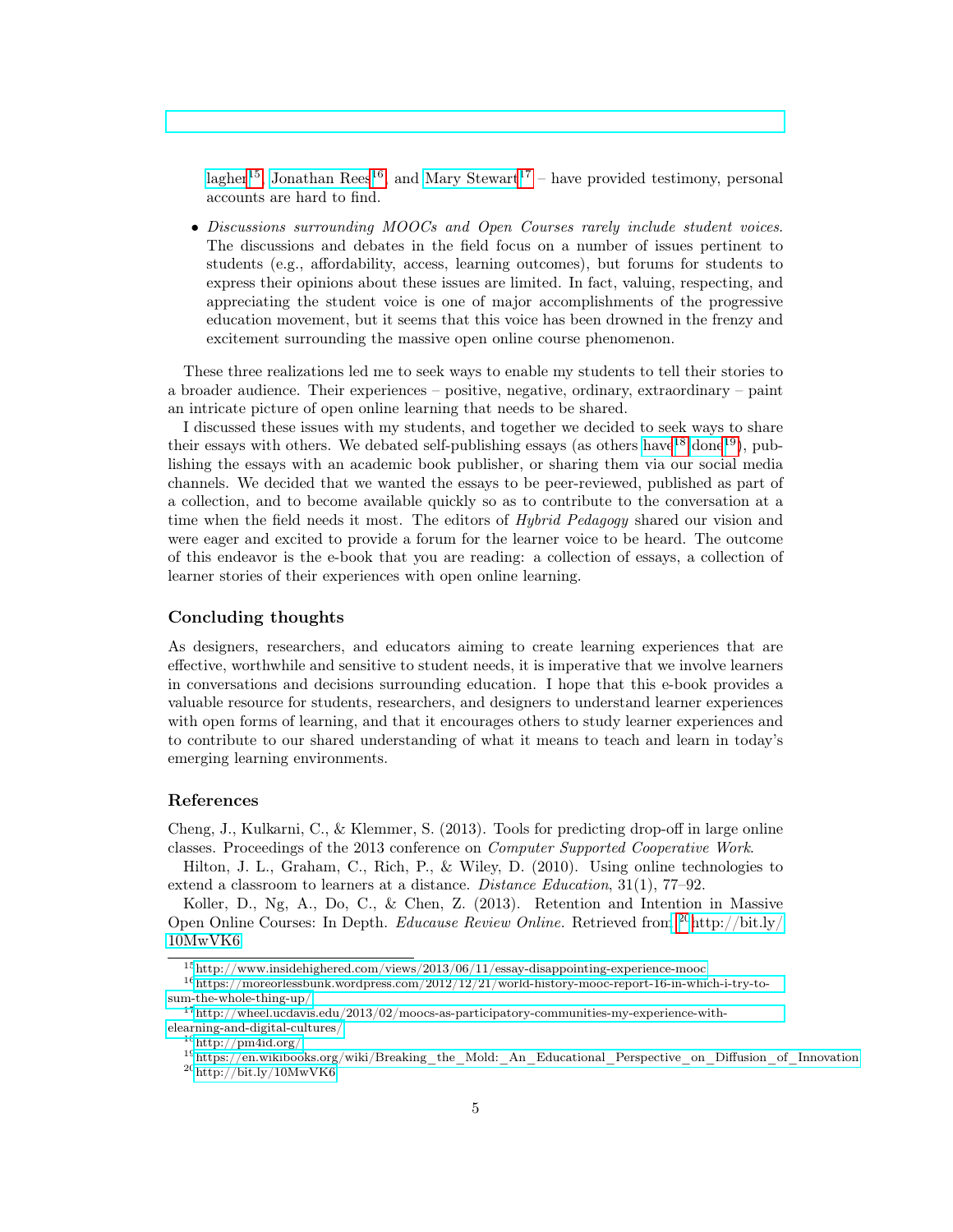Kop, R. (2011). The challenges to connectivist learning on open online networks: Learning experiences during a massive open online course. The International Review Of Research In Open And Distance Learning, 12(3), 19–38.

Parrish, P. (2005). Embracing the aesthetics of instructional design. Educational Technology, 45(2), 16–25. Retrieved from<http://bit.ly/14eLBjw>

Selwyn, N. (2010). Looking beyond learning: notes towards the critical study of educational technology. Journal of Computer Assisted Learning, 26(1), 65–73.

Siemens, G., Irvine, V., & Code, J. (2013). An Academic Perspective on an Emerging Technological and Social Trend. Journal of Online Learning and Teaching. Retrieved from [http://jolt.merlot.org/vol9no2/siemens\\_editorial\\_0613.htm](http://jolt.merlot.org/vol9no2/siemens_editorial_0613.htm)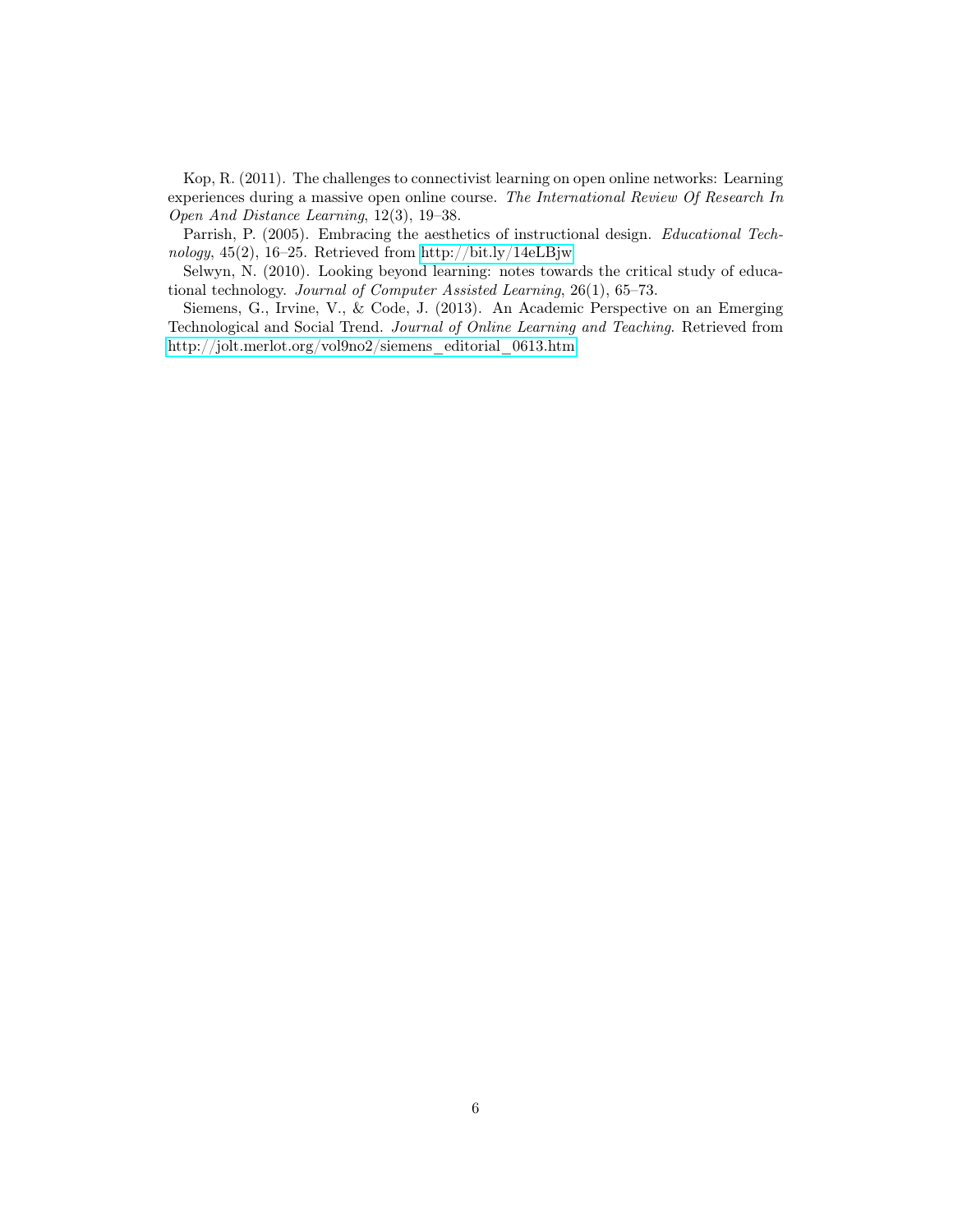## 2 Searching for Extraterrestrials, One Video Lecture at a Time

#### Jennifer Ramirez

It was empowering and refreshing to take a course that had absolutely nothing to do with my career or course load. Due to a lack of prerequisites, I would never be able to walk into a university and sign up for this type of course.

I am not a science fiction fan. Nor am I a biologist, chemist, or an astronomer. I selected the [Astrobiology and the Search for Extraterrestrial Life](https://www.coursera.org/course/astrobio)<sup>[21](#page-6-1)</sup> course on a whim. I had rea[d an](http://www.google.com/url?q=http%3A%2F%2Fwww.sciencenews.org%2Fview%2Fgeneric%2Fid%2F347651%2Fdescription%2FLife_has_prospects_on_moons_of_giant_extrasolar_planets&sa=D&sntz=1&usg=AFQjCNF4Fngxe1uav2isUcgW2QEf_orKUA) [article on habitable moons](http://www.google.com/url?q=http%3A%2F%2Fwww.sciencenews.org%2Fview%2Fgeneric%2Fid%2F347651%2Fdescription%2FLife_has_prospects_on_moons_of_giant_extrasolar_planets&sa=D&sntz=1&usg=AFQjCNF4Fngxe1uav2isUcgW2QEf_orKUA)<sup>[22](#page-6-2)</sup>the day before I selected this course, which sparked my interest on the topic. I wanted to start a course immediately, so I reasoned that I'd look in on the Astrobiology course for a week, and then possibly move on to a more practical course. The Astrobiology course caught my eye because it seemed so different from the personal finance and computer science courses that I had seen o[n Coursera](https://www.coursera.org/)<sup>[23](#page-6-3)</sup> and other online learning platforms. This is exactly the type of course that I would not sign up for in a traditional face-to-face setting. My content knowledge in the topic is weak and I have not taken many of the prerequisite courses in years. My interest in the course is also purely personal and is unrelated to anything in my area of study. If I were not able to learn about the topics in Astrobiology through a planned, sequential course, I am not sure that I would have the ability or direction to engage in a personal study of these topics. Taking this course was incredibly empowering because it was so completely outside the range of courses of what I felt I should be taking. It was not related to my degree or to my current profession at all. I did not need the completion certificate for the Astrobiology course, nor could I potentially leverage it in any work-related setting, but I still wanted to take this course. To me, this opportunity was truly an experiment in learning for the sake of learning.

## <span id="page-6-0"></span>Content

The content of this course dealt with the ways that life, as we know it, came to be and how it evolved. The goal of the course was to examine how life may be distributed and to examine the question, "Are we alone in this universe?" The course began with the conditions needed for life to exist on earth and provided a solid and necessary understanding for what we should look for when we search for habitable planets, along with the possibility of life on those planets. The course started with basic content in biology, chemistry, geology, ecology, and astronomy. I've never taken ecology or astronomy, and it's been more than 10 years since I have taken a course in biology or chemistry. As a result, I was apprehensive about studying even the very basic concepts of these subjects.

For the first few weeks, I was extremely uncomfortable with the content. I was frustrated that I did not know facts such as the name of the chemical building blocks of proteins. Even toward the end of this experience, I still felt some of the same frustration when I couldn't remember exactly how something like the Doppler effect is used to search for extrasolar planets. At times, the overall feeling of the course was that of watching an interesting television documentary, and then being quizzed upon the details.

Stepping back from my experience, I realize that I did not understand all of the content, but I was still learning a lot of interesting information. I appreciated the fact that the

<span id="page-6-2"></span><span id="page-6-1"></span><sup>21</sup><https://www.coursera.org/course/astrobio>

 $^{22}$ http://www.google.com/url?q=http%3A%2F%2Fwww.sciencenews.org%2Fview%2Fgeneric%2Fid%2F347651%2Fdescription%2FLif

<span id="page-6-3"></span><sup>23</sup><https://www.coursera.org/>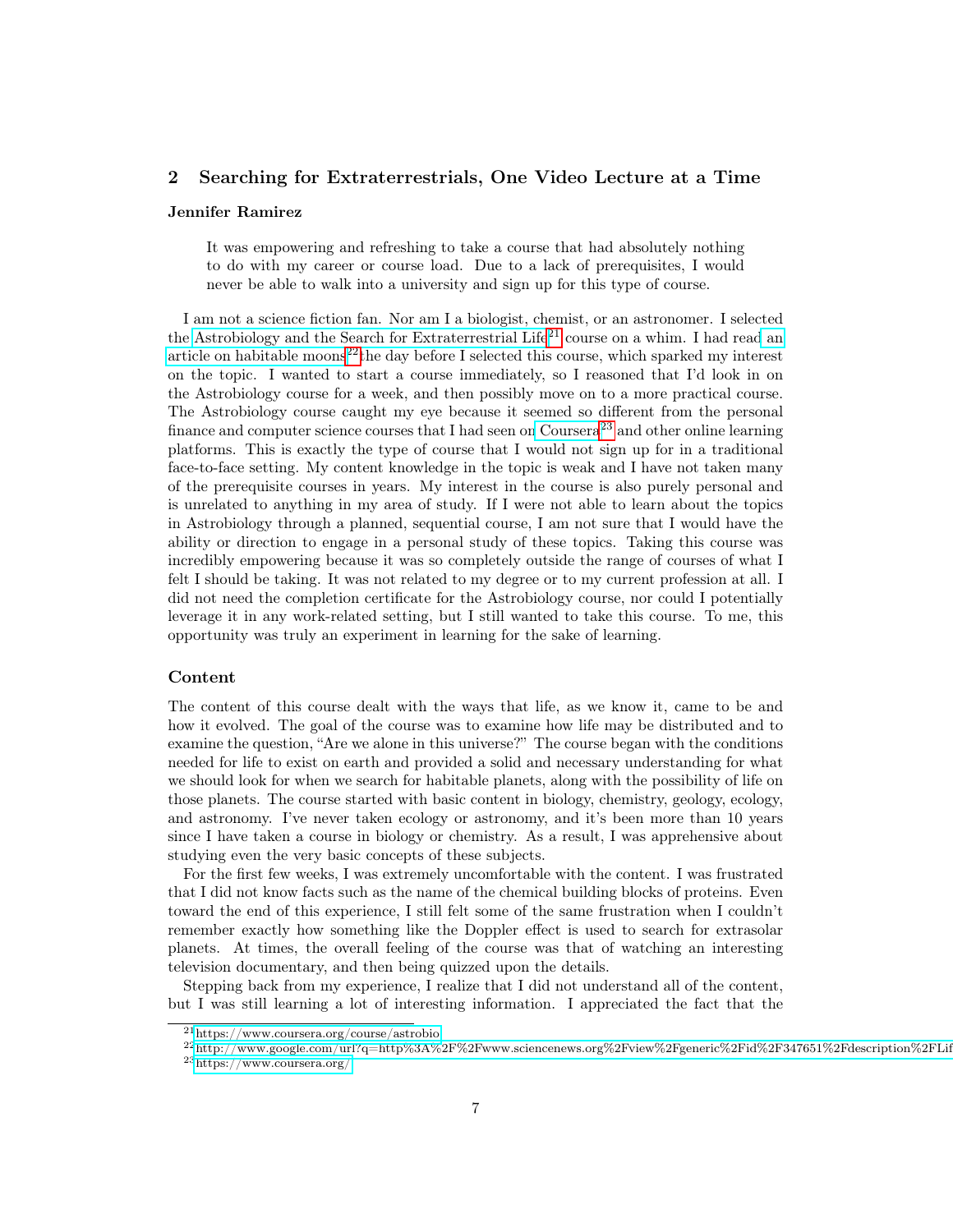professor emphasized that this is a growing field and much is still yet to be discovered. This fact was reinforced by the current articles that I was finding daily through my own searches and links posted by my classmates.

#### Structure and Delivery

The course was offered through the University of Edinburgh and it was taught by by Dr. Charles Cockell. Dr. Cockell worked with a team of two people: a postdoctoral researcher named Jesse Harrison and a graduate student named Casey Bryce. Dr. Cockell was the only person who gave the video lectures, but all three participated in the discussion forums.

The content was divided in modules, with two modules per week. Each module had anywhere from 2–6 video lectures and a quiz. The quizzes allowed 3 attempts, with 20% penalty for using the 3rd attempt. I was somewhat disappointed that all of the content was delivered via video lecture. I would have liked more assigned reading material similar to the article that I found the day before I signed up for this class.

Even though I felt I was struggling, I had strong scores of 75% to 85% correct on the quizzes. The quiz questions consisted of broad, big idea type concepts along with some very specific questions. There were some questions that covered content that I later realized was only mentioned briefly, or said in a way that may have required a stronger background knowledge to interpret and apply. There was such a large amount of information given in each lecture that I struggled to decipher the important information and predict which concepts would be on the quiz.

A few weeks into the course I discovered that transcripts of the lectures were available to download, so I began to download those and read along as I watched the videos. To improve the lectures, I would recommend adding the transcript or subtitles as a permanent feature of each lecture so that learners can read along more easily.

This course can best be described as being guided by a behaviorist learning approach. The primary controller of the content was the instructor. This lead to teaching being defined as giving structured and sequenced information to the student. Correct performance in this type of model is rewarded and incorrect performance is penalized.

Though the design of the course seemed to fall under a traditional, behaviorist perspective, the use of the discussion boards had the potential to create a constructivist and connectivist learning environment in which students functioned as sources of knowledge. Many of the students in the class contributed knowledge by posting links to articles and videos relating to the topic, but I felt like this aspect of the class could be built upon and encouraged more. This is especially true for a field such as Astrobiology that is making new discoveries daily.

## Collaboration

The discussion forum was the primary form of collaboration for this Astrobiology course. There were discussion boards within the forum that were organized into sections for lecture comments, technical feedback, general discussion, and interests. Because of the large number of students taking the course, I found it difficult to navigate the discussion boards. There were so many posts that I was overwhelmed. It was also frustrating that some of the posts did not pertain to the topic of the board. For example, on a board that was dedicated to lecture comments, there was a discussion about what types of spaceship an extraterrestrial would use, when no mention of space travel was made in the lecture. There were also some instances of negative posts where fellow learners were extremely rude or sarcastic, but it did seem that the learning community as a whole regulated this behavior. The discussion board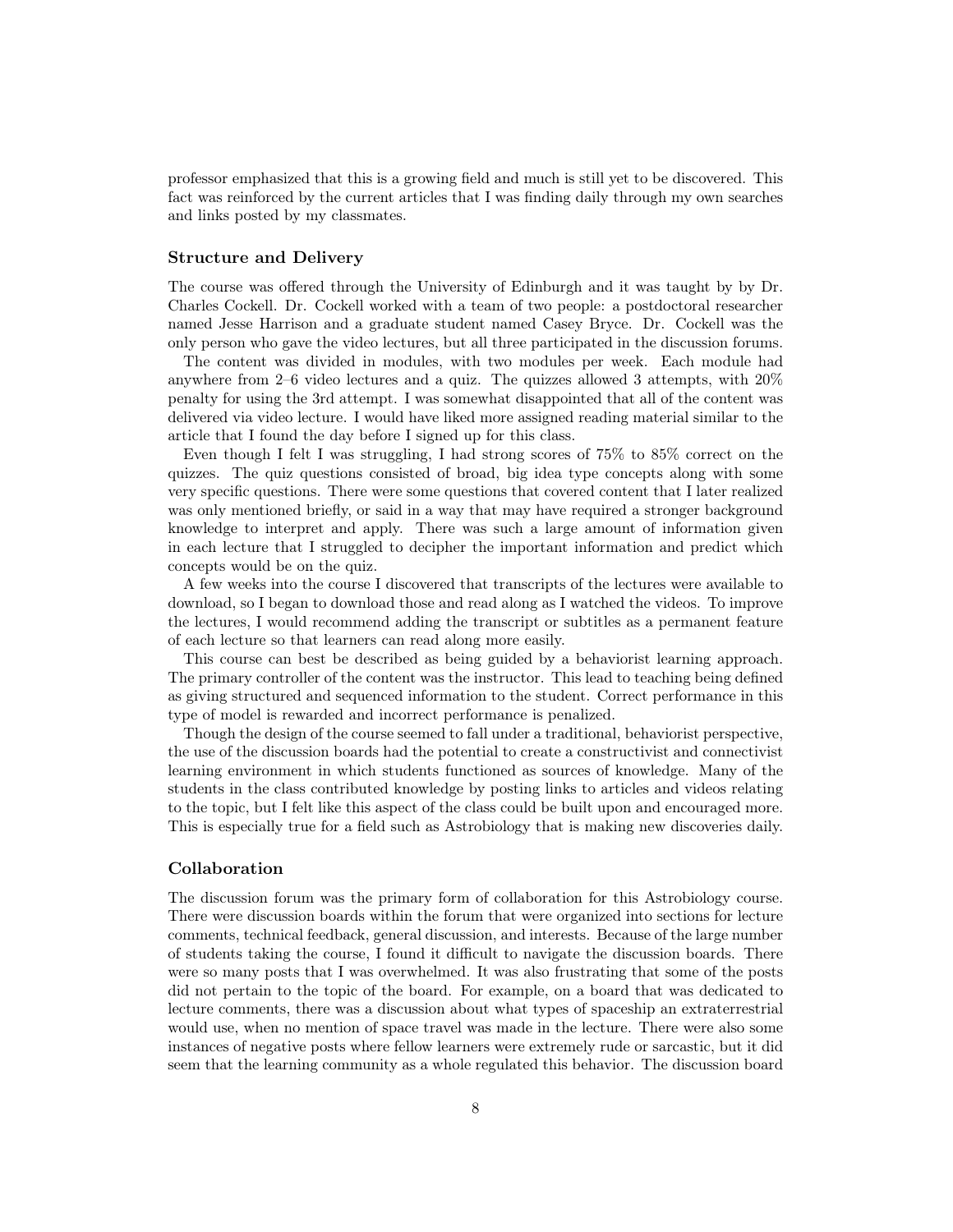software allowed students to vote up or vote down posts, and many of the negative posts were voted down so many times they appeared at the very end of the discussion board.

One improvement that I would strongly suggest would be to have discussion boards located in closer proximity to the video lectures and the quizzes. If I had a question pertaining to a quiz, I had to navigate completely out of the quiz area to the discussion forum. From there, I would have to navigate within the forum to the discussion thread about the quiz. Having discussion capability directly on quiz and lecture pages would make posting less cumbersome and would encourage posters to remain more on topic. I would also be less likely to make off-topic posts on a board that was directly linked to a video or lecture.

I would also recommend that the instructors encourage or possibly even assign collaboration as part of the requirements for the course. There is a multitude of information that can be found online and shared on the discussion forums, but if this is not encouraged, students will miss out on this important learning opportunity.

## Conclusion

Overall, the course was a valuable learning experience and did not present too many challenges. It was empowering and refreshing to take a course that had absolutely nothing to do with my career or course load. Due to a lack of prerequisites, I would never be able to walk into a university and sign up for this type of course. I also lack the focus or knowhow to pursue a personal study of this topic. Though this course may not have any direct application or use in my professional life, I am now able participate in a conversation on extraterrestrial life.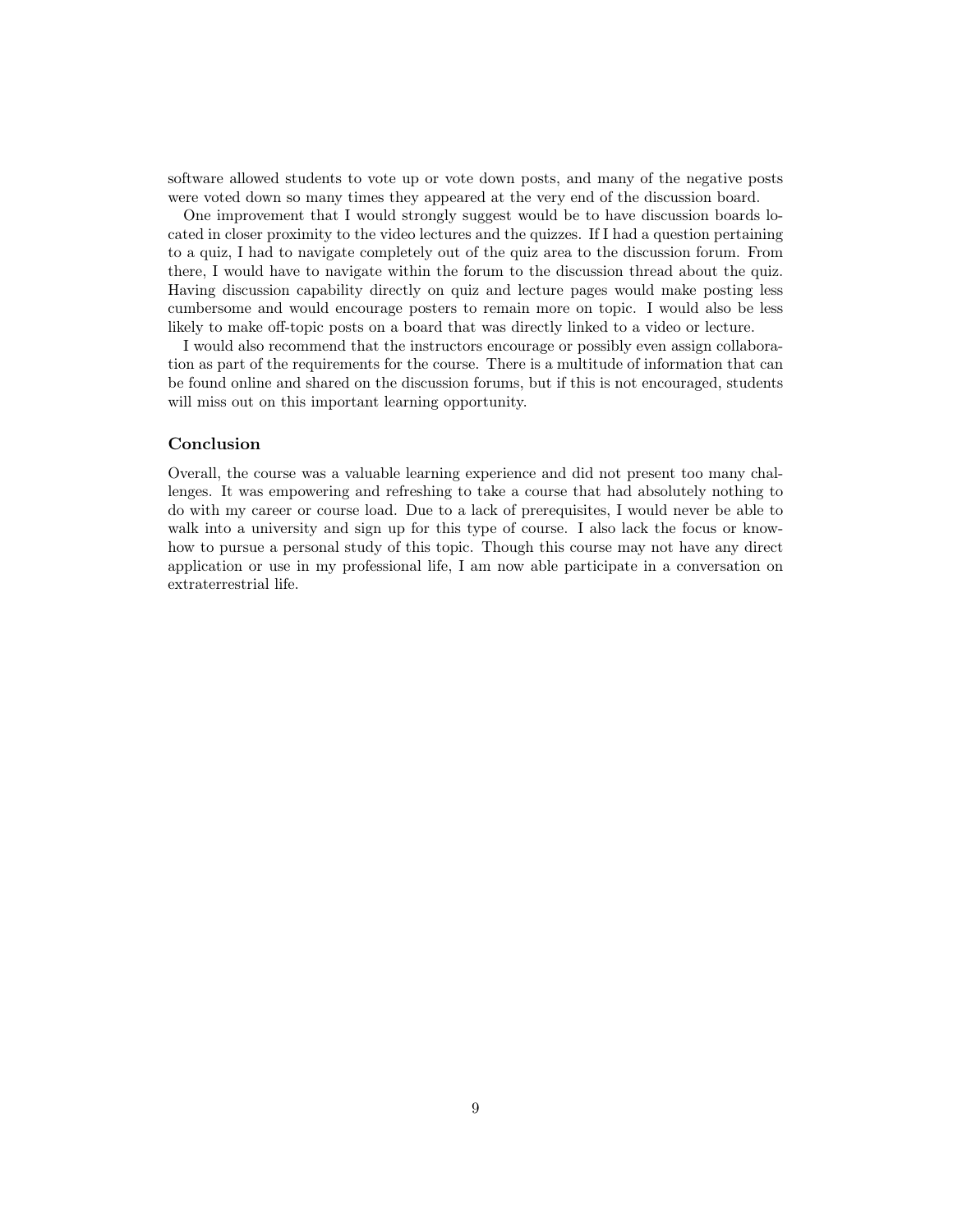## 3 MOOCs: Falling Short of What Online Learning Could Be

#### Michael Ota

I began the course wanting to acquire a comprehensive review of statistics, but by the time the course ended I was left with a partial sense of accomplishment and feelings of hollowness and incompleteness.

Online learning promises significant advantages over the traditional face-to-face setting: self pacing; access to infinitely vast resources on the Internet; engaging and immediately responsive instruction; and a diverse and effective community of co-learners available 24–7 for feedback and connection. I believe the power of online education is in changing how we learn. While taking wo Statistics MOOCs (one through EdX and one through Udacity) however, I felt that the courses fell short of their platform's potential.

## My first statistics MOOC

I started with a [Statistics](https://www.edx.org/course/uc-berkeley/stat2-1x/introduction-statistics/594)<sup>[24](#page-9-0)</sup>[course through EdX](https://www.edx.org/course/uc-berkeley/stat2-1x/introduction-statistics/594)<sup>[25](#page-9-1)</sup>. I chose this because I was beginning the data analysis phase of my MA thesis and thought it would be good to refresh my knowledge on the topic.

The course followed a rigid structure, with a weekly release of content. Each unit had 3 or 4 lessons that contained a series of video lectures, practice problems, and graded practice sets. The platform graded answers automatically, but did not provide feedback until the midterm.

I had a frustrating and stressful experience with this course, even before it started. The course faced logistical problems from the beginning. First, the start date was delayed by 10 days. The explanation provided was that the teaching team wanted to improve the curriculum so the course could be better executed. It seemed that the course was undergoing restructuring right up to the time it began. Second, originally the course description stated that this course would last one month, and would be followed by two other one-month courses that together would cover one semester's worth of material, for a total of 15 weeks. When the course finally started, this changed and part one would last for two months and subsequent courses would be created to cover the remaining parts. These logistical issues were unexpected. They added time constraints and made me feel overwhelmed.

In addition, the flow and structure of the class seemed awkward to me. I have a math degree and background, including experience in curriculum development, teacher training, and teaching math at the secondary and college levels. As a result, I often think about the presentation of math concepts and how an audience receives that presentation. The lessons were essentially PowerPoint presentations with voice-over. The delivery was simply boring. The videos were 10 to 15 minutes long for each segment of the lecture, and the practice problems involved superficial situations that seemed disconnected from anything authentic. Many of the problems involved the use of data that had no real connection to how statistics is used in the real world. For example, interquartile range (an exceptionally abstract concept) was presented and practiced in abstract data, with no indication of how this type of calculation might be used outside of the classroom.

The teaching staff seemed defensive in their interactions with students, both in my own experience and what I observed on the discussion forums.To illustrate: At one point, one

<span id="page-9-0"></span><sup>24</sup><https://www.edx.org/course/uc-berkeley/stat2-1x/introduction-statistics/594>

<span id="page-9-1"></span><sup>25</sup><https://www.edx.org/course/uc-berkeley/stat2-1x/introduction-statistics/594>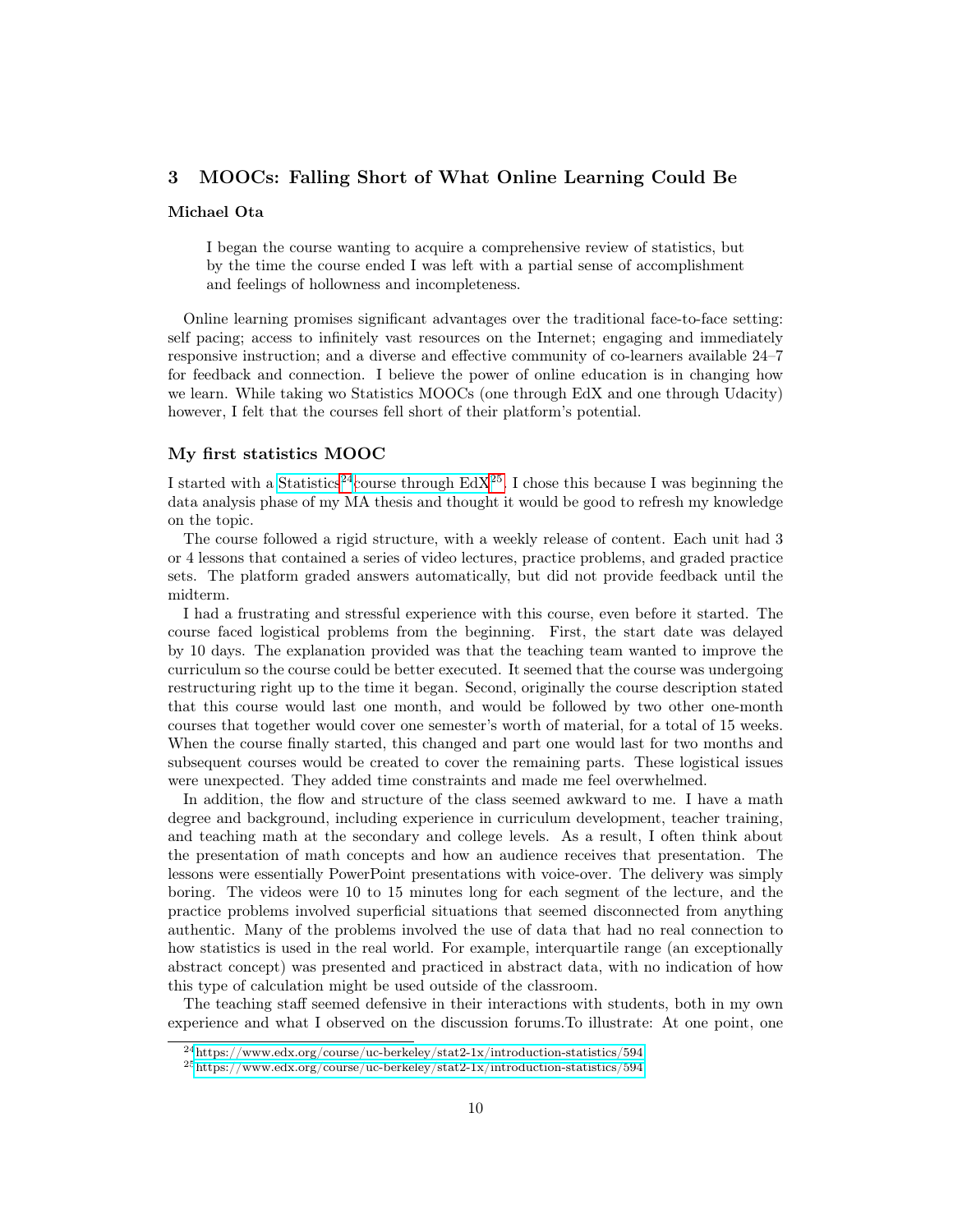question asked students to find the median of a data set, and even though I selected the correct answer, I was marked incorrect. I knew that my selected answer was correct and confirmed it to be so through checking other sources. I turned to the discussion forum located conveniently at the bottom on the exercise set and after searching the forum postings on a solution to this issue, I did not find any postings that were useful in resolving the issue I was facing. Therefore, I posted a comment stating that the grading was incorrect. My experience in the class thus far led me to expect replies that were going to be candid, but respectful. Over the next few days, I received several (mostly) supportive comments from other students, with useful information directing me to the source of how the problem was done. The response I received from one of the teaching staff, however, was neither supportive, nor helpful. Instead it was scolding, stating that it was obvious I hadn't viewed the lecture. While I didn't expect staff to instantly take my word that there was a mistake, I certainly didn't expect negative and condescending remarks.

I also experienced a great deal of stress due to the graded practice sets and a progressbased grade book. I found myself falling into old habits of constantly checking that progress. I soon felt defeated once my overall grade was locked in below 70%. I revised my expectations downwards from achieving an A to scoring enough points to pass (35%). I ended up receiving a 55% mastery and was awarded a certificate of successful completion. I began the course wanting to acquire a comprehensive review of statistics, but by the time the course ended I was left with a partial sense of accomplishment and feelings of hollowness and incompleteness.

#### My second statistics MOOC

Due to that fact that the EdX course ended earlier than anticipated (8 weeks instead of 15) and I felt unsatisfied by my review of statistics, I enrolled in a [second statistics](https://www.udacity.com/course/st101)<sup>[26](#page-10-0)</sup>[course](https://www.udacity.com/course/st101)<sup>[27](#page-10-1)</sup>. This course was provided through Udacity and had no start/end dates or timeline. It simply consisted of a sequence of video lectures. The Udacity course was less stressful because the lack of deadlines allowed me to work at my own pace. In addition, the content of this course was engaging, as the videos embedded practice problems relevant to real life and provided feedback. For example, the very first problem was set in the context of the personality types of Facebook friends that might be on my friend list. I distinctly remember feeling engaged and interested in the idea of how a simple concept of probability could be lurking in my daily online interactions.

My experience with the Udacity course was positive, and thus completely different from the first course. Even the opening video describing the course was engaging and interesting. The presentation platform was also impressive as it allowed me to enter answers directly on the video, provided immediate feedback, and gave me the option to watch video explanations.

The Udacity course was an open-ended learning experience as there was no timeline or gradual release of content. I could jump back and forth between topics, practice sets, and units. There was a linear layout that I could follow if I wanted to, but my transition through the content was flexible. In addition, there were no grades involved in the Udacity course, and my focus was on what I needed to know to complete the practice sets. I was more driven in the few weeks with this course than in the 2 months in the EdX course.

<span id="page-10-0"></span><sup>26</sup><https://www.udacity.com/course/st101>

<span id="page-10-1"></span><sup>27</sup><https://www.udacity.com/course/st101>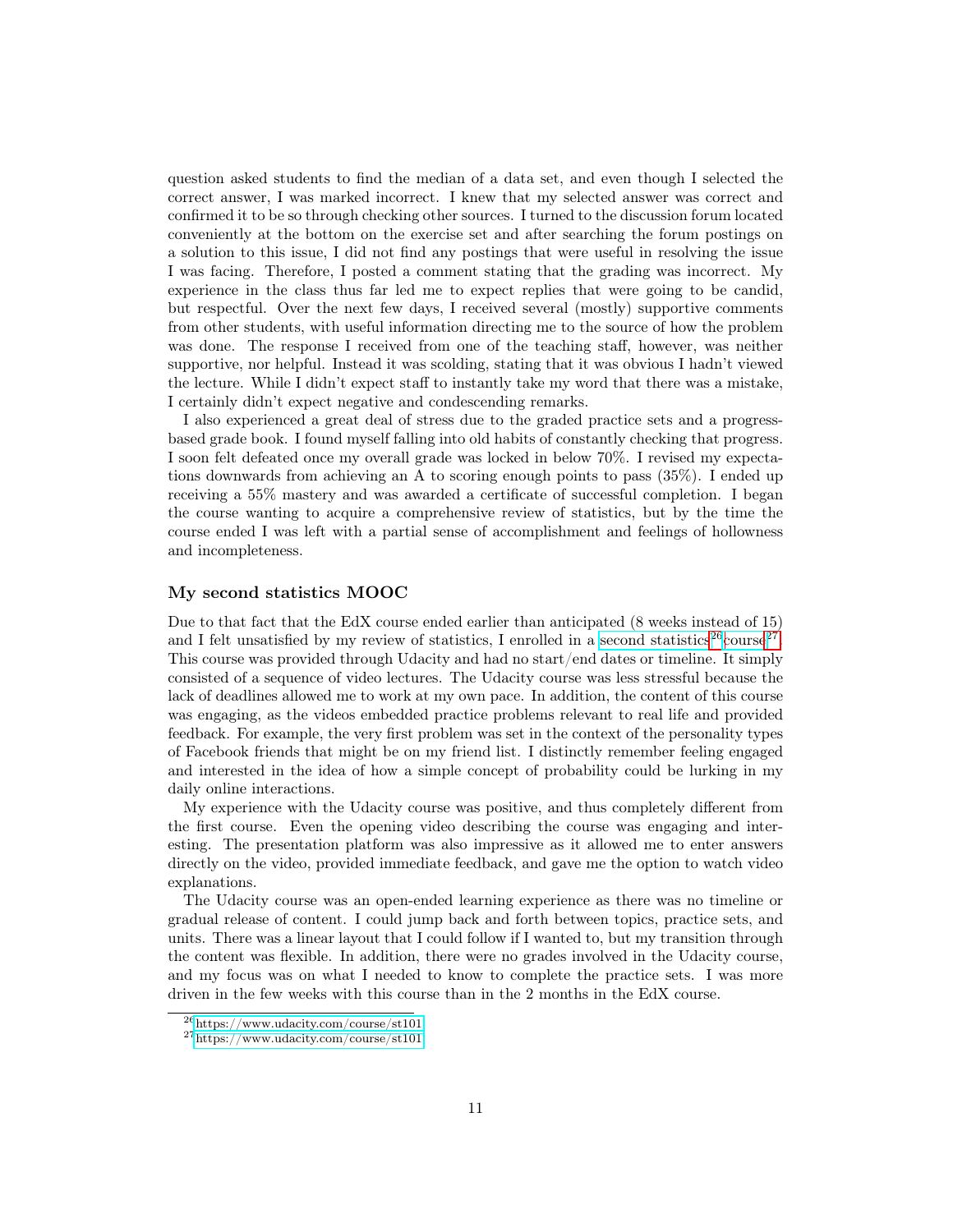However, even though I had the freedom to move between topics, I was limited by the topics pre-selected by the course designers. I would have rather been given a problem set and a list of topics to research for further flexibility. Just as in the EdX course, the Udacity course required me to solve problems using a specific method, even though there are different methods that I could have used to arrive at the correct answer. For example, Bayes' rule was outlined in a step-by-step fashion, with emphasis placed on correct execution of each step. I found this approach confusing, especially as there are other methods that I could have used to solve the problems.

## Suggestions for improving the learning experience

To offer a better learning experience, the two courses that I participated in should revise the ways in which they deliver content in the following three ways:

- The greatest departure from good instructional design practice was in the question sets and assessments. Often, the problems were loosely related to the lesson and guided practice materials. The loose connections often led to confusion and diminished my experience.
- Another issue that I faced was in the use of video (i.e., "talking head") and text-based materials, which were not engaging. Current technologies could provide a platform for a connected and interactive experience that interlaces media with Web 2.0 tools (e.g., [Google Hangouts](https://www.google.com/+/learnmore/hangouts/)<sup>[28](#page-11-0)</sup>). This also allows for more peer-to-peer interaction that would support student-centered learning.
- Finally, the learning experience lacked flexibility. The courses can become customizable by allowing students to choose to solve problems and apply the material in different ways. Even though the Udacity course material was presented in authentic ways (e.g., the types of personalities of Facebook friends), it was still prescribed and limited.

If the platforms were more open, allowing flexibility, interactivity, and connections to others, my experiences with both courses would have been greatly improved.

## Thoughts on Learning Theory

Both the EdX and Udacity courses appeared to be based on traditional [behaviorist and](http://vccslitonline.cc.va.us/usingweb/bckgrnd.htm) [cognitivist learning theories](http://vccslitonline.cc.va.us/usingweb/bckgrnd.htm)<sup>[29](#page-11-1)</sup>. The courses were formatted with a lesson cycle of information acquisition, practice, feedback, and assessment. In my opinion, the designers were expecting students to come in with a "clean slate" with respect to prerequisite knowledge (i.e., all you needed was knowledge of basic arithmetic) and to answer the practice questions based on only the knowledge acquired from the lectures. Essentially, their approach to learning was based on the traditional classroom model of education, with the delivery simply transferred to the online platform.

However, even though designed in a structured way, my actual experience with the course was much more fluid. By reading the discussion forums, it was evident that many of the students, including myself, had prior knowledge and were trying to apply that knowledge to the course. I have a large amount of statistics education and training, so when I encountered

<span id="page-11-0"></span><sup>28</sup><https://www.google.com/+/learnmore/hangouts/>

<span id="page-11-1"></span><sup>29</sup><http://vccslitonline.cc.va.us/usingweb/bckgrnd.htm>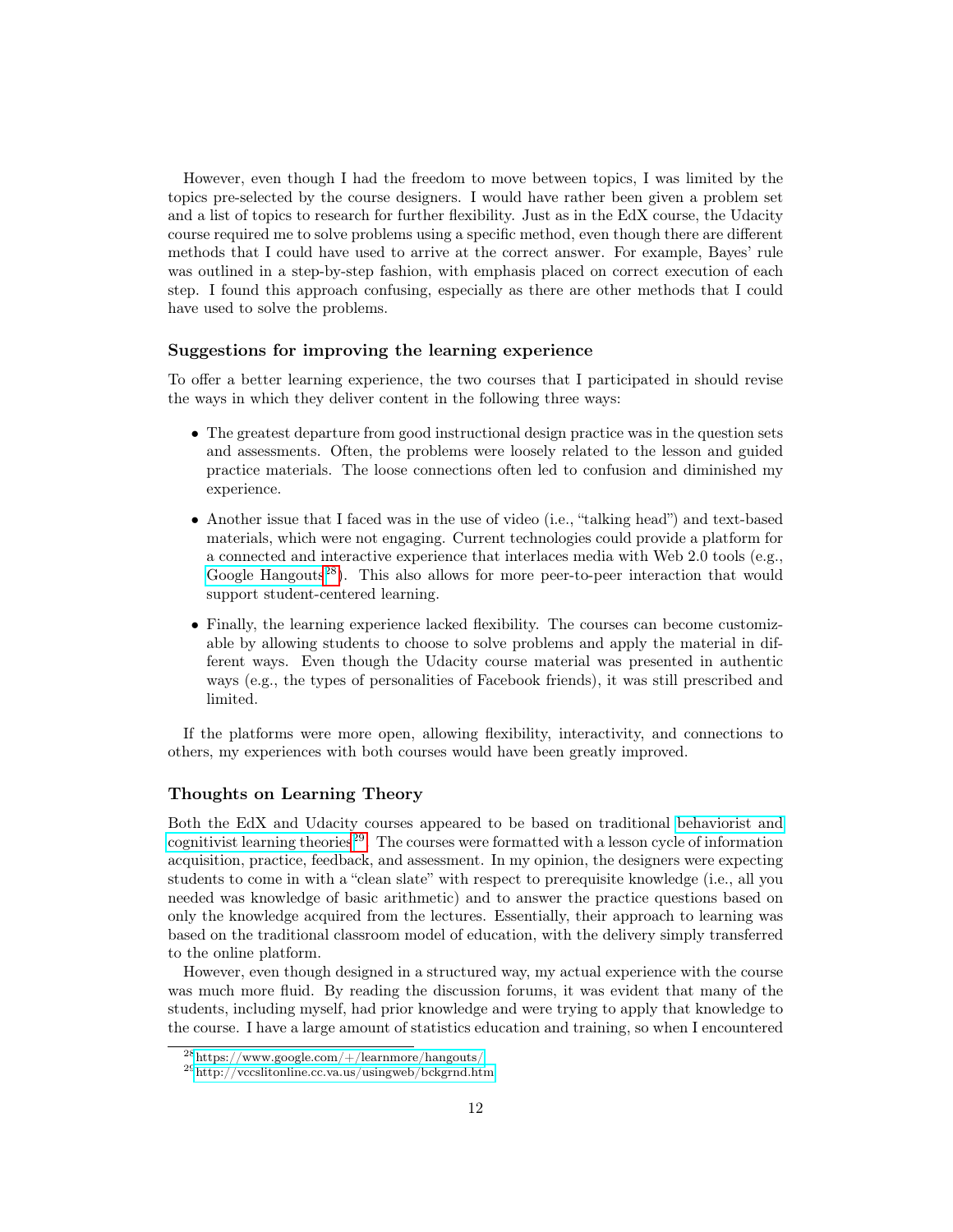an error in one of the problems from the EdX course, I used my prior knowledge to develop an acceptable answer. I pulled together a number of sources and used them in my response, which I then shared with the other students in the course. In both courses I chose to research and piece together my understanding of the topic while I was attempting the practice sets instead of just watching the professor's lectures or cycling through the units in a linear sequence. In this way, I believe that my approach departed from what the designers intended since both courses emphasized watching the videos and completing the work through the learning management system.

To summarize, I felt that my experience with both of these courses fell short of what online learning could accomplish. Both courses used the technology as a tool for presenting content and assessing my mastery of that content, but each approached it in an entirely different way. The EdX course felt like a traditional math class, yet had a more active online community that seemed to support my learning process. The Udacity course felt open and engaging, but taught strictly prescribed steps to solutions that stifled my creativity. However, knowing the capabilities of the technology and the unique elements of these courses, this experience has solidified my belief in how MOOC platforms could be on the cusp of a great impact on learning.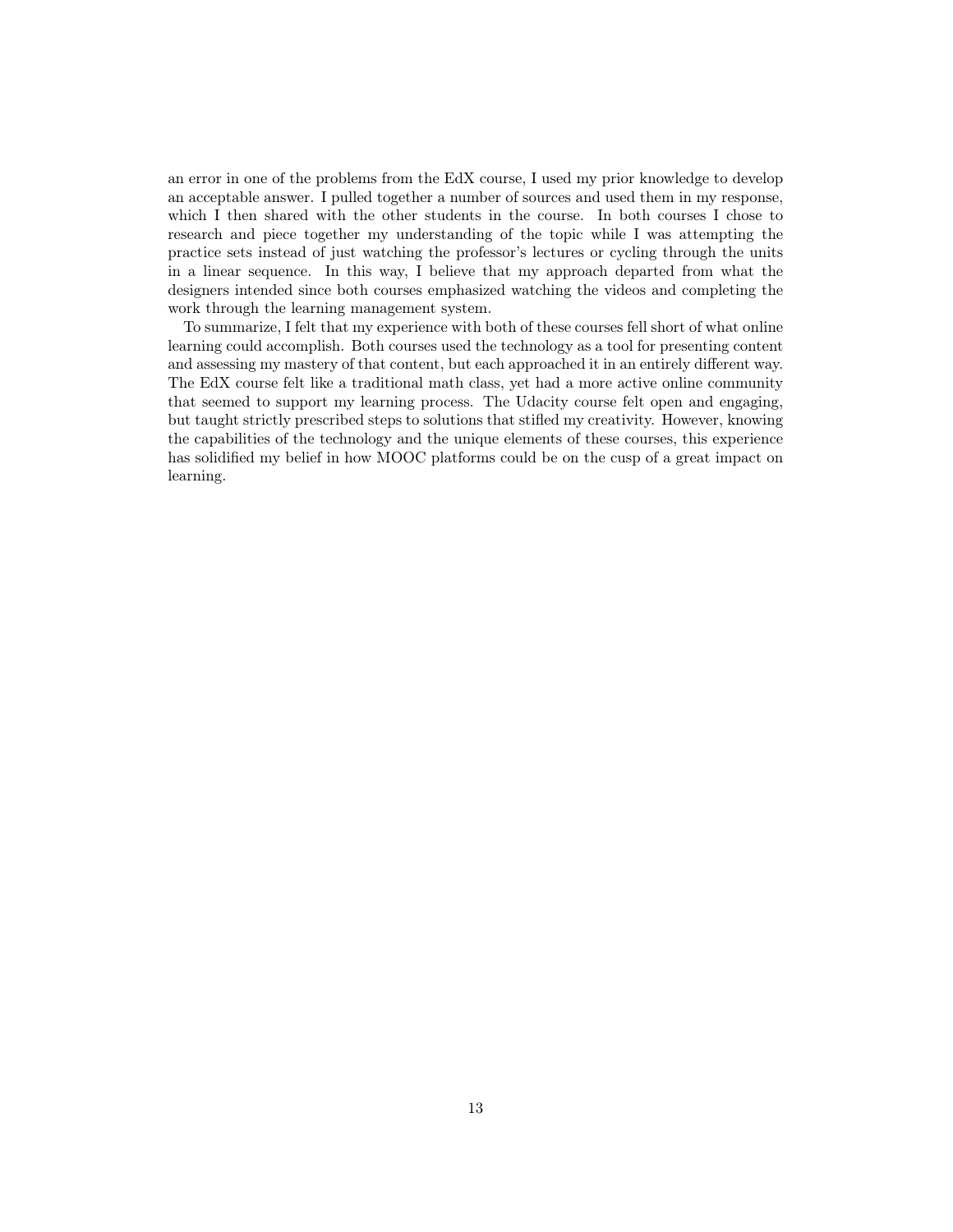## 4 Culinary Creations from the Online Chef

#### Mary Bisheh

The support and encouragement made me want to further my participation in the community and comment on other's posts. I felt a sense of social duty to be a contributing member of the group and maintain my group identity. . .

My online participatory experience happened within the world of [Epicurious.com](http://www.epicurious.com/)<sup>[30](#page-13-0)</sup>, playfully billed as the site for "people who love to eat." The website itself includes an informational food and recipe database, message forums, interviews with celebrity chefs, and abundant tips and ideas on cooking. Even though the website appeared to be overwhelming and full of activity, it still seemed manageable. I entered this world and took advantage of it by letting my own interests and passions on the topic drive my decisions on how to fully utilize the site. For a few weeks I immersed myself into the world of cooking and recipes, and was a willing and eager participant into this easily overlooked, yet fascinating world.

There were a number of aspects of this experience that appealed to me. For example, I could examine the recipes that interested me and explore the materials at my own pace. My homework, rather than being papers or problems, would be cooking recipes, meals, desserts, and documenting my culinary creations. Since cooking is a relaxing activity and something that I strive to improve at, I was motivated to engage with this project.

At the same time however, I did have many concerns about the experience. My perception of online learning through a more unstructured experience was that the participants need to be very self-motivated to find what they are looking for. Additionally, participants also need to be able to sift through and make sense of large amounts of information. I was unsure if the site would have enough information to sustain my interests and if I would be diligent enough to participate on regular basis to make the experience worthwhile.

Another concern was the commercial nature of the website. The site, while having many good attributes, also included advertisements and paid recipes or cookbooks that users could add to their own collections. I disliked the commercial nature to some extent; at the same time, commercialization seems to be an inevitable consequence of participating in special interest sites. This situation made me think about issues regarding the commercialization of education, specifically with the growth of online learning. I fear that corporations like Apple or Google who develop the technologies and software necessary to facilitate online learning might not always have the interest of education in their sights. Is the commercialization of education the inevitable price to pay for online learning? I'm not sure, but I did feel as though these concerns did not overshadow my own learning experience.

Epicurious has vast quantities of recipes – these come from cookbooks, celebrity chefs, and other members. The collection of recipes is an example of "wikification of knowledge" discussed by Mazoue  $(2012)^{31}$  $(2012)^{31}$  $(2012)^{31}$ . Wikification of knowledge in this context refers to an ongoing collection of knowledge from various sources which can further be updated and revised. The traditional example used to illustrate this idea is [Wikipedia](http://en.wikipedia.org/wiki/Main_Page)<sup>[32](#page-13-2)</sup>, a collaboratively-edited encyclopedia. The vast amount of free information available on the Internet raises the question: Is it necessary to buy books (or cookbooks in my case) anymore? I enjoyed the ease with which I was able to search the site and appreciated having access to ratings

<span id="page-13-0"></span><sup>30</sup><http://www.epicurious.com/>

<span id="page-13-1"></span><sup>31</sup><http://link.springer.com/article/10.1007/s12528-012-9054-2>

<span id="page-13-2"></span> $32$ http://en.wikipedia.org/wiki/Main Page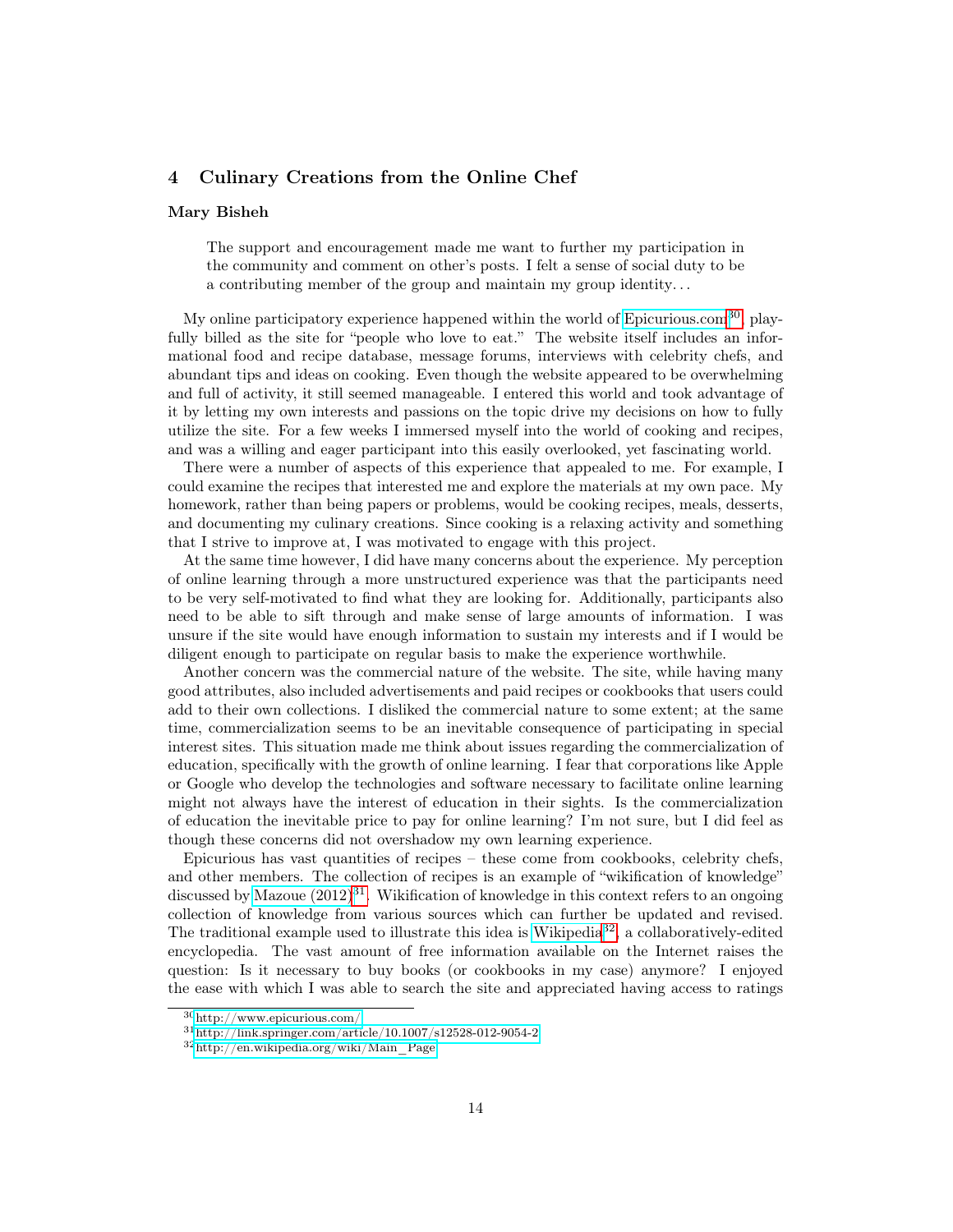provided by others to alert me to the quality of recipes. All these features are not possible in print media, and having access to them supported my learning.

Most recipes on Epicurious are posted in text form, without any images or visuals attached to them. Some contained [pictures or tips](http://www.google.com/url?q=http%3A%2F%2Fcommunity.epicurious.com%2Fpost%2Fgrilled-summer-vegetables-tuscan-marinade&sa=D&sntz=1&usg=AFQjCNFNe8wZlTWYSI752VctwxBTjVK1dg)<sup>[33](#page-14-0)</sup>, and a few even [included video](http://www.epicurious.com/video/80-global-dishes/80-dishes-iran-polow-persian-rice/19855819001)<sup>[34](#page-14-1)</sup>. I tried creating meals using all these different recipe types. The recipes that were in text [\(pumpkin bread](http://www.epicurious.com/recipes/food/views/Pumpkin-Bread-367512)<sup>[35](#page-14-2)</sup>, [turkey meatballs](http://www.epicurious.com/recipes/food/views/Spaghetti-with-Turkey-Meatballs-394791)<sup>[36](#page-14-3)</sup>, and [tabboule](http://www.epicurious.com/recipes/food/views/Lebanese-Tabbouleh-106589)<sup>[37](#page-14-4)</sup>[h](http://www.epicurious.com/recipes/food/views/Lebanese-Tabbouleh-106589)<sup>[38](#page-14-5)</sup>) came out ok, even though I was unsure of how much spice I should use and lacked a visual representation of how the finished product would look. Additional resources in text-based recipes, such as images, would have been helpful. The recipes I tried that included pictures or tips [\(roasted chicken](http://community.epicurious.com/post/winner-winner-chicken-dinner-1332120962)<sup>[39](#page-14-6)</sup>, [fresh herb kuku](http://www.epicurious.com/recipes/food/views/Fresh-Herb-Kuku-231921)<sup>[40](#page-14-7)</sup>) were great and the result was very tasty. Finally, the video recipe [\(saffron dill rice](http://www.epicurious.com/video/80-global-dishes/80-dishes-iran-polow-persian-rice/19855819001) $^{41}$  $^{41}$  $^{41}$ ) was also was a success. The recipes that contained visuals were immensely beneficial in relaying to me what the final product should look like. I recognize that my I appreciate visuals, hence why I succeeded with the recipes that contained more images and video.

Toward the end of my experience, I decided to participate more in several of the recipe swap communities. I took time to create several posts, and to comment on other people's posts. My posts inquired about recipe ideas for Persian New Year. The responses I received were detailed, precise, and encouraging. The online moderator of the group even asked if I would post again to update everyone on my progress. Because my input was specifically asked for, I felt compelled to take the time to update my fellow group mates and provide them with detailed explanations of how my cooking adventures were going. The responses were resoundingly positive. Most group members complimented me and remarked on the apparent deliciousness of my food. I was surprised at how their reactions affected me. The support and encouragement made me want to further my participation in the community and comment on other's posts. I felt a sense of social duty to be a contributing member of the group and maintain my group identity (green\_girl) by commenting on other people's posts as they had taken the time to comment on mine. There were no negative responses, and everyone was contributing because it seemed that they had something to say and they wanted people to know it was them who responded.

In participating in an open online learning experience, I feel like I've become a more skilled cook and have discovered some great recipes in the process. Despite the fact that I was initially worried about the unstructured nature of this learning experience, I ended up discovering that the ease with which I was able to work created a genuine learning experience that maintained my interest. I could however understand how less focused online learning students might struggle with the same sort of unstructured "take it at your own pace" attitude. Anderson, Poelhubber, and McKelrich  $(2010)^{42}$  $(2010)^{42}$  $(2010)^{42}$  for example note that there are "higher attrition rates associated with self-paced learning." On the contrary, having the ability to select and contribute to the recipes I was most interested in, and making connections with people in the online discussion groups kept me motivated. The ownership of the project via personal choices was empowering and gave me insight as to how [participatory](https://mitpress.mit.edu/books/confronting-challenges-participatory-culture)

<span id="page-14-0"></span><sup>33</sup>[http://www.google.com/url?q=http%3A%2F%2Fcommunity.epicurious.com%2Fpost%2Fgrilled-](https://mitpress.mit.edu/books/confronting-challenges-participatory-culture)

[summer-vegetables-tuscan-marinade&sa=D&sntz=1&usg=AFQjCNFNe8wZlTWYSI752VctwxBTjVK1dg](https://mitpress.mit.edu/books/confronting-challenges-participatory-culture)

<sup>34</sup>[http://www.epicurious.com/video/80-global-dishes/80-dishes-iran-polow-persian-rice/19855819001](https://mitpress.mit.edu/books/confronting-challenges-participatory-culture)

<span id="page-14-2"></span><span id="page-14-1"></span><sup>35</sup>[http://www.epicurious.com/recipes/food/views/Pumpkin-Bread-367512](https://mitpress.mit.edu/books/confronting-challenges-participatory-culture)

<span id="page-14-3"></span><sup>36</sup>[http://www.epicurious.com/recipes/food/views/Spaghetti-with-Turkey-Meatballs-394791](https://mitpress.mit.edu/books/confronting-challenges-participatory-culture)

<span id="page-14-4"></span><sup>37</sup>[http://www.epicurious.com/recipes/food/views/Lebanese-Tabbouleh-106589](https://mitpress.mit.edu/books/confronting-challenges-participatory-culture)

<span id="page-14-5"></span> $38$ [http://www.epicurious.com/recipes/food/views/Lebanese-Tabbouleh-106589](https://mitpress.mit.edu/books/confronting-challenges-participatory-culture)

<span id="page-14-6"></span><sup>39</sup>[http://community.epicurious.com/post/winner-winner-chicken-dinner-1332120962](https://mitpress.mit.edu/books/confronting-challenges-participatory-culture)

<span id="page-14-7"></span> $^{40}\mathrm{http://www.epicurious.com/recipes/food/views/Fresh-Herb-Kuku-231921}$  $^{40}\mathrm{http://www.epicurious.com/recipes/food/views/Fresh-Herb-Kuku-231921}$  $^{40}\mathrm{http://www.epicurious.com/recipes/food/views/Fresh-Herb-Kuku-231921}$ 

<span id="page-14-8"></span><sup>41</sup>[http://www.epicurious.com/video/80-global-dishes/80-dishes-iran-polow-persian-rice/19855819001](https://mitpress.mit.edu/books/confronting-challenges-participatory-culture)

<span id="page-14-9"></span><sup>42</sup>http://www.westga.edu/∼[distance/ojdla/Fall133/anderson\\_poellhuber\\_mcKerlich133.html](https://mitpress.mit.edu/books/confronting-challenges-participatory-culture)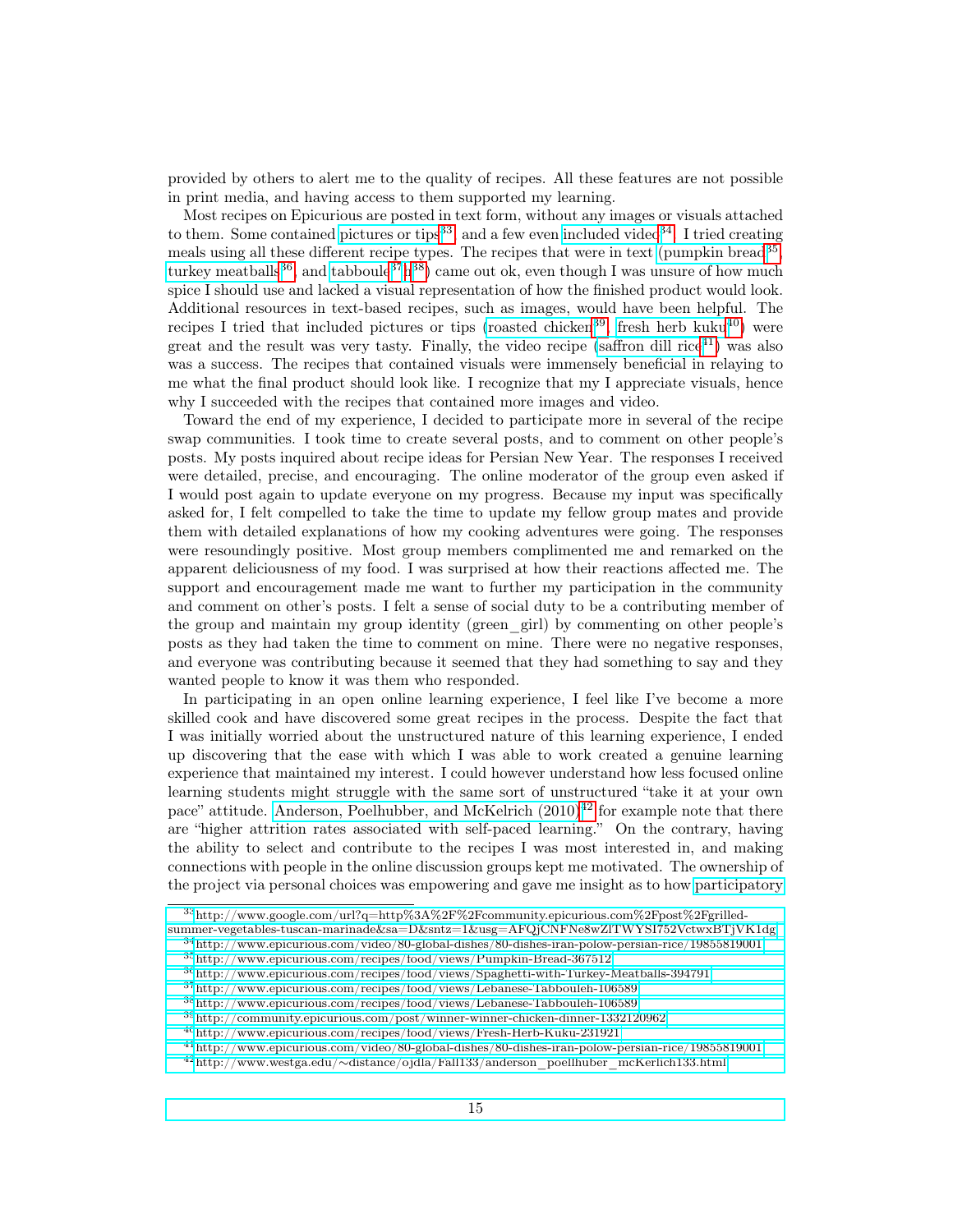[cultures](https://mitpress.mit.edu/books/confronting-challenges-participatory-culture)[43](#page-15-0) can be self-sustaining entities. This experience highlighted for me how I personally learn best and what kinds of online experiences are more meaningful to me. While the collection of recipes, information, and knowledge was exciting to explore, the online forum and group discussions were especially impactful. I hope to maintain my own Epicurious recipe box and maintain my online presence from time to time in the recipe swap forum.

<span id="page-15-0"></span> $^{\,43}{\rm https://mitpress.mit.edu/books/confirmerchallenges-participatory-culture}$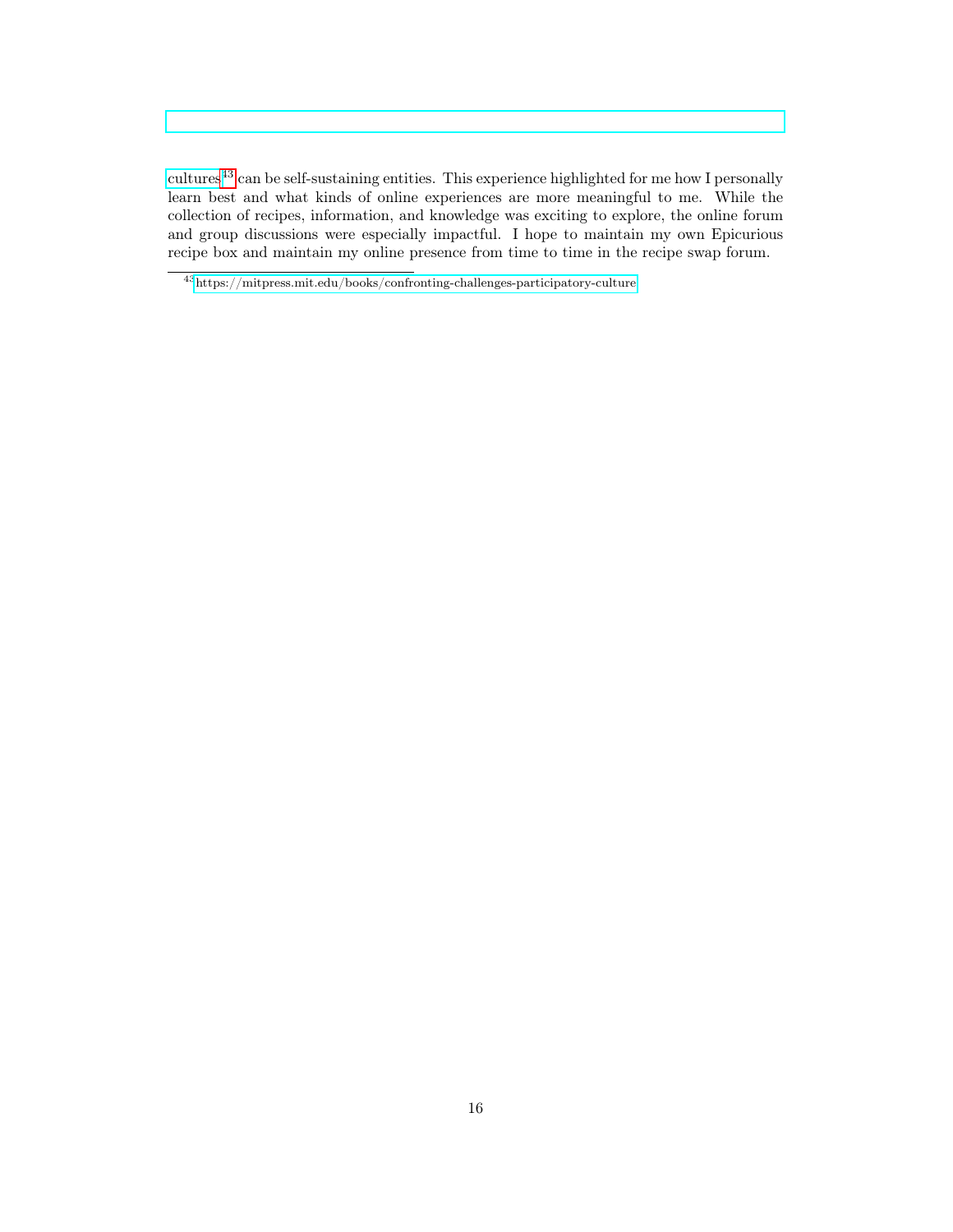## 5 MOOCs made me see the potential of online learning

#### Hui-chieh Chen

A unique aspect of my MOOC experience is the fact that I enrolled in and started this course during its fourth week. At the end of the course, I went back to the modules I missed and completed those on my own.

I took the course ["Fundamentals of Human Nutrition](https://www.coursera.org/course/humannutrition)<sup>[44](#page-16-0)</sup>" offered through Coursera and the University of Florida. Dr. von Castel-Roberts was the course instructor and had seven years of online teaching experience. The course seemed to welcome all levels of learners and was an introduction to human digestion and absorption of nutrients, nutrient properties, deficiencies, toxicities, and dietary guidelines. Readings were assigned from the [Kansas State](https://drive.google.com/folderview?id=0ByOHn1XKLsxbNWM2MGE3M2UtOTc4MC00N2RlLTgxY2UtYjY1NzExYTU3Y2I3&usp=drive_web&pli=1&hl=en) [University Human Nutrition Flexbook](https://drive.google.com/folderview?id=0ByOHn1XKLsxbNWM2MGE3M2UtOTc4MC00N2RlLTgxY2UtYjY1NzExYTU3Y2I3&usp=drive_web&pli=1&hl=en) $45$ , which is an open textbook whose development is  $described here<sup>46</sup>.$  $described here<sup>46</sup>.$  $described here<sup>46</sup>.$  $described here<sup>46</sup>.$  $described here<sup>46</sup>.$ 

The course was organized in ten modules that each lasted for one week. The course was well structured with weekly tasks, assignments, and grading rubrics. Assignments included making a five-day diet plan, building a [concept map](http://cmap.ihmc.us/docs/conceptmap.html)<sup> $47$ </sup> for the whole course, and editing the textbook used for the class. The delivery of the content was through links to the e-textbook and lecture videos of PowerPoint slides. The textbook was easy to read, but some chapters were dry. The instructor suggested learners read the assigned materials first, then watch the 30-minute video lecture, and finally take the quiz and participate in the discussion forums. Her lectures summarized the important concepts from the textbook. This process is similar to most of my traditional face-to-face graduate courses: reading assignments before class, explanation and discussion during class.

Students could choose between three levels of course engagement: understanding, application, and synthesis. Students who chose the application or synthesis level and did all the required assignments were eligible to obtain a certificate of completion. Providing participation options made the course flexible, because this design decision allowed me to decide the amount of involvement that I wanted to have based on my time and ability. I did not aim at obtaining a certificate, and I was satisfied with seeking to understand the material. This level of commitment only required me to participate in the weekly discussion forums and take quizzes. I felt empowered to decide my own learning depth considering my de-sired workload and rewards. In [Learning, Freedom, and the Web](http://learningfreedomandtheweb.org/)<sup>[48](#page-16-4)</sup>, Kamenetz described how rewards in the form of badges could contribute to personalized achievements and thus provide extrinsic motivation to online participants. I experienced this phenomenon as my choice guided my learning and motivated me to complete all the required tasks to prove that I had reached that level of knowledge.

One interesting feature of this course was peer assessment. Each learner submitted his or her own project report and evaluated others' according to a grading rubric. With such help from students, the instructor wasn't the only person responsible for grading and the learners could benefit from looking at peers' work. In addition, peer assessment provided an efficient solution for evaluating class projects in an extremely large class.

At first, I was disappointed to see that the instructor did not respond to individual student posts. She would only respond to issues relating to peer assignments, course content, and

<span id="page-16-0"></span><sup>44</sup><https://www.coursera.org/course/humannutrition>

<span id="page-16-1"></span> $^{45}$ https://drive.google.com/folderview?id=0ByOHn1XKLsxbNWM2MGE3M2UtOTc4MC00N2RlLTgxY2UtYjY1NzExYTU3Y2I3&us

<span id="page-16-2"></span> $^{46}\mathrm{http://www.educause.edu/ero/article/kansas-state-university-human-nutrition-hn-400-flexbook}$  $^{46}\mathrm{http://www.educause.edu/ero/article/kansas-state-university-human-nutrition-hn-400-flexbook}$  $^{46}\mathrm{http://www.educause.edu/ero/article/kansas-state-university-human-nutrition-hn-400-flexbook}$ 

<span id="page-16-3"></span><sup>47</sup><http://cmap.ihmc.us/docs/conceptmap.html>

<span id="page-16-4"></span><sup>48</sup><http://learningfreedomandtheweb.org/>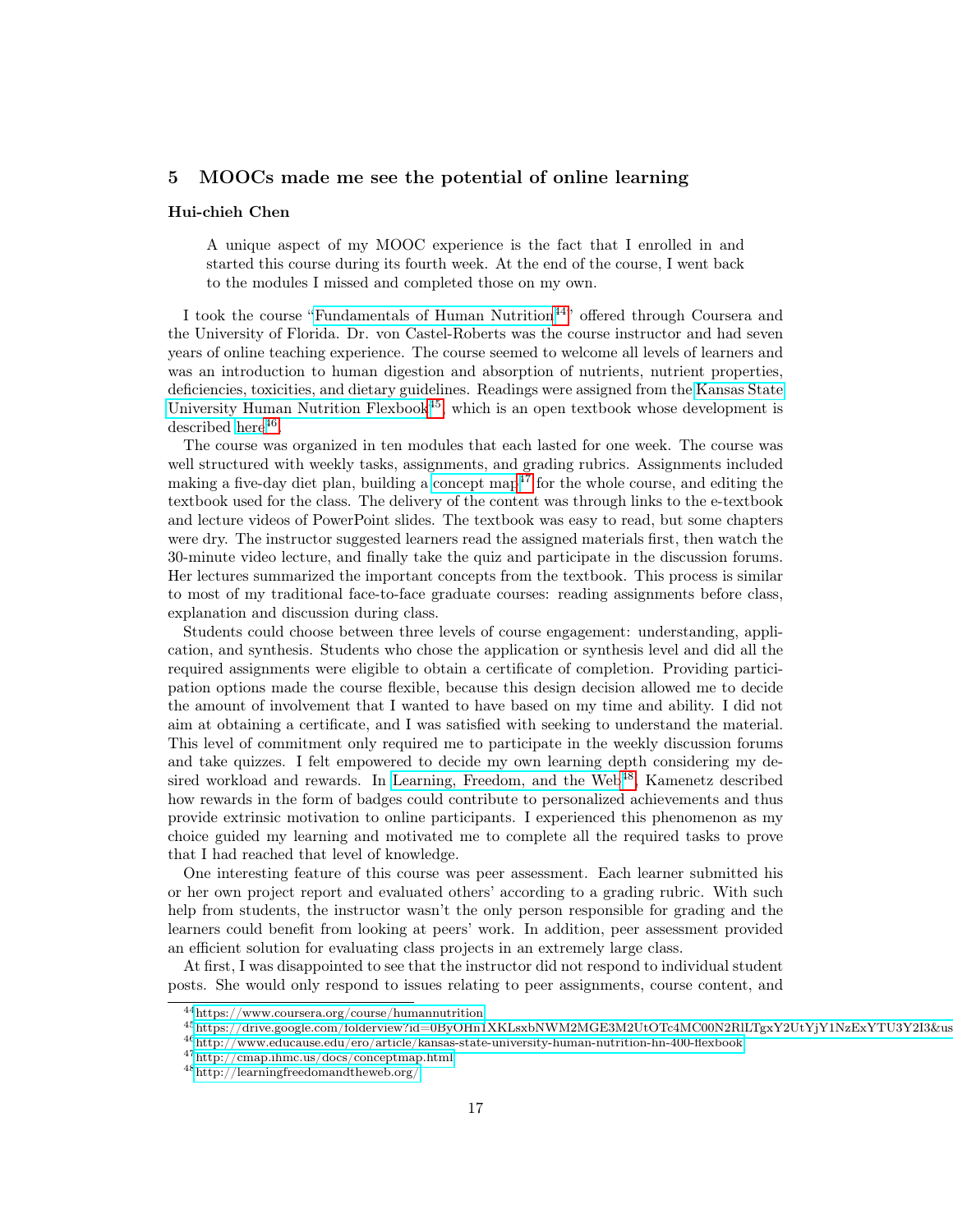learning materials, and would make course announcements aimed at all learners. Instructorstudent interactions were very limited due to the fact that there are so many learners in the course. This experience was different from my classroom learning experiences where the instructor usually gives frequent feedback to the students. The instructor's low level of online presence made me doubtful on whether my discussion board posts could be seen. However, I soon realized that it was more feasible to receive help from more experienced or competent peers.

The discussion forums were a source of learning and frustration. On the one hand, I benefited from the discussion forums because they made me feel like sitting in a classroom participating in discussions with a diverse group of peers. These peers would contribute their own personal experiences, expertise, hyperlinks, empirical studies, and have discussion and debates. The weekly discussion topics were interesting and engaging to me, and I was eager to participate and had to always push myself to absorb the reading content quickly in order to pose questions/comments or respond to other classmates in the discussion forums. However, I was also frustrated that many learners created new discussion threads rather than responding to existing ones. One suggestion to address this problem would be for the course design team to post participation guidelines to facilitate massive group discussions. For example, authors could provide brief descriptions of the topic on a subject line when creating a new discussion thread.

One of the engaging aspects of this course was that it was designed with some consideration of the learners' diverse cultural backgrounds. Even though most of the course content was based on North American eating habits and health problems, the assignments helped balance the course by posing more open-ended issues to invite multi-cultural discussions and projects. For example, one of the multi-cultural activities assigned was to create a five-day diet plan for a trip. The instructor encouraged learners to collaborate with partners from different countries and investigate local meal cultures. I felt this project was relevant to my multi-cultural experience with foods: I am from Taiwan and have lived in North America for two years. While doing the project, I used my life experiences to create a healthy diet plan of Asian and American flavors for one of my trips to Chicago. In addition, I was excited to share information about Taiwanese food with other classmates. I felt greatly enriched by this project and I was glad to participate even though this project was not required for the understanding track that I was aiming towards.

A unique aspect of my MOOC experience is the fact that I enrolled in and started this course during its fourth week. At the end of the course, I went back to the modules I missed and completed those on my own. Thus, for seven weeks my participation was synchronous and on-pace with the rest of the students taking the course. During those weeks, I participated in the course according to the schedule provided. When the course ended, I went back to explore the three first weeks of the content. At first, I enjoyed the lack of pressure, as I was able to engage with the content in my own time. But then, I found that the absence of social interactions with other learners made me feel less motivated to think deeply about the content.

Based on my two different learning experiences with this MOOC, I would suggest that learners interested in projects and peer collaboration should follow the course schedule. Those learners who merely expect some understanding of the course materials, a more flexible self-paced style approach would suffice.

Overall, I had a positive experience with my first MOOC. I appreciated the structured learning experience and the opportunity for varying participation in the class (allowing for flexible learning). Alternative perspectives made the discussion topics more holistic and the peer assessments made the projects feasible in the massive course settings. Apart from a few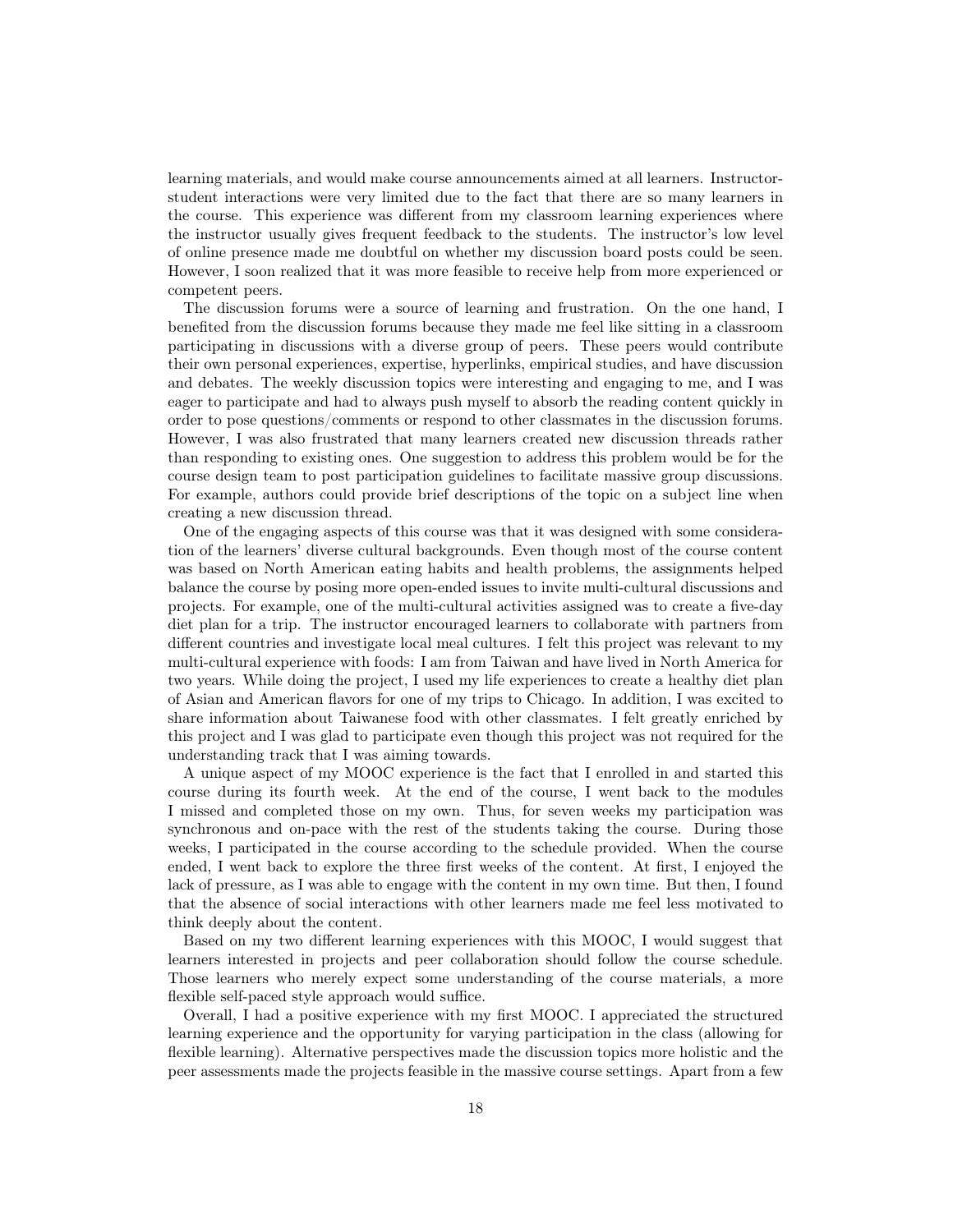issues outlined above, the instructor and the course design team lent support for learners' problems. With some fine tuning and implementation, I believe this course can be improved for the benefit of a greater number of learners.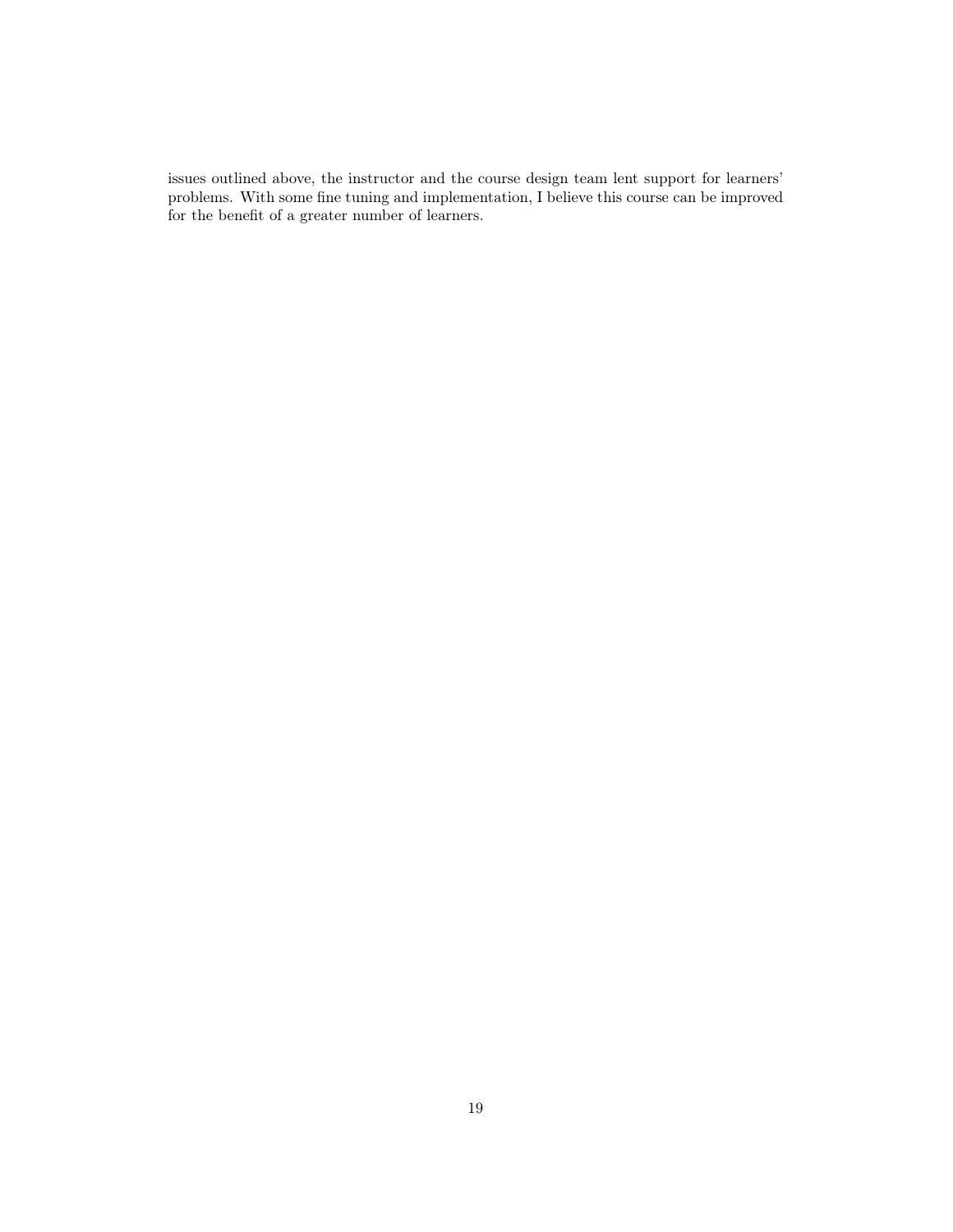## 6 Free, but monotonous and frustrating?

#### Afriannoor Miradinata

MOOCs have the potential to offer free education. Yet, in my course I encountered frustrations, dissatisfaction, and monotony.

Even though I participated in a small online course offered through my university in the past, this was my first experience with a MOOC of any kind. I found many courses at  $edX<sup>49</sup>$  $edX<sup>49</sup>$  $edX<sup>49</sup>$  $edX<sup>49</sup>$ , including one that I was especially interested to join at the time: [The Challenges](https://www.edx.org/course/mit/14-73x/challenges-global-poverty/585) [of Global Poverty](https://www.edx.org/course/mit/14-73x/challenges-global-poverty/585)<sup>[50](#page-19-1)</sup>. I read the overview about the course to ensure that I was making the right choice before registering, paying special attention to the prerequisites, estimated effort, frequently asked questions, and staff background. I found the course compelling because it covered issues surrounding global poverty and invited me to think deeply about the real challenges of poverty today.

The instructors teaching the course were Abhijit Banerjee and Esther Duflo, both professors of Economics at MIT. The topics covered in the class were global issues (e.g., food, health, family, and education) that were also covered in the instructor-authored book: [Poor](http://www.amazon.com/Poor-Economics-Radical-Rethinking-Poverty/dp/1610390938/ref=sr_1_1?ie=UTF8&qid=1372971672&sr=8-1&keywords=Poor+Economics%3A+A+Radical+Rethinking+of+the+Way+to+Fight+Global+Poverty) [Economics: A Radical Rethinking of the Way to Fight Global Poverty](http://www.amazon.com/Poor-Economics-Radical-Rethinking-Poverty/dp/1610390938/ref=sr_1_1?ie=UTF8&qid=1372971672&sr=8-1&keywords=Poor+Economics%3A+A+Radical+Rethinking+of+the+Way+to+Fight+Global+Poverty)<sup>[51](#page-19-2)</sup>. A digital copy of the book was made available to the class for free in PDF format, though protected in such a way that it was posted as an image file and students could neither download the whole book, nor copy and paste text from it. It's ironic that a course focusing on poverty included such an economic constraint. A link to download the whole book for offline reading or printing would have supported my learning. However, the instructors provided additional readings such as online articles, lecture slides, data, and diagrams that supported my understanding of the topic.

The course website was well organized. The platform included a permanent menu at the top of the screen with links to discussion boards, course information, and schedule, allowing me to easily access the hottest topics from weekly discussions and see instructor responses. The modules for each week were listed on the left hand side of the screen so if I wanted to go back to the previous week's topics it was easy to do so. In addition, the video lectures included different options such as video speed, subtitles, and captions - these helped me a lot. For example, I increased the speed of the video to 1.5 if I felt I already understood the main idea, or wanted to find a specific portion of the video to review more closely. I used this feature so much that I wish designers had provided the option to accelerate the video even more.

From what I knew about MOOCs, I assumed that the MOOC format would require me to be a self-directed learner. In the process, I would develop independent learning skills, since I was expected to be wholly responsible for my own learning. I was largely accurate in this assumption and felt daunted by this format. Even during the course overview, the content seemed daunting. As a result, and given that the course was fast-paced, I was not sure I could complete this course successfully.

<span id="page-19-1"></span><span id="page-19-0"></span> $^{49}$ http://www.google.com/url?q=http%3A%2F%2Fwww.edx.org%2F&sa=D&sntz=1&usg=AFQjCNEwo4Is624erSNdxlp4bpowHw5S  $^{50}$ <https://www.edx.org/course/mit/14-73x/challenges-global-poverty/585>

<span id="page-19-2"></span> $^{51}\mathrm{http://www.amazon.com/Poor-Economics-Radical-Rethinking-Poverty/dp/1610390938/}$  $^{51}\mathrm{http://www.amazon.com/Poor-Economics-Radical-Rethinking-Poverty/dp/1610390938/}$  $^{51}\mathrm{http://www.amazon.com/Poor-Economics-Radical-Rethinking-Poverty/dp/1610390938/}$ 

 $\label{eq:refs} \text{ref=sr\_1\_1?} \text{ie=UTF8&qid=1372971672&ssr=8-1&\text{keywords}=Poor+Economics\%3A+A+Radioal+Rethinking+of+the+Way+to+Fight+G=0\\ \text{if} \begin{align*} \text{ref=sr\_1\_1?} \text{else:} \end{align*} \text{else:} \begin{align*} \text{ref=sr\_1\_1?} \text{else:} \end{align*} \text{else:} \begin{align*} \text{ref=sr\_1\_1?} \text{else:} \end{align*} \text{else:} \begin{align*} \text{ref=sr\_1\_1?} \text$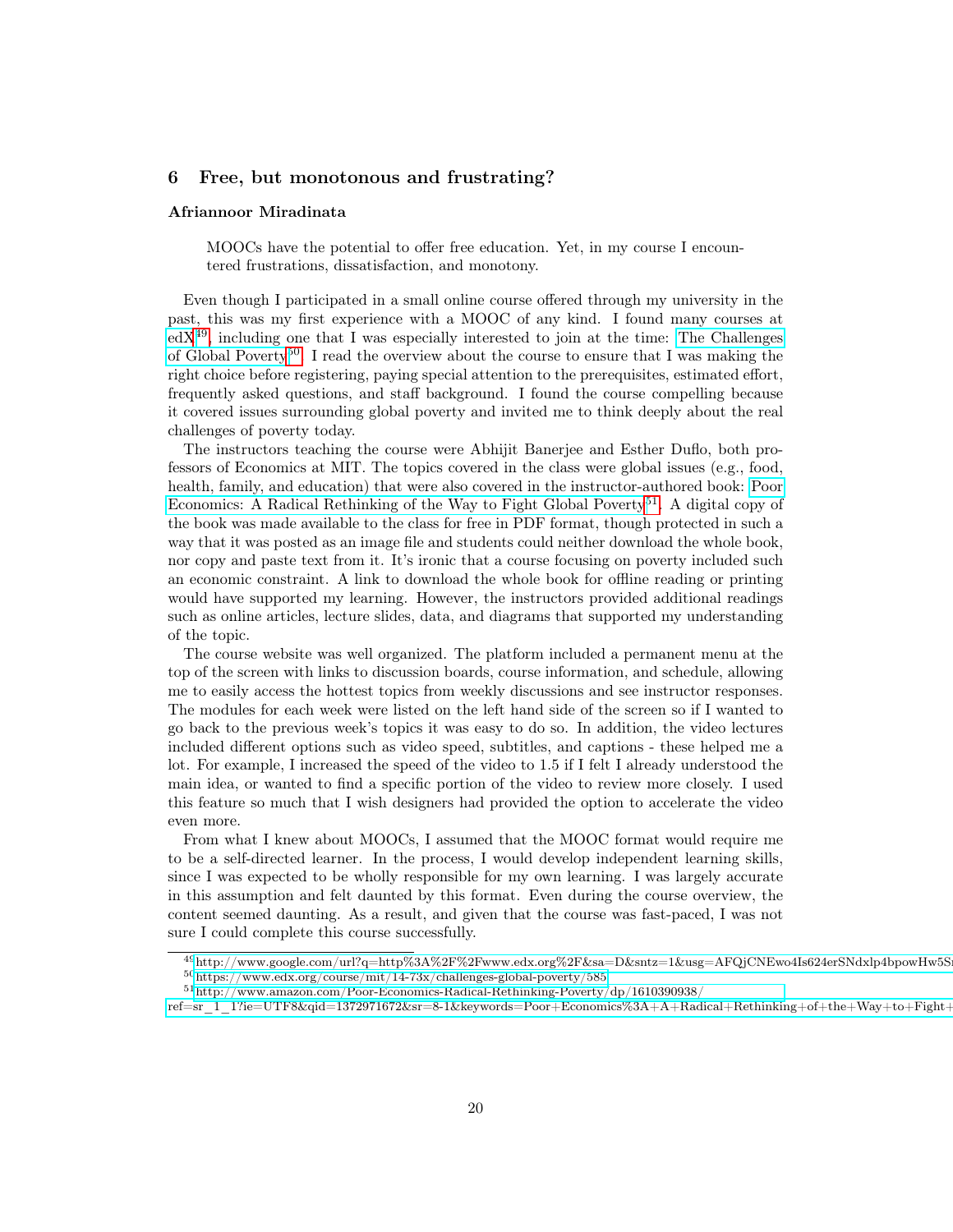## Course structure and delivery

The course lasted 11 weeks and I participated in the first 7 weeks. Each week focused on one topic that was delivered in three segments. The first segment included a topic introduction and provided one short video and reading assignments. The second segment was the core lesson that provided anywhere from 9 to 22 short videos covering the topic for the week, and I estimate that I watched about 80% of these videos. The third segment encompassed a homework assignment that included several quizzes covering all the weekly materials. I only did the homework one time and I scored 39%. Part of the problem here was technical: at the time that I took this class, the platform had a technical glitch that caused the system to mishandle submitted answers.

#### Video lectures

Several videos presented the instructors teaching students in front of a class. I enjoyed the fact that these videos were filmed in a classroom setting because I felt like I was one of the students physically attending the class when I watched the videos. However, I felt that the lectures and videos were monotonous. However, some lectures included questions next to the video to assess learner understanding. I really liked that I could answer the questions directly and if I did not understand the concept, I could go back to the video to look for the answers.

#### Quizzes

Overall, I felt that the quizzes were also monotonous. One suggestion to improve this issue would be for instructors to use other platforms to support project groups as a substitute to the homework quizzes. I feel that such a change would enhance collaboration and interaction in the course and greatly improve it.

#### Discussion forums

Discussion forums were located at the bottom of quizzes and videos. I believe that the reason for such a positioning was so that learners could share their thoughts in relation to specific quizzes or videos. However, I did not find much value in the discussion threads because the number of posts was overwhelming. Even though a number of discussions were relevant to the content, others were off-task and included complaints about the video features, quizzes, and confusing/subjective questions. Additionally, the responses on the discussion boards were not always immediately helpful as participants would often only recommend to reexamine the lectures, slides, and/or readings. I felt that I needed more specific guidance and support. I realize that the instructors were not present on the discussion forums and could not be there every day. Thus, I felt that it was up to me to be motivated and ready to participate. I think this is an issue that needs to be refined to work better for learners. Perhaps the discussion forums could be administered by small groups that are closely moderated by teaching assistants. Such a solution might make the discussions more relevant and targeted.

#### Conclusion

MOOCs have the potential to offer free education. Yet, in my course I encountered frustrations, dissatisfaction, and monotony. While learners have the opportunity to increase their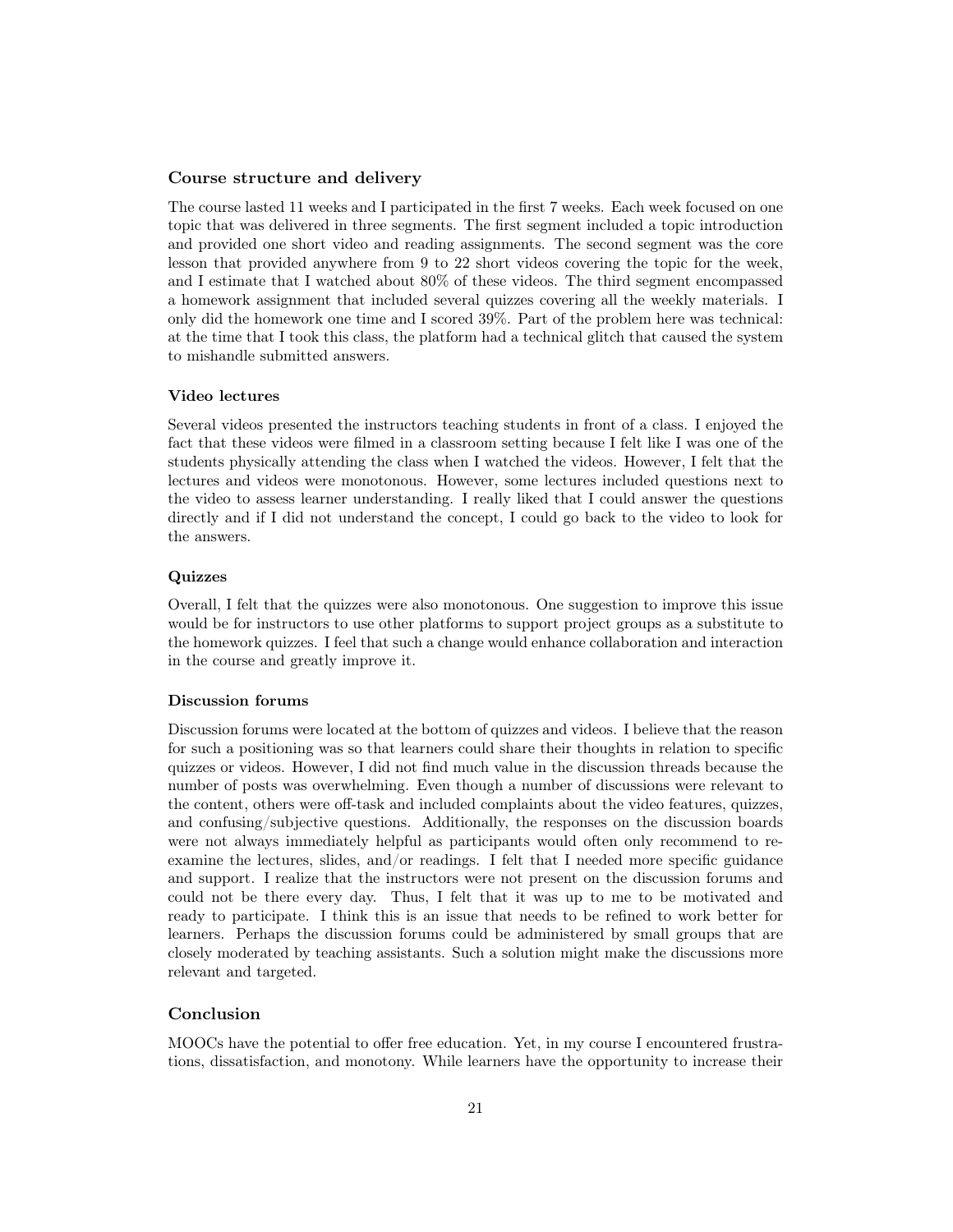knowledge, and to connect with others around the world, a number of issues need to be tackled to improve the learning experience.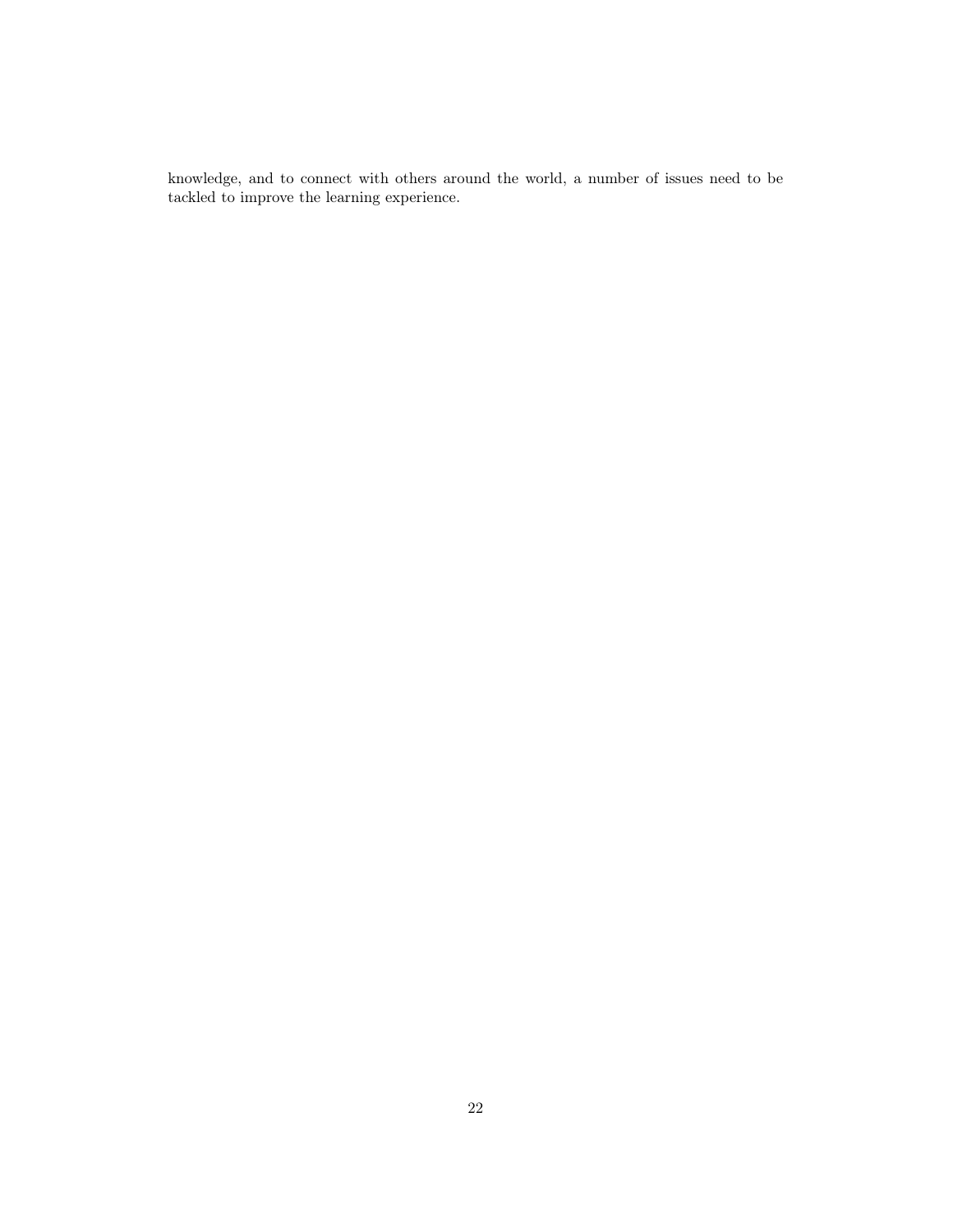## 7 Tales of a MOOC Dropout

#### Cindy Londeore

I'm a dropout and I'm ok with that... I like that I am not obligated to stay in any particular MOOC. I am free to spend my time on courses that are well suited to my interests and abilities, without penalties for trying something new.

Dropout. It's such a nasty word. The high school dropout rate is [held up by reformers](http://dropoutnation.net/)<sup>[52](#page-22-0)</sup> to bolster their argument that the American public school system is failing. Massively Open Online Courses (MOOCs) have an expected  $90\%$  dropout rate<sup>[53](#page-22-1)</sup> which is not considered a problem. This juxtaposition begs the question; when is dropping out not a big deal?

Individuals who join a MOOC are described as being part of course enrollments. However, this is confusing and fallacious, as the term "enrollments" in a traditional in-person course implies a level of commitment not necessarily present in students who enroll in a MOOC. Initial enrollment in a MOOC is more akin to all the students who read a description of the course in the school catalog, and consider taking it. MOOC students who submit the first assignment may be a better comparison to initial enrollments in a physical class. Indeed, if the numbers of students who scored more than zero on the first week's materials is used as a starting point, the dropout rate falls to  $75\%^{54}$  $75\%^{54}$  $75\%^{54}$ . By the end of the course the numbers are consistent with an in-person course. Only 10% of the students who attempted the final exam failed to earn a certificate. Students who enroll in traditional classes have made a commitment to attempt the work outlined in the syllabus. Students who enroll in a MOOC have done little more than express a passing interest in the topic and may feel no need to ever revisit the course.

I participated in two courses over the last few months that were very much alike in terms of course structure and assessment mechanisms, but my experiences in these two courses were very different. The first course became a chore that I quickly abandoned, but the second was so interesting that I finished the course and earned a certificate, even though I was under no obligation to do so.

## Semantic Web

The first course I enrolled in was [Semantic Web](https://openhpi.de/course/semanticweb)<sup>[55](#page-22-3)</sup> taught by Dr. Harald Sack and offered directly by the Hasso-Platner Institut in Germany. The course description said that we would "learn the fundamentals of Semantic Web technologies. [We would] learn how to represent knowledge and how to access and benefit from semantic data on the Web." Prerequisite knowledge needed for the course included a "basic knowledge" of web and database technology, and the foundations of logic.

Semantic Web was a six-week course with about 90 minutes of video lectures and one homework assignment each week. There were occasional references to additional reading that the students could purchase, but no reading materials were provided online. After each 10–15 minute video segment there were a couple of questions that were worth points toward the final total. If one answered these questions wrong, the wrong answers were marked, but

<span id="page-22-1"></span><span id="page-22-0"></span> $^{52}{\rm http://dropoutnation.net/}$  $^{52}{\rm http://dropoutnation.net/}$  $^{52}{\rm http://dropoutnation.net/}$ 

 $^{53}{\rm http://www.insidehighered.com/news/2013/03/08/researchers-explore-who-taking-moocs-and-why-so$ [many-drop-out](http://www.insidehighered.com/news/2013/03/08/researchers-explore-who-taking-moocs-and-why-so-many-drop-out)

<span id="page-22-2"></span> $^{54}$ [http://www.insidehighered.com/news/2013/03/08/researchers-explore-who-taking-moocs-and-why-so](http://www.insidehighered.com/news/2013/03/08/researchers-explore-who-taking-moocs-and-why-so-many-drop-out)[many-drop-out](http://www.insidehighered.com/news/2013/03/08/researchers-explore-who-taking-moocs-and-why-so-many-drop-out)

<span id="page-22-3"></span><sup>55</sup><https://openhpi.de/course/semanticweb>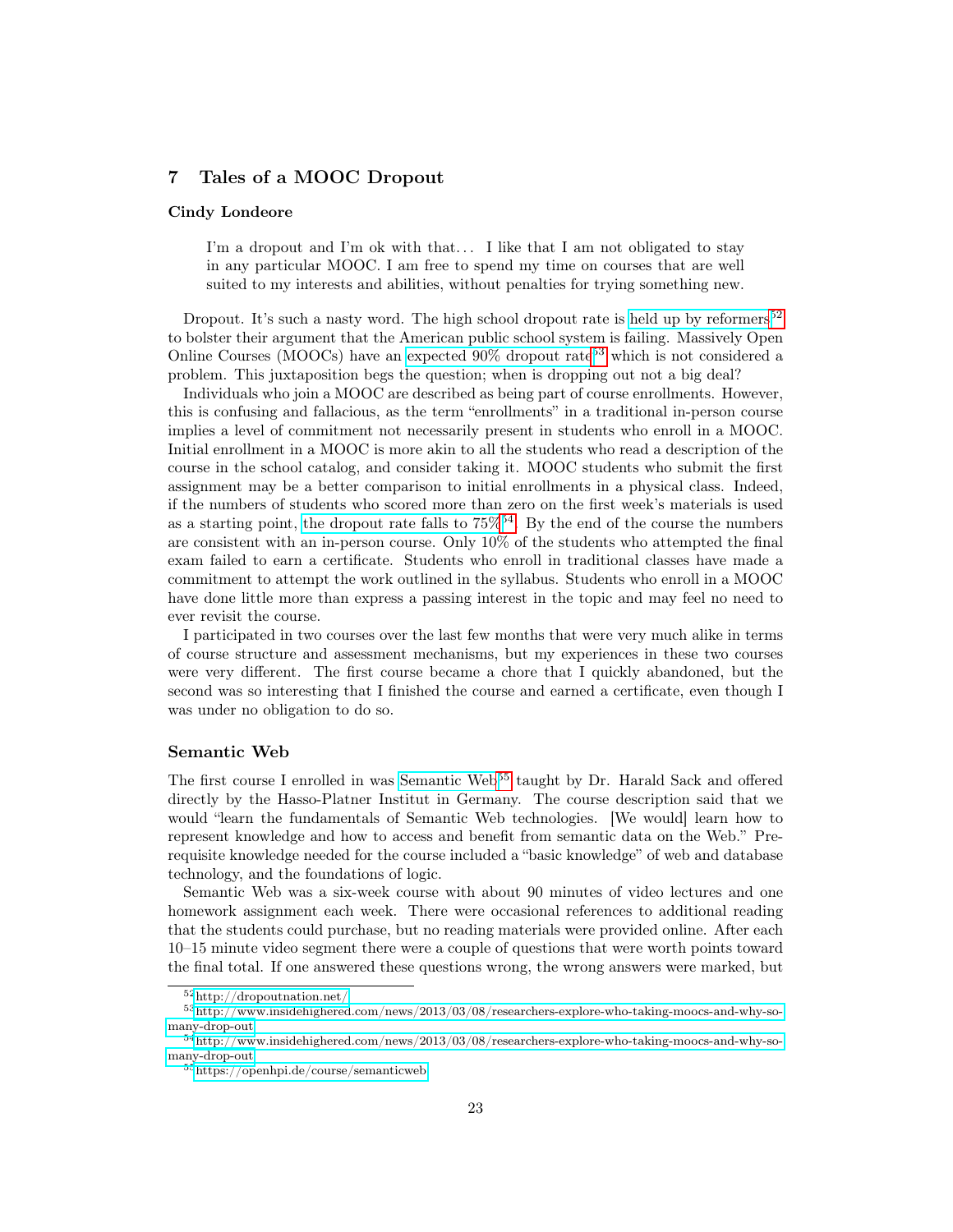no explanation of the correct answer was provided. Students could re-submit these small quizlets to improve their scores.

The weekly homework was more like a weekly quiz. Students were allowed one attempt and had a 60-minute time limit starting at the time they opened the quiz page. There were exams scheduled, but I left the course before any occured.

The first week's worth of lectures were interesting, mostly outlining the challenge of how to differentiate between an actual object and information about that object. I was expecting the lectures to continue in this vein, perhaps with a discussion of the changes needed in the conceptual design of the web to accommodate this new way of thinking. However, the lectures were instead about the specific programming code needed to execute the changes. I quickly became overwhelmed. The information presented in the lectures was not sufficient for me to correctly answer or sometimes even to understand the homework questions. The time limit made me feel like I couldn't go back and review once I started a problem set.

By the third week it didn't matter how much time I was given for the homework. It was clear I did not have the background knowledge needed. At this point I had a choice. I could either spend time in an effort to learn the prerequisite material along with the central concepts of the class, or I could drop out. I could see no reason to expend that kind of effort, so I dropped out.

I overestimated my grasp of the prerequisites in Semantic Web. My overestimation was based on the course description, and their use of the phrase "basic knowledge". If the prerequisite skills had been phrased in a more active manner, then I would have had a more accurate understanding of what I would be required to do.

Regardless of where I place the blame, if I had made a similar mistake in a traditional course, I would have been faced with penalties for dropping out. At the minimum I would have had to find another course to make up the credit hours.

## Model Thinking

The second course I enrolled in was [Model Thinking](https://www.coursera.org/course/modelthinking)<sup>[56](#page-23-0)</sup> taught by Dr. Scott E. Page and offered by Coursera. The course description said that the course would "present a starter kit of models . . . The models covered in this class provide a foundation for future social science classes, whether they be in economics, political science, business, or sociology. Mastering this material will give you a huge leg up in advanced courses." Students needed to be "very comfortable" with algebra, but no calculus was required.

After my experience in semantic web I was somewhat hesitant to enter into another technical-sounding course. The introductory videos for both courses were very general and concept driven, so how did I know I wasn't just going to get in over my head again? I went ahead and took the plunge into Model Thinking because of one advertised aspect: modularity. Dr. Page explained that for the most part each module we studied in the class would be independent of each other. If I failed to grasp the ideas of one section, it would have no impact on my understanding of the next section.

Model Thinking was a ten-week course with about 90 minutes of video lectures and one homework assignment each week. Additional reading materials were provided, often mirroring the content of the lectures. During some of the 10–15 minute video segments the lecture would stop and a question would be provided. If I got this question wrong, I could try again. An explanation of the correct answer was available after it was selected, or after

<span id="page-23-0"></span><sup>56</sup><https://www.coursera.org/course/modelthinking>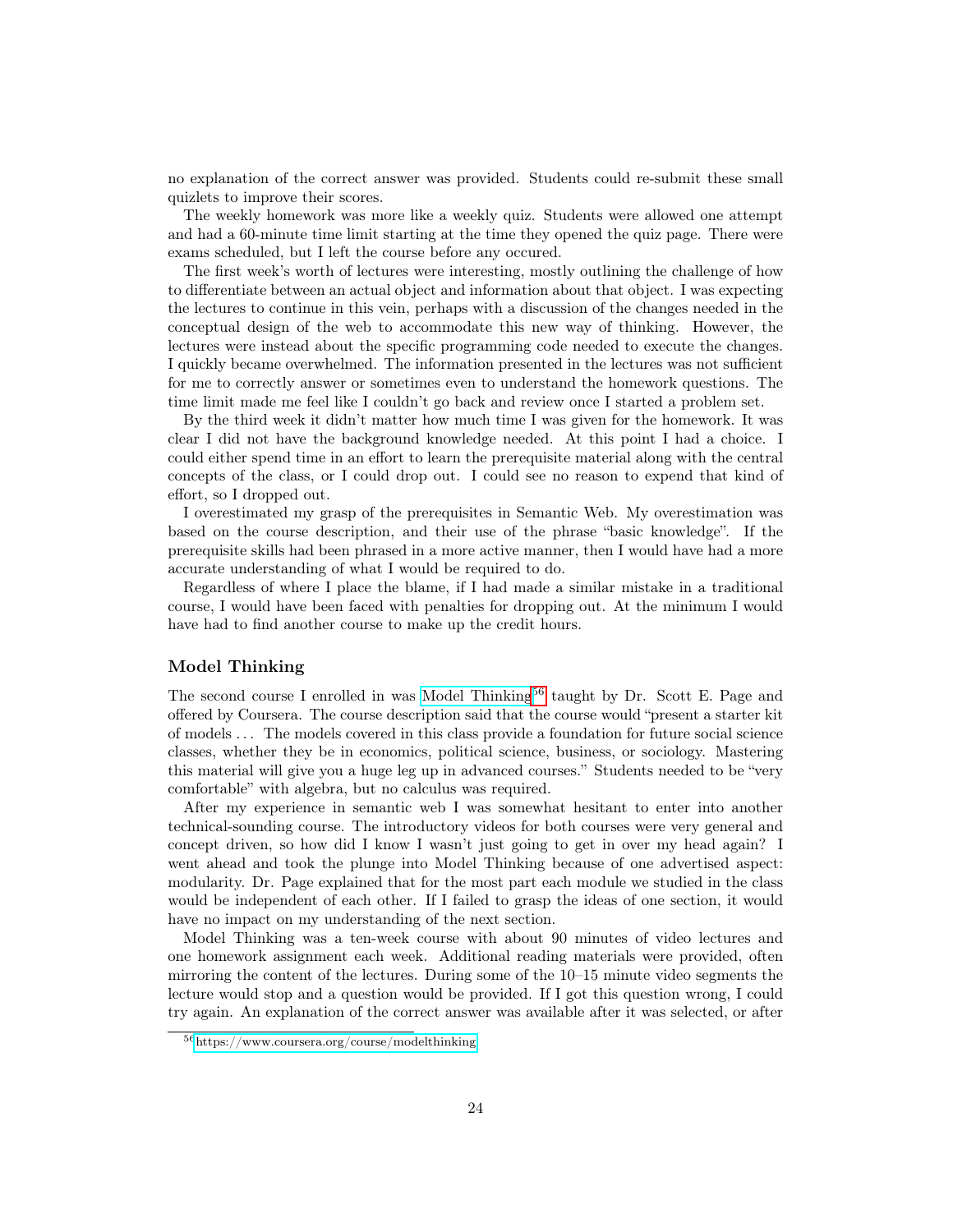all the other options were exhausted. These questions bore no credit in the class and were provided as a means to self-assessment.

The weekly homework was low stress. There was no time limit for completion. I was allowed to save my work and return later. For each homework, I was allowed three attempts and the correct answers and explanations were given after the first attempt. The questions asked in the homework were fairly basic. Usually I was asked to do complete a sample calculation to go with the model of the week. I did not find the questions difficult if I had watched the lectures. When I did get questions wrong, the feedback was helpful to me because it pointed out some crucial aspect of the assignment that i had missed.

Some of the other students complained about this system on the discussion boards. They felt that their effort was devalued if other students could potentially submit a blank homework, then copy down the correct answers and resubmit for a perfect score. Unscrupulous students could certainly have gamed the system in this way, but I fail to see the motivation for doing so. The completion certificate is not worth credit towards any larger degree, nor is it supposed to indicate a certain skill level. It is simply a personal reminder of a completed task. I also fail to understand the motivations of those complaining about the flaw in the system. There was an unlimited number of completion certificates available, so if some people want to obtain one by fraud, what difference does it make to someone who obtains one through actual learning?

The midterm exam was slightly more formal. I was still allowed three attempts, but the specific questions presented would change between each attempt. After I submitted my exam the first time, hints were provided for each question. The correct answers or full explanations that were provided after submitting a homework assignment however, were not provided for the exam.

I found the material in this course so interesting and accessible that I was still going back to listen to the new lectures even though the time period for this reflection project had expired. I continued doing so, and I was able to successfully complete the course and receive a certificate (figure 1).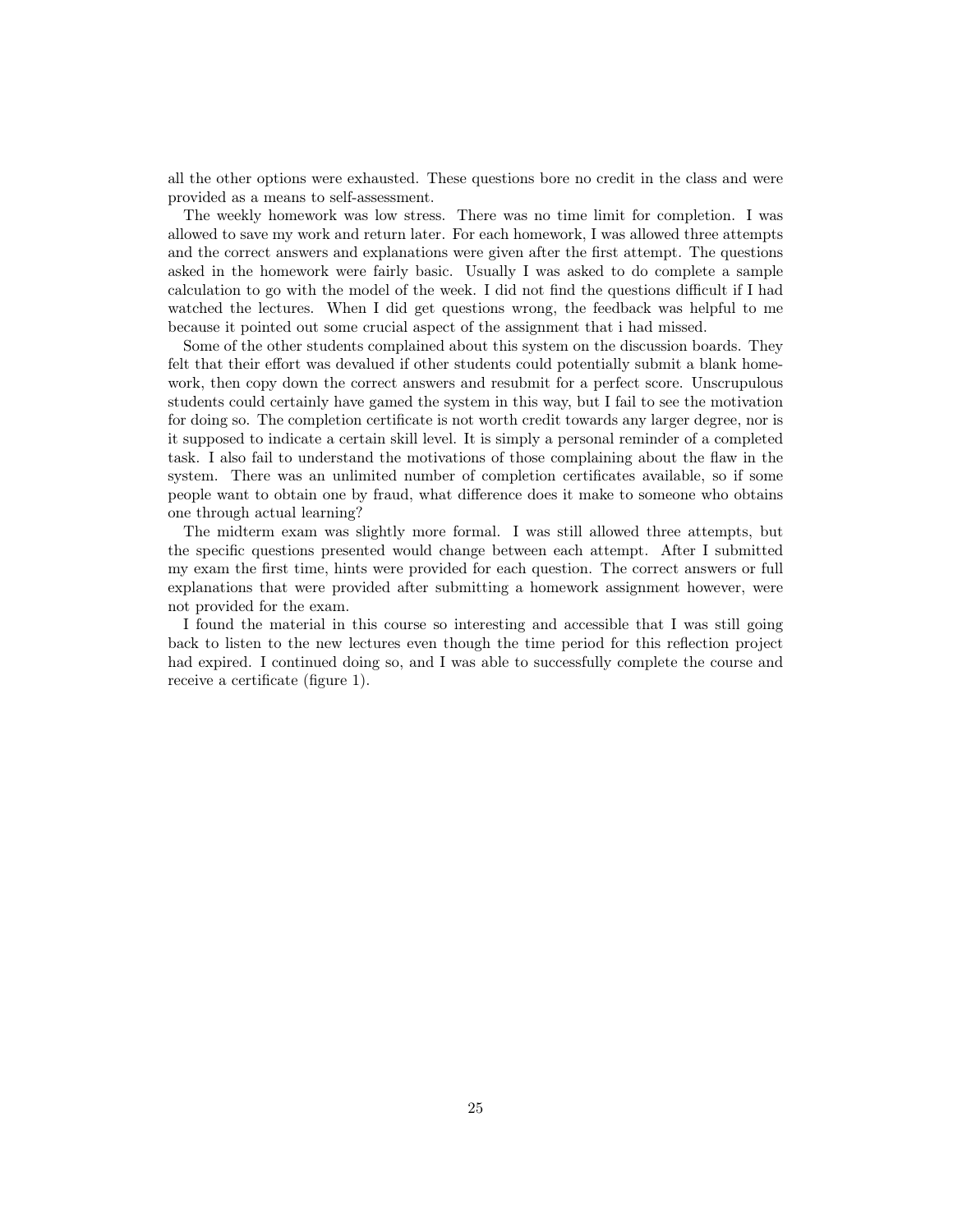

JUNE 04, 2013

# Statement of Accomplishment

# **CYNTHIA LONDEORE**

HAS SUCCESSFULLY COMPLETED



#### **Model Thinking**

This course provided an introduction on how to think using models. Specific topics included among others, decision-making. tipping points, economic models, crowd dynamics, Markov processes, game theory and predictive thinking.

SCOTT PAGE LEONID HUWICZ COLLEGIATE PROFESSOR OF COMPLEX SYSTEMS, POLITICAL SCIENCE, AND ECONOMICS UNIVERSITY OF MICHIGAN

PLEASE SCITE THE CALINE OFFISING OF THIS CLASS DOES NOT SEPLICT THE ENTER CUSSICULUM OFFISIES TO PERMITS ENECURIES. THE UNIVERSITY OF MICHIGAN. THIS STATEMENT DOES NOT AFFIDE THAT THIS STUDENT WAS ENDOLLED AS A STUDENT AT THE UNIVERSITY<br>OF MICHIGAN IN ANY WAY. IT DOES NOT COMPER A UNIVERSITY OF MICHIGAN CEARS IT DOES NOT OUTFUS UNIVERSI

Figure 1. My Model Thinking Certificate

## In retrospect. . .

Both courses used more or less the same presentation structure and had more or less the same assessment tasks. So, really, what was the difference? Why did one work and the other didn't?

The essential difference was the expectations I had formed based on how the two courses were described.

I believed that I was qualified for Semantic Web. The prerequisites stated that students needed to have "basic knowledge" of XML and several other types of language markup. I am familiar with what XML is and the kinds of things it can do, so I believed that I met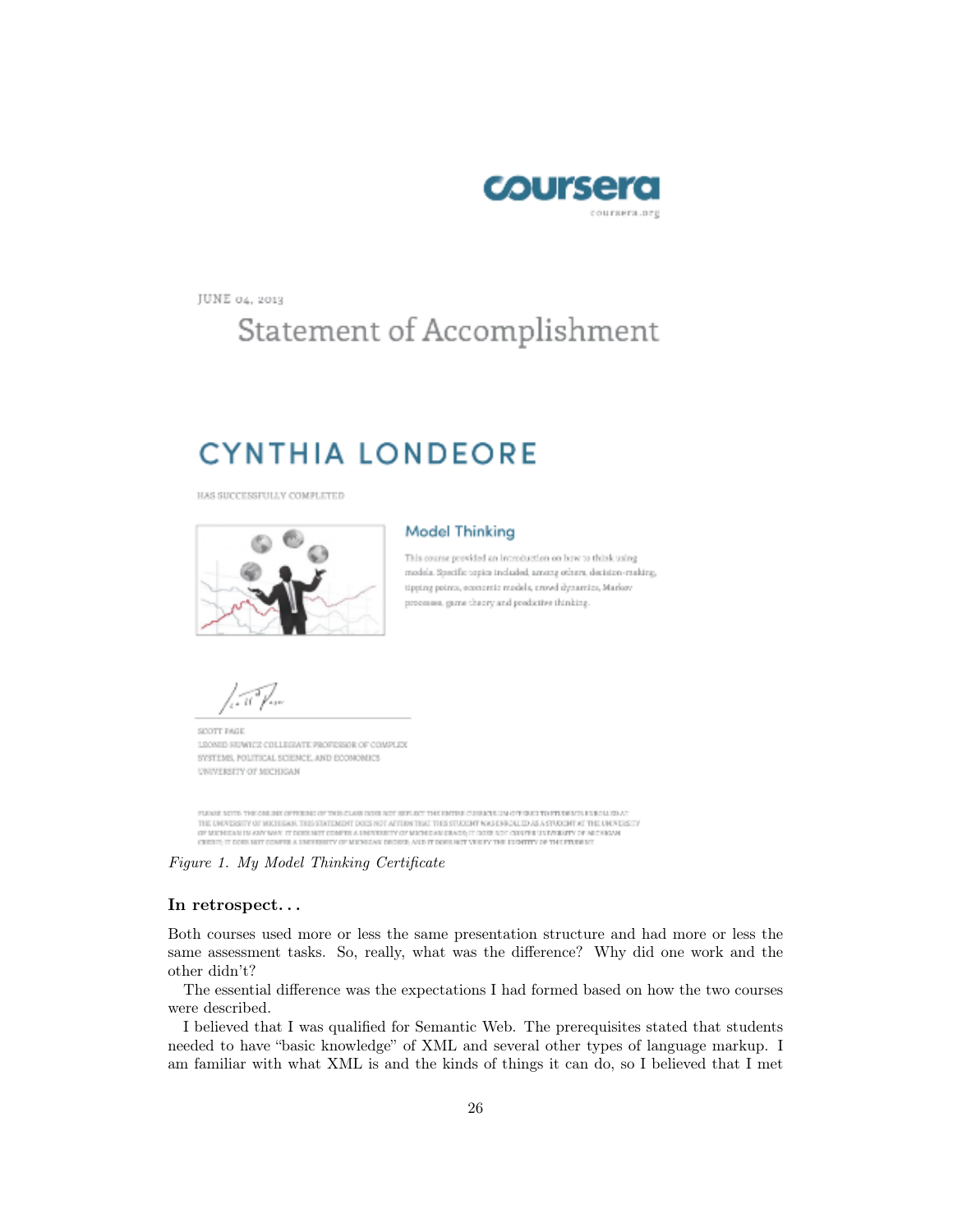the requirement. After I got in to the class it became apparent that the instructors meant was that students would need to be able to write and analyze XML markup before taking the class.

At the start of Model Thinking, the prerequisites were listed in more active language. The instructor stated that I would need to be able to do algebra-based exercises and use some ideas from calculus, but not be asked to solve calculus problems. More importantly, the content of the course adhered to these stated prerequisites. The homework and exam questions frequently required calculation, but only the algebra-level difficulty they promised.

The modularity of the Model Thinking course worked for me as well. I knew that even if I struggled with one section, the next would be on a different topic with different ideas. For example, I was unable to participate in the course at all for the week after the midterm but when I returned I didn't feel behind in the class. I was able to pick up the next module and continue from there. I had to go back to that skipped week to answer the corresponding questions on the final exam, but the modularity provided more flexibility to the course since I didn't have to play catch up immediately. This type of modular construction would not work for all topics, but for survey classes like this one I think it works well. I might have abandoned the class after my missed week without it.

I'm a dropout and I'm ok with that. MOOCs offered me the opportunity to show up for a class, and only stay as long as I was still learning. I learned a fair bit from the first few lectures of Semantic Web, so the experience was not a waste. However, if I had stayed, I would have had to rely heavily on the discussion boards for explanations of prerequisite materials. I don't know if that particular community would have been receptive to such requests. Dropping out also allowed me to move on to Model Thinking which was much more accessible. I like that I am not obligated to stay in any particular MOOC. I am free to spend my time on courses that are well suited to my interests and abilities, without penalties for trying something new.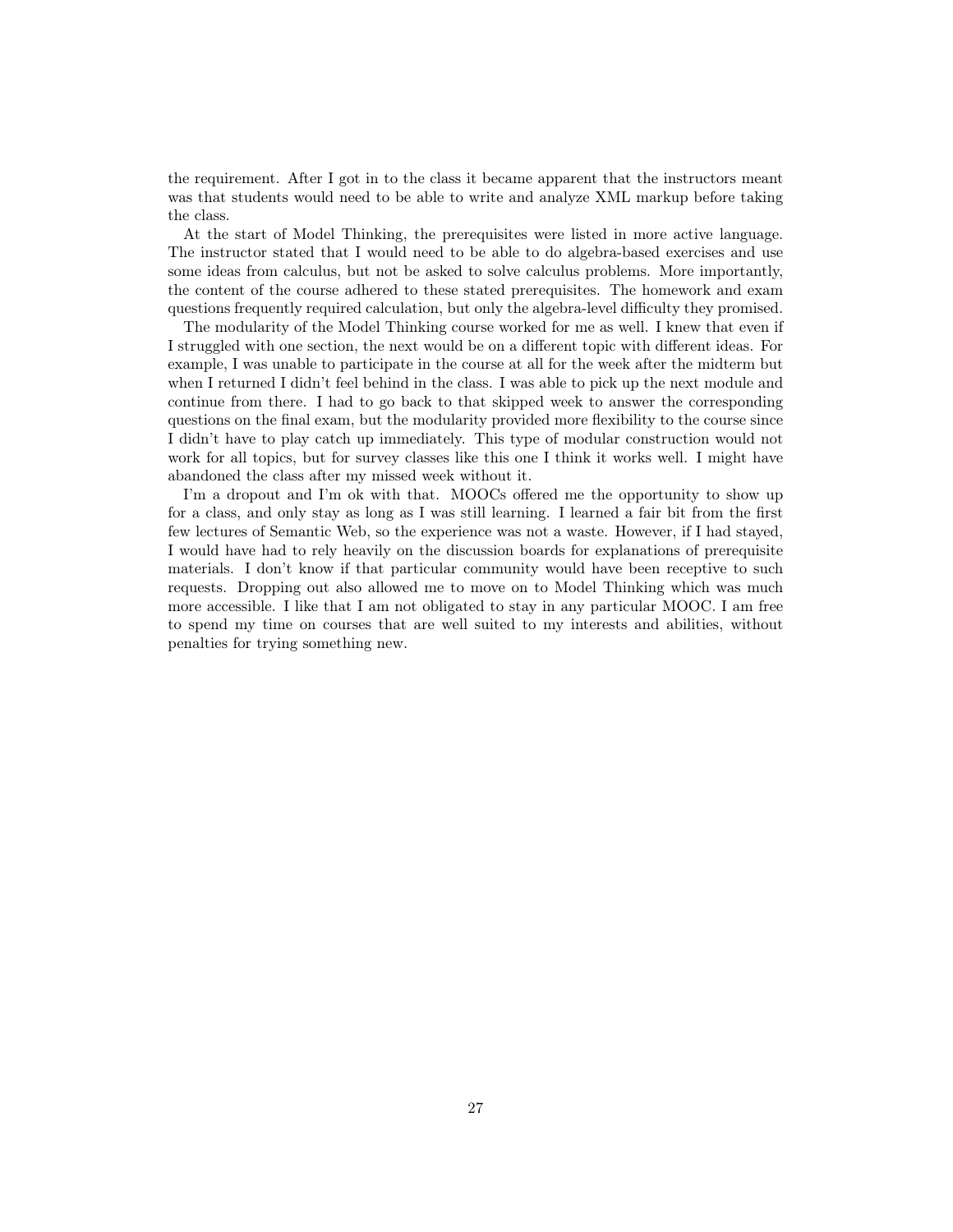## 8 What I Learned From And About MOOCs

#### Bahaa G. Ghobrial

Exploring possible fields of interest is one of the areas in which I find MOOCs helpful...they give me the opportunity to learn about fields that I have very little knowledge of.

Massive open online courses (MOOCs) offer numerous opportunities and challenges. I feel that I could benefit greatly from MOOCs, especially since they are offered for free. Exploring possible fields of interest is one of the areas in which I find MOOCs helpful. For example, they give me the opportunity to learn about fields that I have very little knowledge of – such as child nutrition – and decide whether to spend more time, effort and money in the future to learn more about them. In addition, there are some areas that I have basic knowledge of but still need to take advanced courses in, such as statistics. MOOCs afford me the opportunity to do that. On the other hand however, a real concern I have about MOOCs is that they may suffer from issues relating to [digital divides](http://pewinternet.org/Reports/2012/Digital-differences/Overview.aspx)<sup>[57](#page-27-0)</sup>: While some students may access MOOCs and use them to enrich their knowledge, individuals who lack information and communications technology skills or access to the Internet, are excluded from this opportunity.

In the paragraphs that follow, I will discuss opportunities and concerns that I experienced while enrolled in three massive open online courses.

#### Fundamentals of Online Education

I started my exploration by seeking out an online course related to e-learning because I am interested to learn how to create online learning courses. As a doctoral student in media studies, I want to learn how new media can contribute to online learning from the lens of educational technology. There were two courses that were offered on the [Coursera](https://www.coursera.org/)<sup>[58](#page-27-1)</sup> plat-form related to this topic: [E-learning and Digital Cultures](https://www.coursera.org/course/edc)<sup>[59](#page-27-2)</sup>, developed by five instructors at the University of Edinburgh, and [Fundamentals of Online Education: Planning and Ap](https://www.coursera.org/course/foe)[plication](https://www.coursera.org/course/foe)<sup>[60](#page-27-3)</sup>, developed by one instructor at Georgia Tech. The syllabus, video lectures, and reading lists in the latter course seemed more organized so I decided to enroll in it.

However, a few days after the class started, the instructor [suspended it](http://www.insidehighered.com/news/2013/02/04/coursera-forced-call-mooc-amid-complaints-about-course)<sup>[61](#page-27-4)</sup> explaining that there were some choices made in the initial design of the course that did not work out as well as she had hoped. According to her announcement, she was working to address these issues. At the time of writing, it has been more than 10 weeks since the announcement was posted and the course has not been re-launched. I felt that in a traditional educational setting, classes might be canceled, but more often as a result of major issues (e.g., institutional circumstances) rather than technical or pedagogical issues that could have been resolved through appropriate instructional design and testing prior to course launch.

As soon as I received the announcement about the course being suspended, I enrolled in the E-learning and Digital Cultures course. I hoped that a course that was developed by

<span id="page-27-0"></span><sup>57</sup><http://pewinternet.org/Reports/2012/Digital-differences/Overview.aspx>

<span id="page-27-1"></span> $^{58}{\rm https://www.coursera.org/}$  $^{58}{\rm https://www.coursera.org/}$  $^{58}{\rm https://www.coursera.org/}$ 

<span id="page-27-2"></span><sup>59</sup><https://www.coursera.org/course/edc>

<span id="page-27-4"></span><span id="page-27-3"></span><sup>60</sup><https://www.coursera.org/course/foe>

 $61$ [http://www.insidehighered.com/news/2013/02/04/coursera-forced-call-mooc-amid-complaints-about](http://www.insidehighered.com/news/2013/02/04/coursera-forced-call-mooc-amid-complaints-about-course)[course](http://www.insidehighered.com/news/2013/02/04/coursera-forced-call-mooc-amid-complaints-about-course)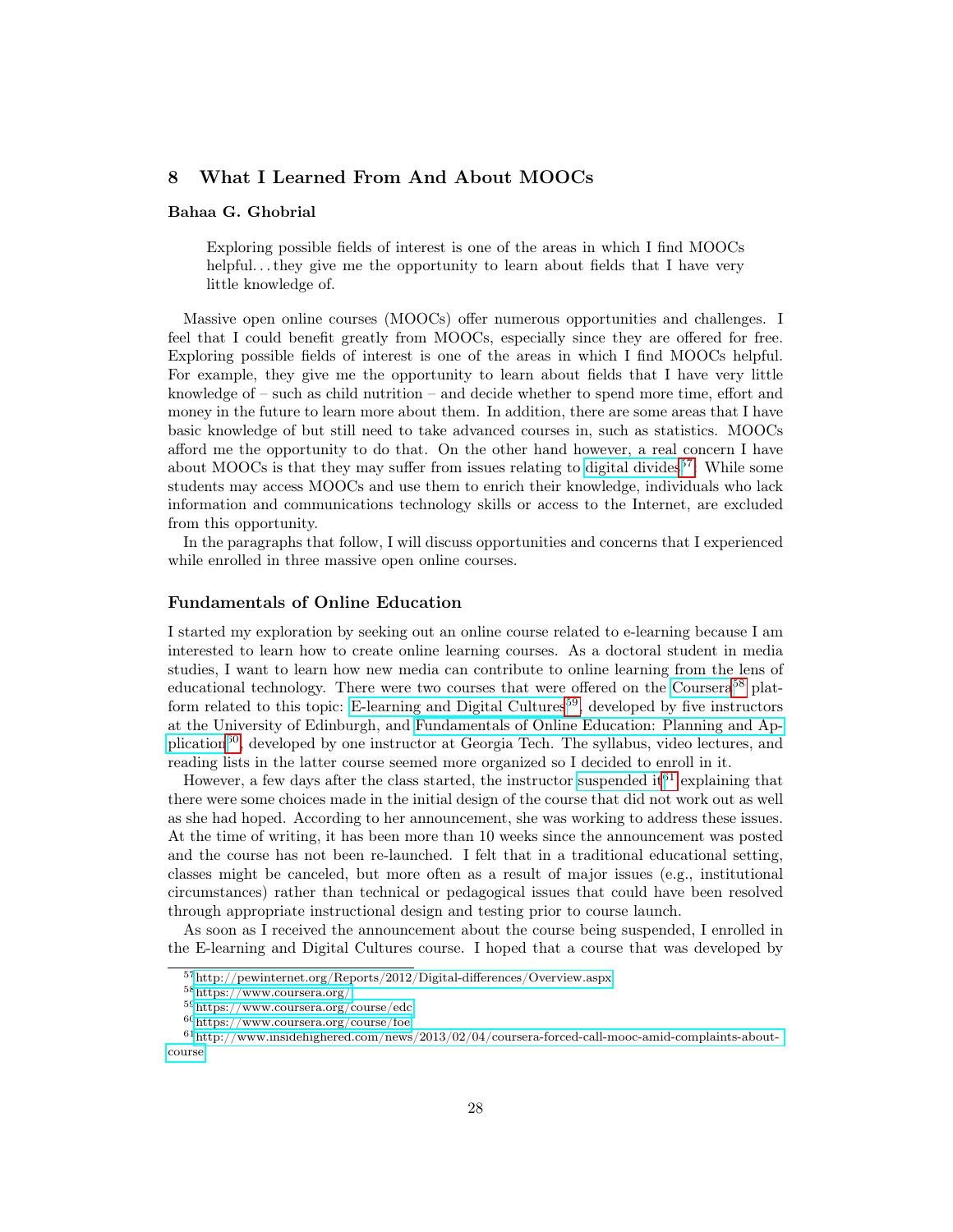five instructors would offer me a wider exposure and multiple points of view to the topic. I joined this course during its second week.

## E-learning and Digital Cultures

This course was about digital culture and its intersection with learning culture online. It was aimed at instructors, learning technologists, and others who were interested to learn about education in general. The total registered students in this class exceeded 42,000. Around 65% of visitors to the course's news page seem to come from the USA and 8% from the UK.

The course consisted of short film clips alongside reading lists and discussion forums. It was divided in five weeks and included two main themes. The course was well structured. Each theme was covered in two weeks, and the last week was devoted to the final assessment. Each week had an introduction page that described the lessons' main concepts, and a resources page which contained around four video clips and several links to freelyavailable academic articles. It is worth mentioning that, unlike what currently is the norm in MOOCs, the instructors did not design the course to be taught through lecture videos. The video clips were a selection of concepts related to the course's two themes, and they were available on YouTube (e.g., [Inbox](http://www.youtube.com/watch?v=75wNgCo-BQM)<sup>[62](#page-28-0)</sup>) and Vimeo (e.g., [New Media](http://vimeo.com/33193443)<sup>[63](#page-28-1)</sup>). Each lesson had around 26 minutes of video. For the readings, each lesson had about five articles and they were classified as ideas and interpretations ("Core" and "Advanced") and Perspectives on education. These resources were not written or developed by the instructors of the course, and while at times the resources clearly communicated the lessons' main ideas or themes, there were times where I could not see the resources' relevance to the lessons' main ideas or themes.

The instructors served as facilitators rather than lecturers. This was not what I expected when I decided to enroll in this class. As this course was developed by five instructors, I thought I would have the opportunity to learn from their different points of view regarding e-learning and digital cultures; nevertheless, I did not feel that this was the case. Instead, the instructors presented a relatively uniform perspective on e-learning.

As this course did not include weekly assignments, discussion forums were one of the tools students could use to interact with each other as well as the instructors. Students appeared to be very active in creating threads and communicating with each other. In the threads I either read or participated in, I observed that students were friendly and considerate in their conversations with their fellow students.

The assessment for the course was a digital artifact that was to contain a mixture of text, image, and video, and was to be posted online. The artifact was evaluated by other students through a guided peer-assessment and each participant was responsible for assessing the artifacts of at least three fellow participants. I did not complete the course assessment because I was not able to finish my digital artifact and assess other three artifacts during the last week of class. I thought that it would have been beneficial if the course assessment was divided into weekly milestones, such that the workload was distributed throughout the course period. This would have allowed me more time in completing my artifact and assessing others' artifacts.

<span id="page-28-0"></span> $62$ <http://www.youtube.com/watch?v=75wNgCo-BQM>

<span id="page-28-1"></span><sup>63</sup><http://vimeo.com/33193443>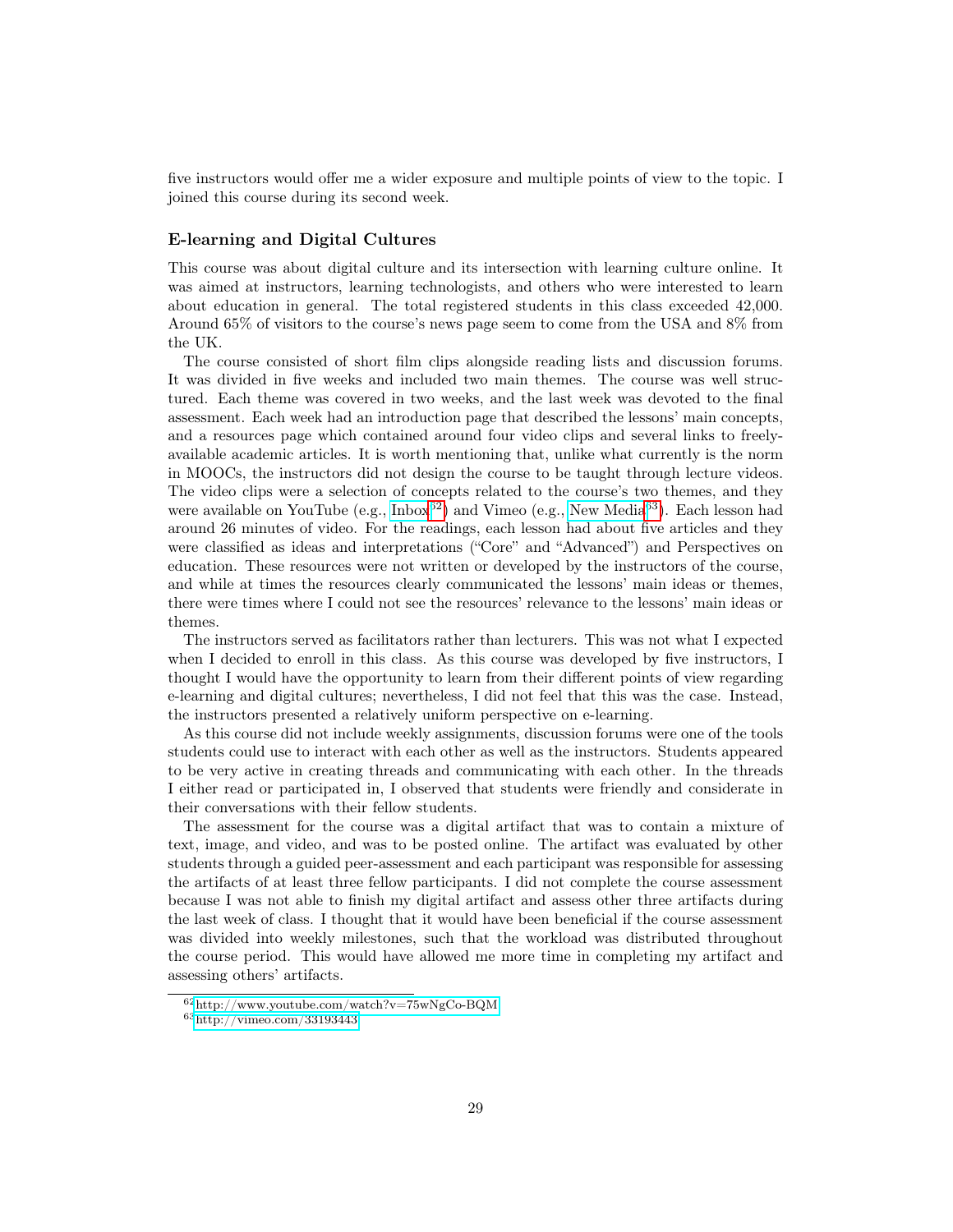## Social Network Analysis

After I finished the E-Learning and Digital Cultures course, I enrolled in another course with Coursera. This one was called [Social Network Analysis](https://www.coursera.org/course/sna)<sup>[64](#page-29-0)</sup> and was developed by Lada Adamic, an associate professor with the University of Michigan. I enrolled in this course because I had previously enrolled in a course on social capital and social networks and I wanted to advance my knowledge about social network analysis. This course focused on using social network analysis to explain social and informational networks and served my purposes.

The course consisted of lecture videos, weekly graded assignments, optional programing assignments, and a final exam. It was divided in 9 weeks and it was well structured, with each week including around four lecture videos and four recommended readings. The last week was devoted to the final exam. The instructor was the one featured in the lecture videos (about 8 hours of video). These videos, as well as all the presentations she used in the lectures, were available for download. In the lecture videos, the instructor split the screen into two parts, a small part that showed her face giving the lecture and a larger one that showed her presentation. This course also required enrolled students to learn several software tools and the instructor used the same split screen technique to give tutorials of how to use these tools. The way the instructor delivered the lecture videos gave me the impression that was in a real classroom, where the instructor was lecturing. All the lecture videos had English subtitles and some of them had subtitles in other languages. I am a non-native English speaker and this is was a good option for me. The videos were also interactive. As I watched the lectures I was provided with several in-video quizzes. I found the in-video quizzes to be very effective because they did not only make the lectures interactive, but also gave immediate feedback regarding whether I grasped the main points of the lecture or not.

The professor asked students to submit weekly assignments for grading. This motivated me to check the lessons' resources carefully in order to correctly answer the weekly assignments. The only concern I had about these assignments was that they were very challenging. As a result, I became less concerned about the course's main ideas and focused my attention on how to solve the weekly homework and deal with the technical problems I encountered while using some of the course's applications.

The instructor had two teaching assistants, who were very active in answering the students' questions and addressing their concerns. I was in this course for 4 weeks. I wish I had enough time to finish the course, but I could not, as the course workload was at least 5–7 hours/week and I had several final exams at that time as part of my regular workload.

Learning via MOOCs was a different experience than what I have encountered in traditional classrooms. I think that the online availability and flexibility are two of the most important characteristics of MOOCs. Because of these two features, I managed to do the following in the MOOCs I enrolled in: (1) I took the courses on my own time, when it was convenient for me, instead of taking fixed schedule classes; (2) I took courses from different universities and professors without worrying about course registration, tuition fees, and accommodation; and (3) while taking one of the MOOCs, I got busy with my final exams and had to drop in the middle; however, I could go back to the course, even after it ended, as I have access to the course archive. Moreover, I have a list of courses I want to take to enhance my skills, and because of the availability of MOOCs, I am more confident than ever before that I can achieve this goal in the near future.

<span id="page-29-0"></span><sup>64</sup><https://www.coursera.org/course/sna>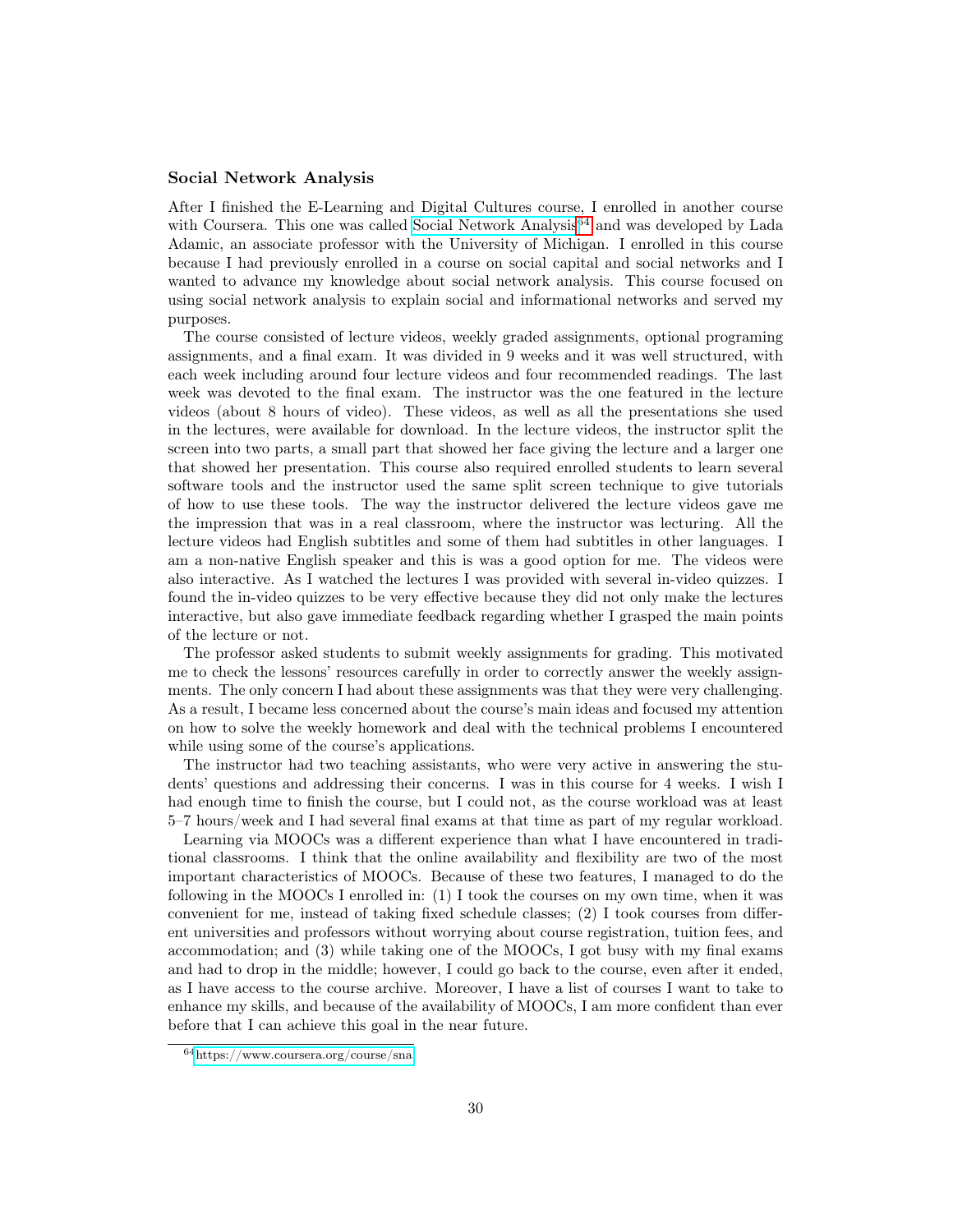As an Internet user, I feel privileged to have access to MOOCs and take advantage of them. Many of the courses I took via MOOCs, online were the only available option for me. My experience with MOOCs is very positive as I learned a lot from the content of the courses I enrolled in and I am planning to take more MOOCs in the future. However, I do not think that MOOCs can replace traditional classrooms.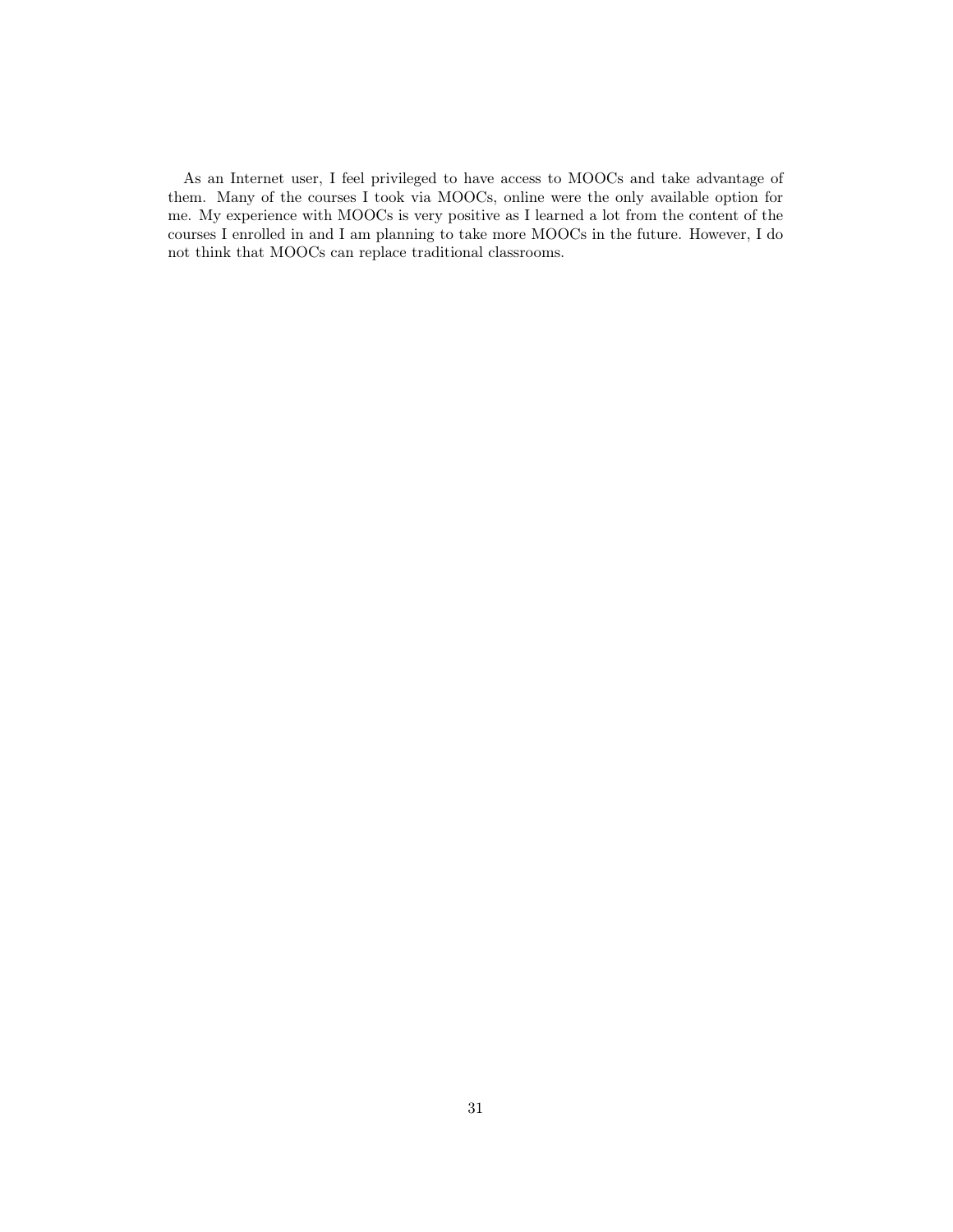## 9 Learning about MOOCs by being in one

#### Mihyun Lim

I was able to access the assigned movies via links that were posted on a Facebook page created for the class by a course participant.

I participated in [The Language of Hollywood: Storytelling, Sound, and Color](https://www.coursera.org/course/hollywood)[65](#page-31-0) via Coursera. This course was taught by Scott Higgins who is an Associate Professor of Film Studies at Wesleyan University.

I choose this course partly because it was a Massive Open Online Course (MOOC) and partly because of its topic. The course was about the ways that fundamental changes in film technology affected popular Hollywood storytelling. I was also interested in the MOOC format in general. My field of study is Learning Technologies and I thought that this MOOC would be an interesting opportunity to explore the integration of technology in a field of study unrelated to my own. I hoped to gain a new perspective for my academic interests and broaden my horizons. This course used video lectures and discussion boards which, at the time of writing, were two of the main instructional techniques used in MOOCs.

The course was mainly delivered with pre-recorded video lectures and depended highly on those videos. The content of the class was fairly straightforward and included vocabulary, history, and themes relevant to class. The instructor explained some of the major turning points with new technology and the new challenges facing Hollywood. We learned about the meaning of language in film and the history of film study. We also discovered how sound and colors were applied to film and how this new technology affected Hollywood storytelling. For instance, it was interesting when Professor Higgins introduced Frank Borzage's 1928 silent film Street Angel and discussed the power of silence as a visual art.

In the introductory video the instructor explained the goal of the course in a way that was clear to understand and easy to follow. One of the things that I liked about this course was its step-by-step approach to the content. For example, the professor always started his lecture with some new terminology or key words and expanded the discussion with some additional questions or visual aids. As a non-professional film major student who does not have any theoretical background knowledge on the topic, this made it easy to understand the content.

As the course progressed, the length of the video lectures increased. In the first week the video lectures were 15 minutes long, but by the third week the total length of one video was almost 45 minutes. The videos had very little visual content and included only the instructor's face and his upper body. A bookshelf was in the background. The instructor delivered the content without using much of lecture notes. Occasionally he would display some keywords or main ideas on the screen. As a result, it was hard for me to keep focused on his speaking and follow the lecturer even though I am an adult and an experienced doctoral student.

While taking this course, I began to wonder if the same course existed at Wesleyan University but delivered by face-to-face instruction rather than web-based instruction. I wondered about this because the course seemed to reuse materials from a face-to-face class. Online courses that simply use the curriculum and teaching materials from a face-to-face setting and post them on a learning management system are missing important aspects of how people learn online and what affects their learning. For example, an instructor could

<span id="page-31-0"></span><sup>65</sup><https://www.coursera.org/course/hollywood>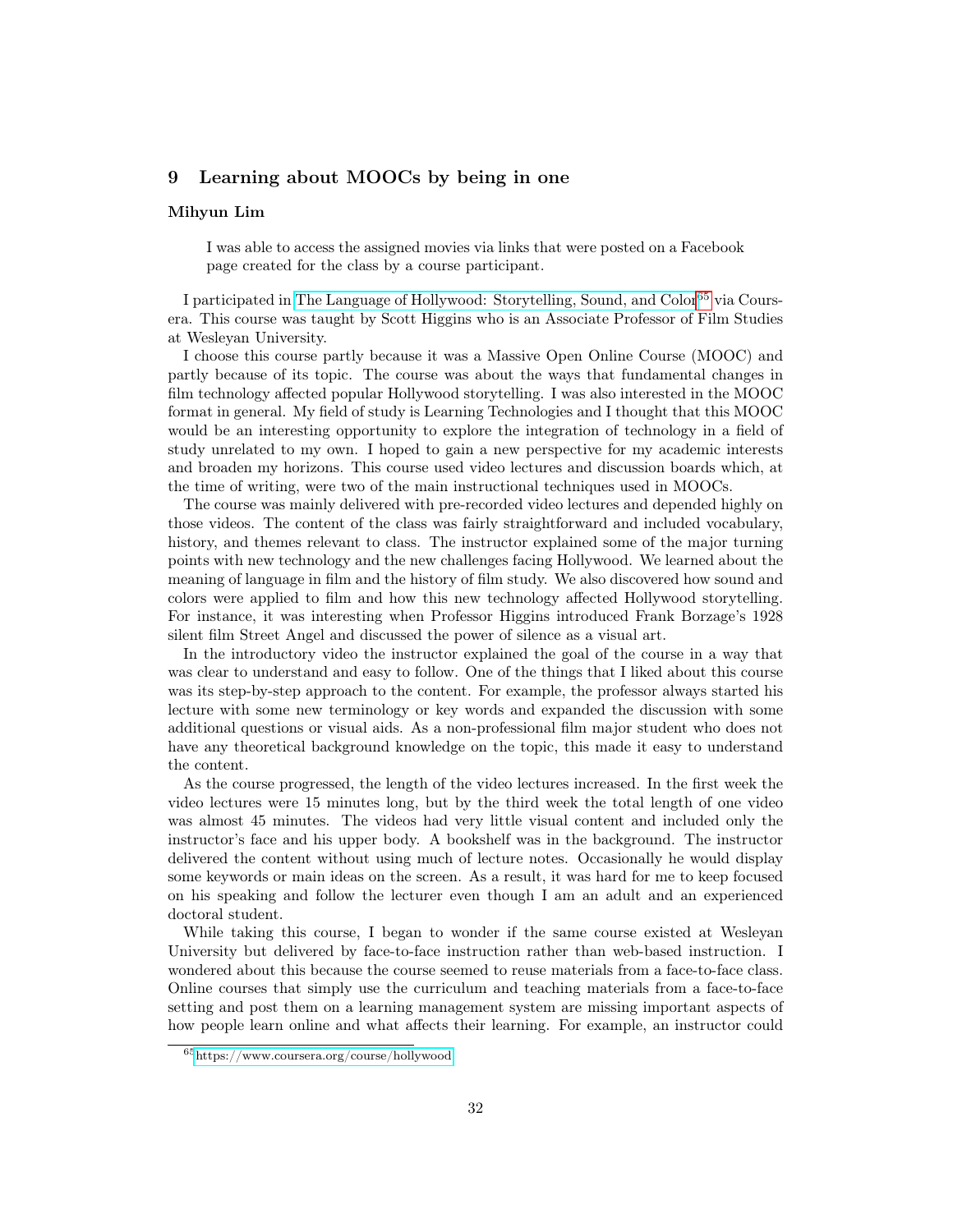strategically break down his or her teaching materials into bite-size pieces since people rarely read Web pages word-by-word. Students can scan and find information quicker in online environments if this information is chunked into pieces, and that may help with recall and learning.

One of the questions that I faced during this experience was: How should course platform or structure be designed? I could not help but wonder that the delivery mechanism of current MOOCs is limiting the possibilities of open education. It seemed like it borrows the early days of online learning design and added discussion boards and videos. I see little difference between MOOCs that use this format and the universities that broadcast content and lectures via TV.

One of the things that I liked about this course was the instructor's approach to learner interaction, as he tried to actively interact with learners. At the end of the pre-recorded lectures, he would ask the learners to post questions on the discussion forums so that he could use them as a guide to evaluate the learners' understanding. This action seemed to encourage participation, but the instructor did not seem to refer to the comments or respond to student questions in future lecture videos.

I liked to read through every discussion board posting because it helped me to know what other people were thinking about the characters, stories and other aspects of the movies we were assigned to watch. I think the ongoing discussion made me feel like I was involved in a face-to-face class discussion. However, it was not easy to follow the new posts on every discussion because the postings were threaded in a linear way. It must have been almost impossible for the instructor or TA to go through them all!

Each week, the instructor suggested two or three different movies to review. However, copyright laws prevented him from providing us direct access to the films online. As a result he tried to select some movies which were available for rental from [Netflix](http://www.netflix.com)<sup>[66](#page-32-0)</sup> and other similar services or movies that were freely-available online. I was able to access the assigned movies via links that were posted on a Facebook page created for the class by a course participant. I really appreciated the resources on Facebook. Not only was I able to find links to the movies, but I was also more easily able to exchange my thoughts and get to know peers better than the Coursera discussion forums. Being able to see peers' pictures, visit their Facebook page, and read their posts/comments/responses also facilitated this. Although the instructor was not on the Facebook group, the group all made me feel engaged and part of a community.

When I first signed up this course, I decided to explore MOOCs and their design rather than focus exclusively on the course content. I wondered what a new kind of college-like experience is like and why people get excited about the open education phenomenon. I had an inspiring and memorable experience with this course. After taking an online course I want to know more about them. Getting a taste of open education and online culture has only left me with more intellectual curiosity about this huge and undeniable educational trend.

<span id="page-32-0"></span><sup>66</sup><http://www.netflix.com>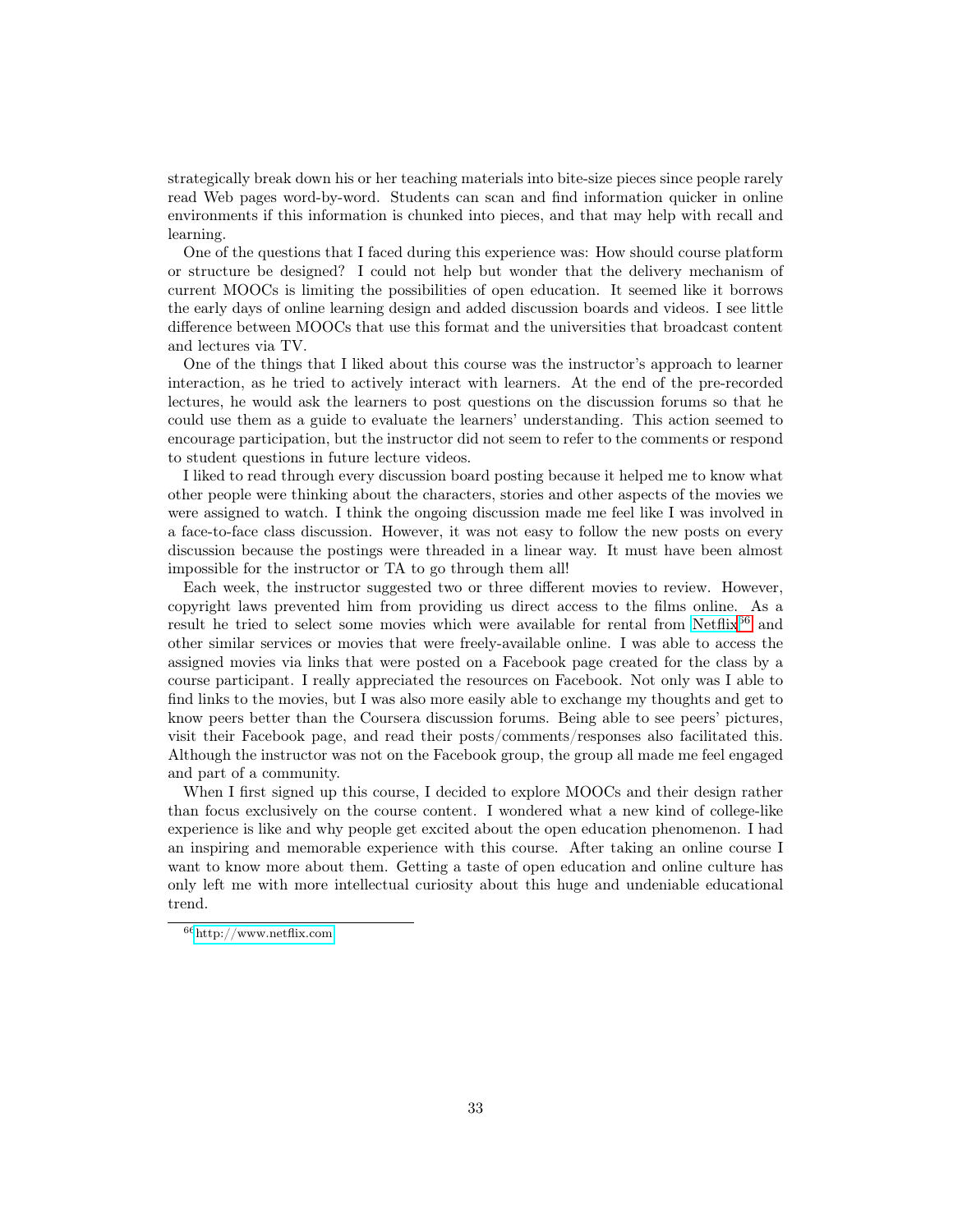## 10 How I Learned to Stop Struggling and Translate the Web

#### Anne Valauri

I would only caution that in the midst of constant evolution, DuoLingo be clear about its identity and function, otherwise, users will struggle, as I did, more with trying to learn the tools than with trying to learn the language.

#### Introduction

For the past two months, I have been learning and practicing Spanish online using [DuoLingo](http://www.duolingo.com/)<sup>[67](#page-33-0)</sup>, a language learning program created to "translate the web." DuoLingo is a program that provides language lessons (currently in six languages) for free and asks the users to translate articles posted online. DuoLingo has been a unique learning experience, unlike any other language education that I have participated in. No formal teacher can be found in the DuoLingo experience and all learning is essentially self-guided and self-paced. Through discussion features, DuoLingo allows users to fill the role of the teacher, answering questions and making clarifications for confused or less competent users. This community continually ebbs and flows as people leave and join and the DuoLingo platform evolves in response to user feedback, creating a learning experience that is highly dynamic. DuoLingo's shifting nature might be explained by its origin, as an adaptive learning environment to help users translate the web, rather than as a static teaching tool for those seeking to learn a new language. Unlike the majority of authors in this book, who chose to participate in Massive Open Online Courses, I chose an adaptive learning program like DuoLingo because I wanted to experience a course without a human teacher but that still had human elements of learning support.

## Pacing, Points, and Structure

DuoLingo has no formal or timed lesson. Rather, it provides a series of learning levels for the user to complete. To complete a level, users must go through a set number of lessons without losing three "lives," much like [Super Mario Brothers](http://en.wikipedia.org/wiki/Super_Mario_Bros.)<sup>[68](#page-33-1)</sup> or other video games. Like Mario, DuoLingo awards points for the completion of lessons, with more points awarded the more lives a student has left. Each lesson contains about twenty sentence translations which include translating from Spanish to English, translating from English to Spanish, choosing the correct gender pronoun, and answering multiple-choice fill-in-the-blank type questions. Lessons are usually themed around a part of speech or an area of commonality (e.g., questions, pronouns, occupations). Points can also be earned for the successful translation of real world documents posted by DuoLingo users. If a learner loses all of his/her lives, s/he has to complete the entire lesson all over again. If one does not use the program for several days, DuoLingo sends a reminder email to encourage the user to practice. While this gamified experience [may be motivating to some, questions regarding its success still remain](http://www.gamification.co/2011/10/27/intrinsic-and-extrinsic-motivation-in-gamification/)<sup>[69](#page-33-2)</sup>. For example, I found the point gathering system inconsequential. I could understand that I was awarded more points for translating a more difficult sentence or completing a lesson without losing a life, but this was not motivating to me.

<span id="page-33-0"></span> $67$ <http://www.duolingo.com/>

<span id="page-33-1"></span> $68$ [http://en.wikipedia.org/wiki/Super\\_Mario\\_Bros.](http://en.wikipedia.org/wiki/Super_Mario_Bros.)

<span id="page-33-2"></span> $^{69}$ <http://www.gamification.co/2011/10/27/intrinsic-and-extrinsic-motivation-in-gamification/>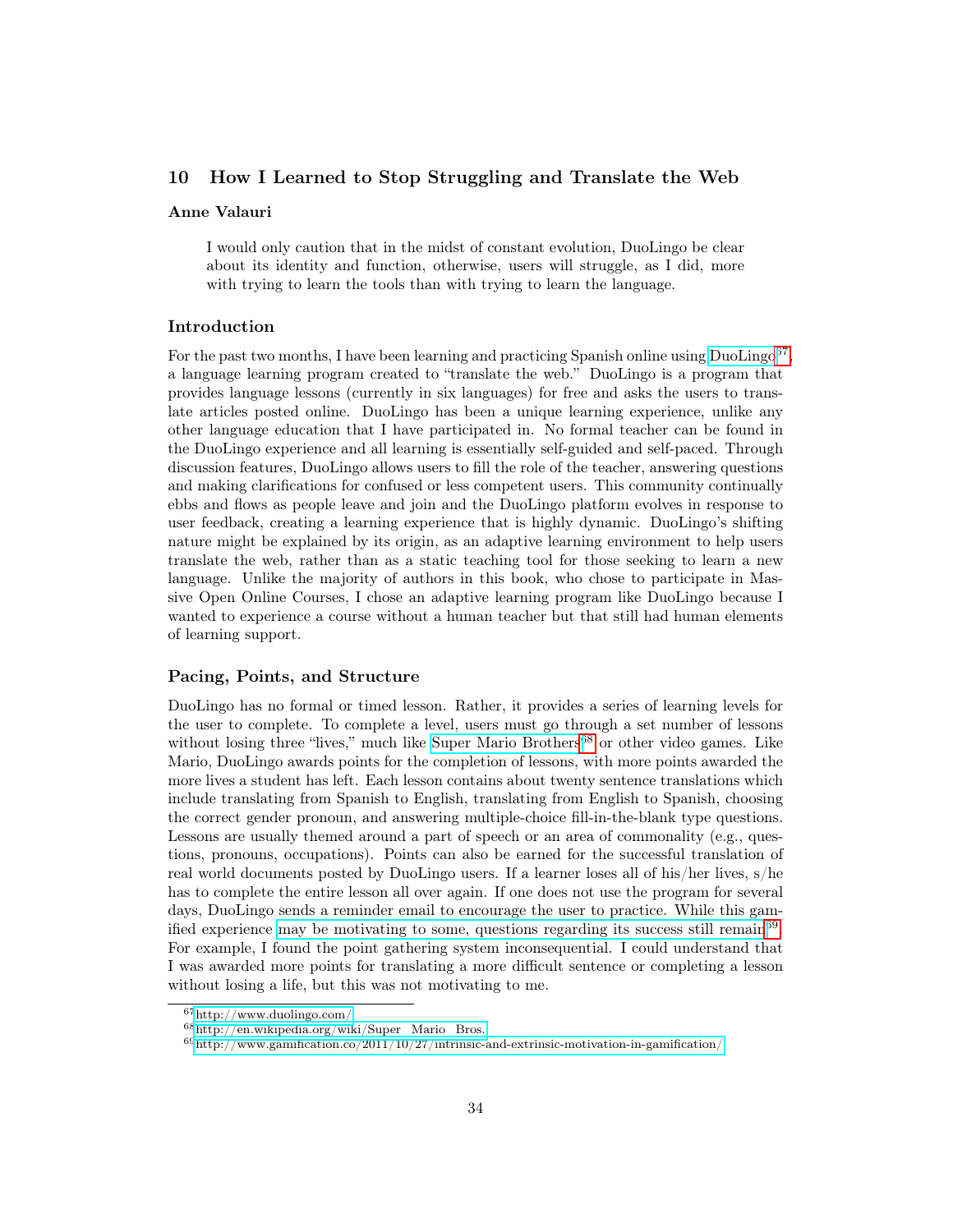According to the DuoLingo blog, the platform uses a student's learning history to adapt lessons to the user's skill set or learning pattern. However, I was only able to practice about three times a week because of my class schedule, so I often forgot words or rules in between use, causing the system to overestimate my skills. DuoLingo states that they have created a learning environment that was specifically tailored to each user. Perhaps if one uses the program every day, then the tailored learning will help them, but I did not experience this benefit in my own learning. While DuoLingo focuses on adaptive and individualized learning, I hope they do not neglect the value of community learning and sharing that has come from their commenting feature.

#### Community experience

When I first started using the website, DuoLingo had a discussion feature on the main page of each instructional level. Most of the discussions were old and I rarely used the feature to help me learn. However during the time that I was using DuoLingo, a discussion feature was added through which users could comment specifically on each question on every lesson. The new system helped me immensely. It allowed the community to partially step into the role of the teacher and created an environment that fostered questioning and discussion. Up until that point, I wanted more in-depth explanations of the errors I made when I got a question incorrect. However, DuoLingo could only provide minimal detail. Once the aforementioned feature was added, I was able to receive feedback on my work. For example, this feature helped me the most in understanding the nuances of the Spanish language. The commenting feature also faced challenges. Though it was useful, not every single comment I received was educationally helpful. Somehow, the commenting feature has managed to maintain the difficult balance of casual helpfulness and scholarly code of honor. While the commenting feature might use the familiar language of social networks, users might often get into polite debates or questions over translations. Though informal, the debates would ultimately focus on meaning or intent, maintaining a rather scholarly pursuit of truth and respect for other users. The commenting section exemplifies the mixed identity of DuoLingo as a bridge between formal education and a social networking site.

## Evolution

Perhaps DuoLingo's mixed identity is in part due to its ever-evolving nature. Since DuoLingo is still nebulous, features like the commenting system, will frequently appear, disappear, or change. DuoLingo programmers often respond to comments and seem to make changes based on user feedback. The translation section for example (an area where a user attempts to translate an article posted online sentence by sentence), has undergone some of the most radical changes. The translation section has always been the most confusing and difficult part of DuoLingo. The programmers have added features to help students tell how correct a sentence is and added a comment feature to each article. Even though I still struggled with translation after these new features were added, I appreciate that DuoLingo programmers are working to make the section easier to use. The evolving nature of the application has made me feel listened to as a user. Yet, while I appreciate the responsiveness, the application's evolving nature makes it difficult to navigate. Sometimes I struggled more with trying to understand how the platform worked and how I should be using it, rather than learning Spanish.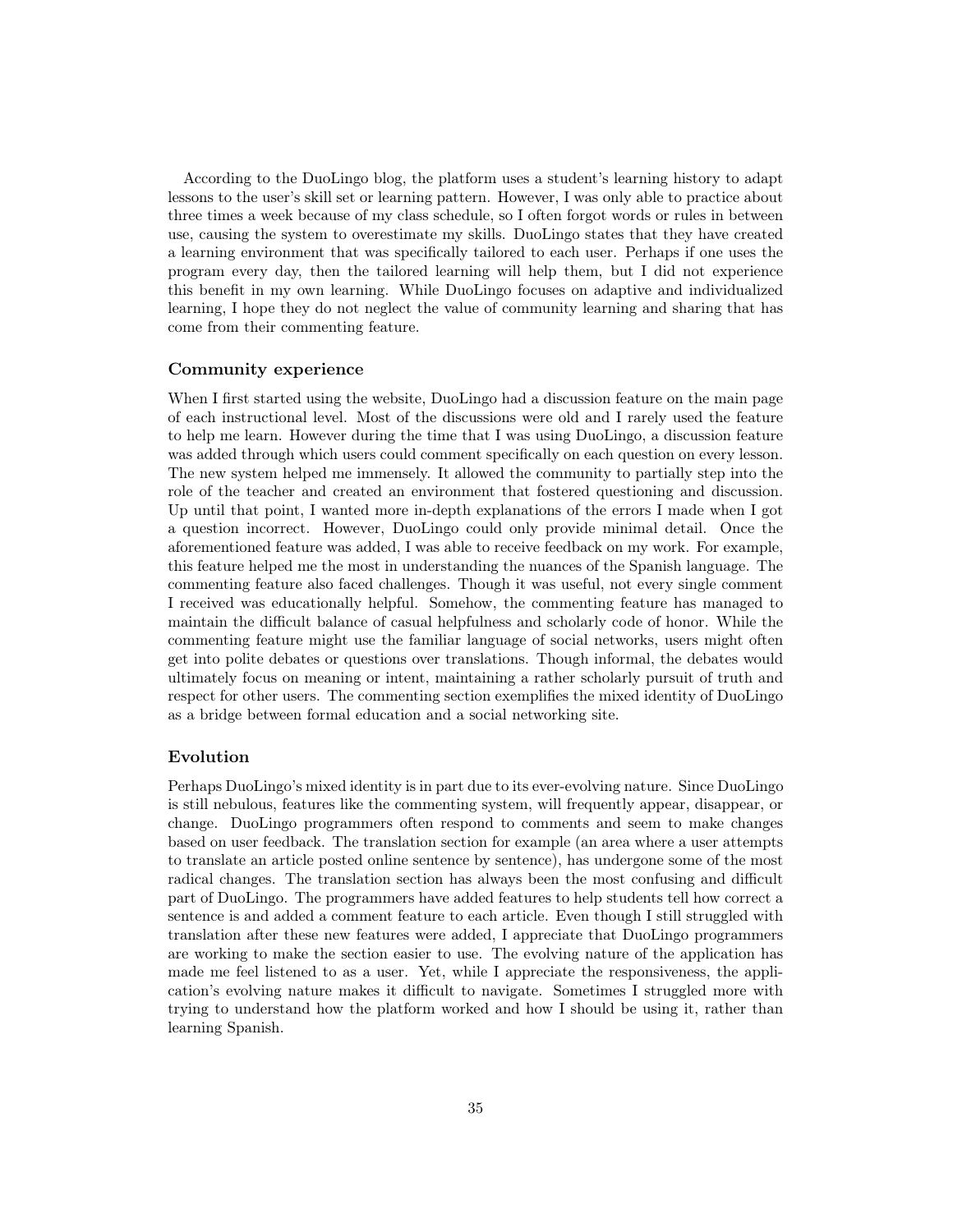## The Future

I started using DuoLingo based on a friend's recommendation and a desire to learn Spanish. While I believe that "translating the web" is a worthwhile endeavor, I have struggled with the translation section of DuoLingo. I now understand that the translation is essentially a "payment" for free language lessons and not necessarily a part of the adaptive educational process. While in a class, a "real world" translation would be scaffolded to the vocabulary and skill level of the learners, DuoLingo has to match the articles that users post to the available translators as best they can. The platform's responsiveness and commitment to making improvements based on community feedback will probably help them address these issues. I am hopeful that DuoLingo realizes what an excellent support system they have created through the commenting feature and with their continuous evolution, will further develop and support the learning community. I would only caution that in the midst of constant evolution, DuoLingo be clear about its identity and function, otherwise, users will struggle, as I did, more with trying to learn the tools than with trying to learn the language.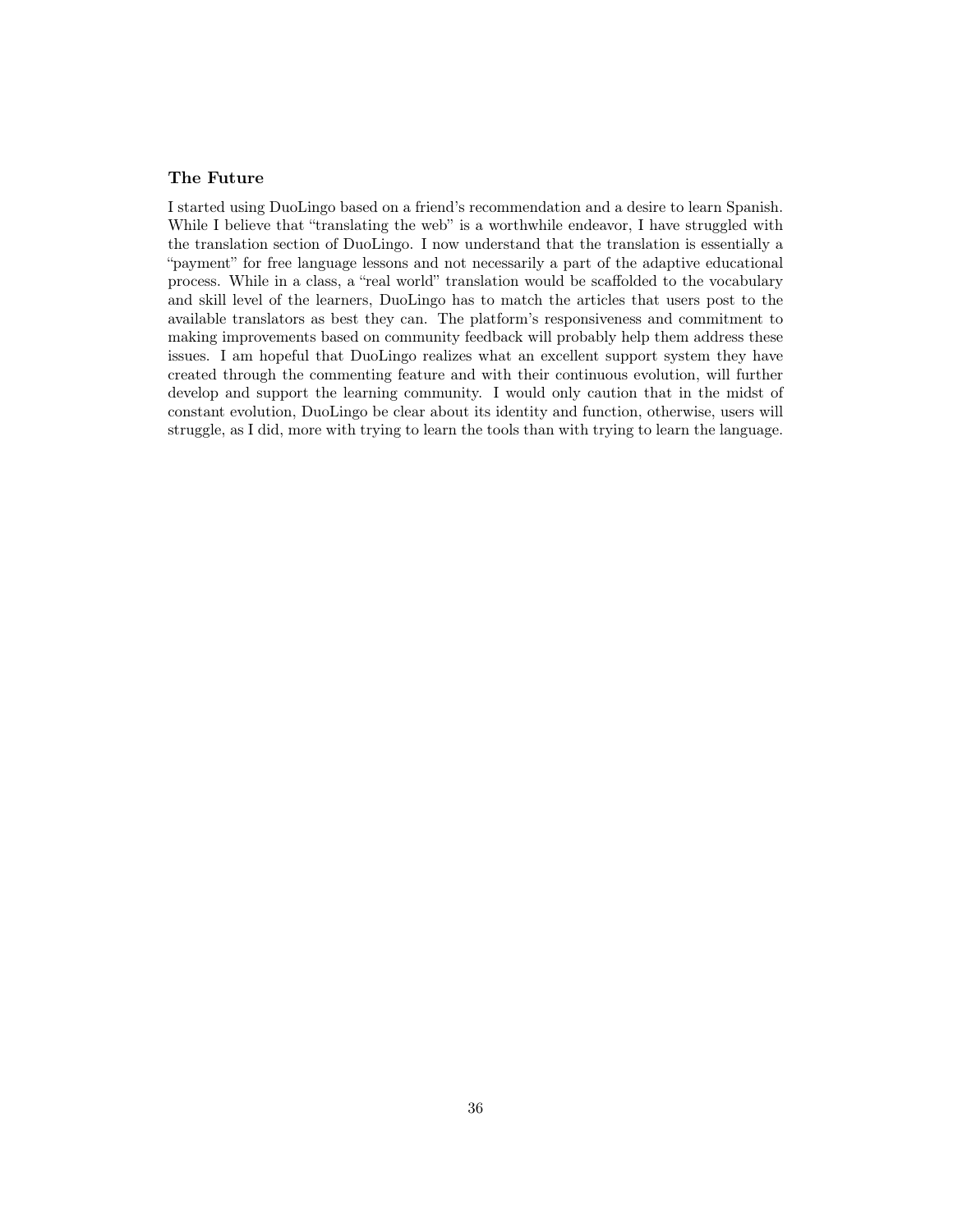## 11 Becoming a DJ: Learning How to Mix Electronic Music via the Open Web

#### Michael Mendoza

I feel as though this is the first time I've learned from the Internet in a way that could bear intellectual, personal and professional returns

My experience learning how to DJ in a completely independent and online fashion has been incredibly rewarding. Although learning how to DJ has been a goal of mine since I purchased my DJ equipment several years ago, I never really addressed this curiosity because I always felt as though I was too busy for it and I could simply get to it at another time. However, due to my procrastination since purchasing some rather expensive equipment, I felt guilt and regret. As a result of my online learning experiences, I feel that those negative feelings are now behind me.

My online learning experience was one of independently guided discovery. As I had no formal course in which I was enrolled, there was no curriculum or lesson plan that guided my process. I started the process by deciding which sounds I liked from DJ's with whom I had been familiar with and I set out on learning how to spin similar music. I joined discussion forums, listened to more of my favorite DJs' mixes, familiarized myself with the producers and artists they were spinning, and acquired music and attempted to mix it. I would largely attempt to imitate what I heard other DJ's doing. Through this process I slowly realized the areas in which I faced technical difficulties, and spent time researching and practicing those areas (e.g., beat-matching). I relied on my own intuition to figure out whether I needed to work on a particular area. If something I mixed did not sound aesthetically pleasing, I would ask myself why, reflect upon the problem, and then research the solution. As a pianist with an extensive musical background, listening to problem areas (e.g., incompatible key or time signatures) was not difficult for me.

As a result of recent technological advances that greatly increased information availability, I did not need to directly rely on other individuals to be the unique holders of DJ knowledge. Rather, I was able to glean information from a variety of sources and compare them in the comfort of my own home via the instantaneous nature of the Internet. I could then decide which information was best for me and my purposes.

Even though I was not participating in a structured course of study, and much of the information I found online was not published with students in mind, I feel that my work was guided and encouraged simply by my decision to spend a few hours each week working towards bettering my DJ skills.

Prior to this experience, it seems as if I took the Internet for granted. Being able to look up information and being able to learn about myriad authors, artists, or schools of thought always seemed a relatively simple and mundane process. I didn't expect my Internet searches to yield any lasting tangible results. However, I have now gained the ability to seek out specific information and apply it to a concrete skill set. I see my newfound DJ skills as not only a source of amusement and enjoyment for myself, but also as a potentially professional skill. In essence, I feel as though this is the first time I've learned from the Internet in a way that could bear intellectual, personal and professional returns. Two factors facilitated this type of experience: love of the subject and the acquisition of a tangible, marketable skill. Personally, I've developed a hobby that I find incredibly enjoyable as I love the music. It has been intellectually rewarding insofar as preparing DJ sets requires me to engage with and analyze each track in-depth. Professionally, I've already been commissioned to prepare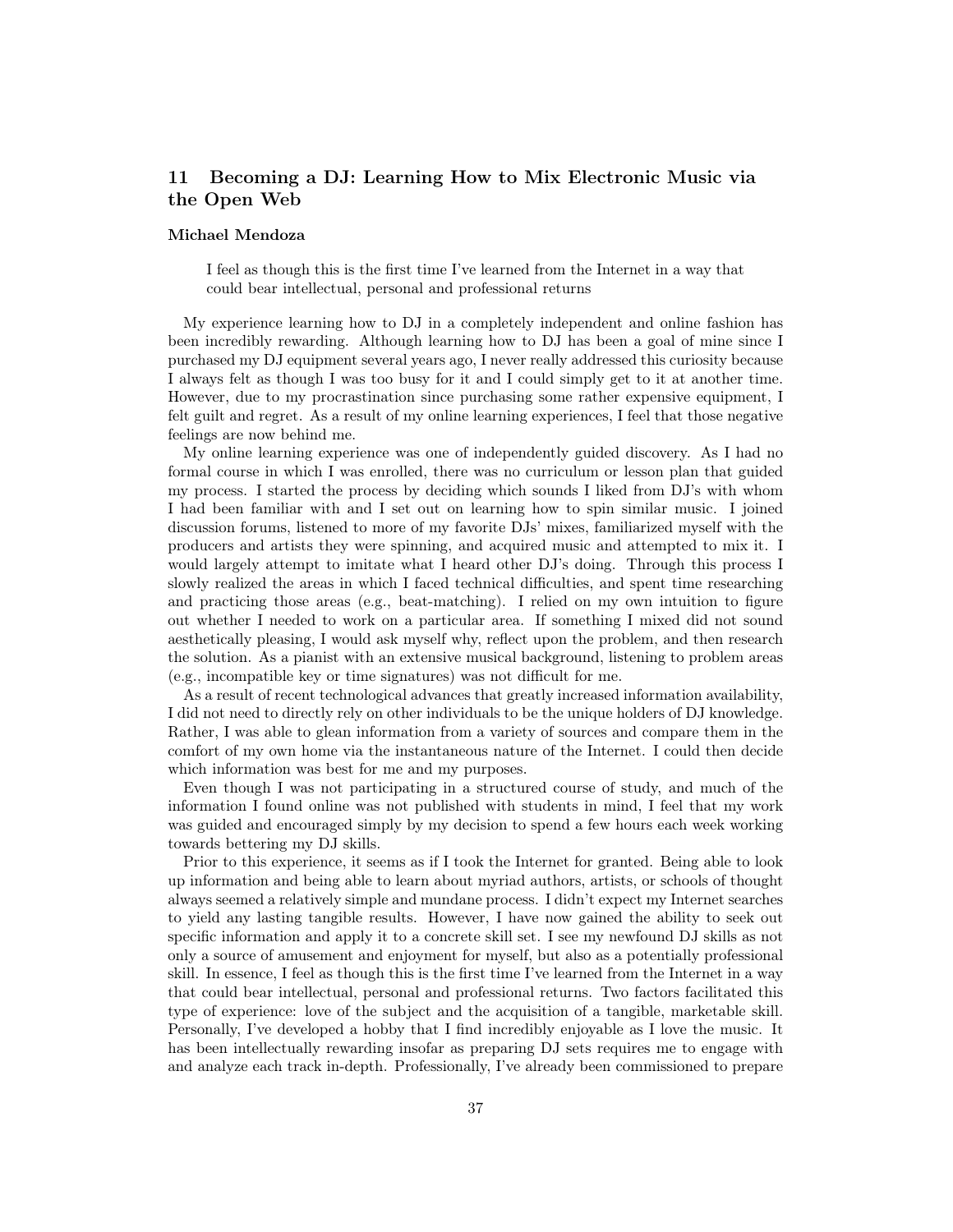three different mixes for upcoming weddings. Is there a way institutions of learning can reproduce this type of experience for their students? As long as there is a love for the subject from the students, a clear path to a reproducible and tangible skill, and willingness from the institution to allow students to explore and learn in a manner and tempo that best suits them, I believe that educational institutions can create similar types of experiences for students.

I found this experience to be inspirational because, in the process of reading about so many different music producers and so many different DJs and genres, I have discovered names and styles that I would have never experienced otherwise. I've learned from others' experiences and wisdom. Many DJs began their musical path with limited experience and exposure in electronic dance music. Thus I could see myself in their narratives. Throughout this process, the discovery of what a large variety of DJs are actually doing in the studio, in clubs, and on tour has been very beneficial as it has exposed me to such a wide variety of styles and repertoires. [Soundcloud](https://soundcloud.com/)<sup>[70](#page-37-0)</sup>, a social networking platform that allows individuals to record, upload, and share audio, had been immensely beneficial in this endeavor, as it has exposed me to dozens of DJs and hundreds of sounds. DJs often upload entire club sets and include the full track-lists of music that one would never hear on the radio. Even though I explored dozens of artists, I feel that I have learned a lot from [Worthy](https://soundcloud.com/worthy)<sup>[71](#page-37-1)</sup>, [J. Phlip](https://soundcloud.com/jphlip)<sup>[72](#page-37-2)</sup>, [Christian Martin](https://soundcloud.com/christianmartin)<sup>[73](#page-37-3)</sup>, and [French Fries](https://soundcloud.com/mrfrenchfries)<sup>[74](#page-37-4)</sup>. Exploring record labels such as [ClekClekBoom](https://soundcloud.com/clekclekboom)<sup>[75](#page-37-5)</sup> and [DirtyBird](https://soundcloud.com/dirtybirdrecords)[76](#page-37-6) was also very beneficial.

Many professional DJs and individuals associated with record-labels, have live mixing and production demonstrations online. I see these as forms of virtual DJ master-classes and performances. Skills and topics explored range from beat matching, planned cueing, or mixing different styles, to producing tracks in professional software such as  $\text{Abbeton}^{77}$  $\text{Abbeton}^{77}$  $\text{Abbeton}^{77}$ . This experience brought a diverse range of Londonite, Parisian and San Franciscan DJs to my living room and provided access to individuals delivering lessons using every possible type of equipment.

The skills I've learned in this endeavor range from beatmatching to mixing tracks with non-conforming beat emphasis.

To illustrate my learning, I'll discuss structuring a mix and cueing (one aspect of my learning) in a more detail: Structuring a mix and cueing is an important skill. Mixes cannot simply be a random assortment of tracks played together over the duration of a mix. They should represent a logical progression between styles, textures and harmonies. Imagine a symphony by Mahler or Beethoven; with each movement or section a mood is created and certain responses are evoked from the listener. The same can be said about a DJ mix. As a DJ, careful consideration must be made to blend textures and to cue appropriately. These were some of the concepts that I learned by watching [this tutorial on YouTube](http://www.youtube.com/watch?v=9c9gik5JaXY)<sup>[78](#page-37-8)</sup>. Although this DJ doesn't spin the music I like, he does have the same equipment and thus learning from him and translating the technical know-how to my music preference was easier than learning from someone who has different equipment.

<span id="page-37-0"></span><sup>70</sup><https://soundcloud.com/>

<span id="page-37-1"></span><sup>71</sup><https://soundcloud.com/worthy>

<span id="page-37-2"></span> $^{72}{\rm https://soundcloud.com/jphlip}$  $^{72}{\rm https://soundcloud.com/jphlip}$  $^{72}{\rm https://soundcloud.com/jphlip}$ 

<span id="page-37-3"></span><sup>73</sup><https://soundcloud.com/christianmartin>

<span id="page-37-4"></span><sup>74</sup><https://soundcloud.com/mrfrenchfries>

<span id="page-37-5"></span><sup>75</sup><https://soundcloud.com/clekclekboom>

<span id="page-37-6"></span><sup>76</sup><https://soundcloud.com/dirtybirdrecords>

<span id="page-37-7"></span><sup>77</sup><https://www.ableton.com/>

<span id="page-37-8"></span><sup>78</sup><http://www.youtube.com/watch?v=9c9gik5JaXY>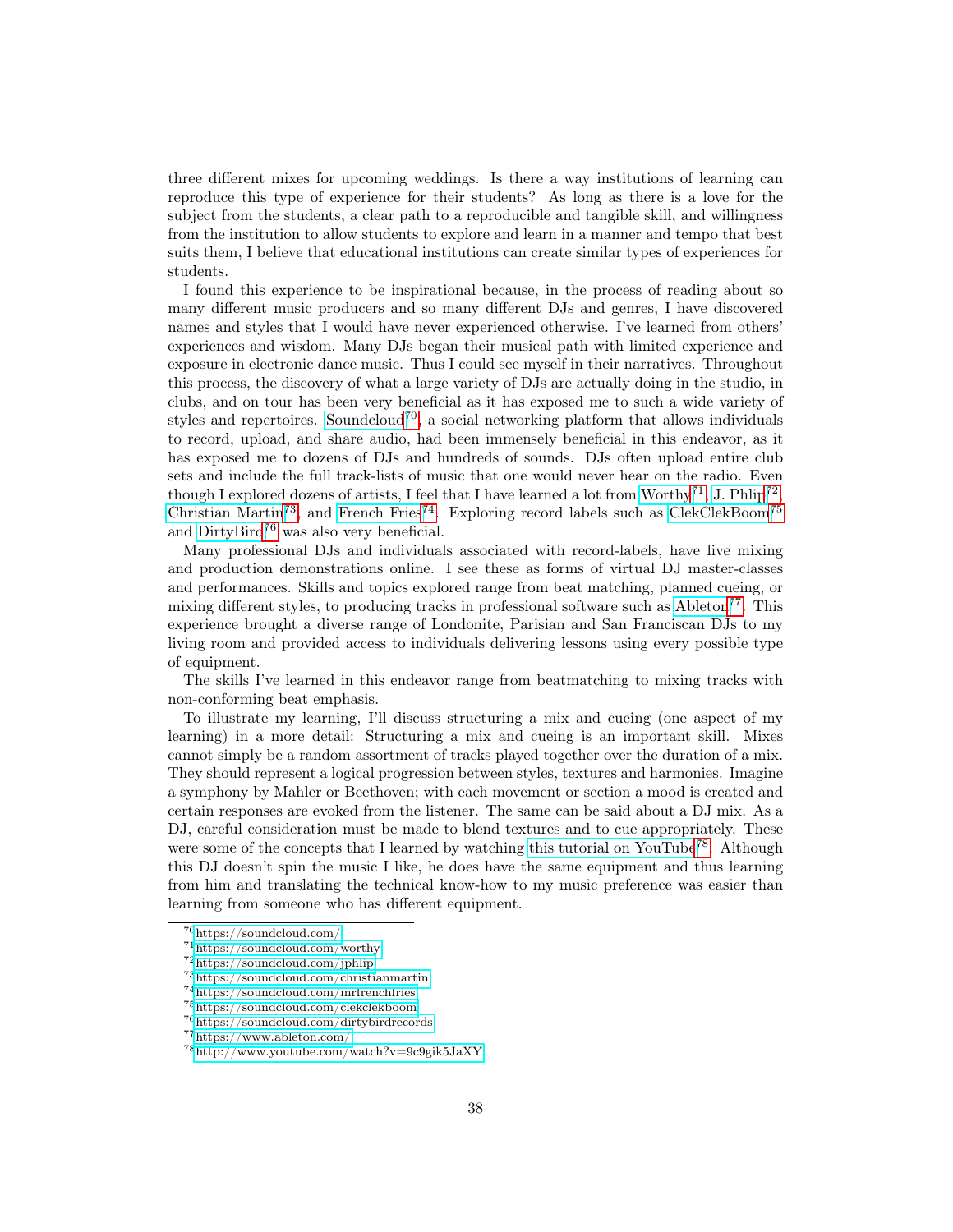Since I chose an unstructured approach to this experience, my learning was limited only by my imagination and the information available to me on the World Wide Web. As questions or technical areas such as the ones listed above arose during the self-discovery process, I would use a search engine to troubleshoot. Generally, I could find answers to my questions. Occasionally I was not able to find answers to my questions, and in those cases I reached out to specific DJ's directly via Twitter. Unfortunately, they did not always respond to me. Since there is no student/teacher relationship between myself and the experienced DJs they were not obligated to answer. I find this to be one of the challenges of an unstructured learning plan that is guided by the individual.

At the very beginning of this experience, I already had developed an intuition for the types of sounds and DJs that I appreciated. The more I listened to them, the more I was able to discover other types of music. Soundcloud allowed me to explore how professional DJs mix tracks together in addition to the names of the exact tracks that they are spinning. This was essential in learning how to distinguish between genres and styles. Without this experience, I would not have been able to classify a track into one of the many sub-genres of electronic dance music. By listening to thousands of examples of music and associating the different sounds with the labels that DJ's use to describe those sounds (e.g., "trap", "dubstep", "house", "deep-house", "tech-house", "electro-house", "future-bass", "grime", etc), I was able to learn and understand which sounds, textures and rhythms merit which labels. As a classically trained pianist, I found this part of the learning experience similar to developing a discerning ear in distinguishing the musical gestures which make Scriabin, Rachmaninoff and Mussorgsky so distinctly of the late-Romantic Russian school when compared to Haydn, Mozart and Schubert whose music is of the Classical Austrian school.

My practice during this experience were relatively unstructured. When I learned about a new technique or new approach to accomplishing something while mixing music, the impetus was on me to practice these techniques on my own time. I did not have the advantage of an expert to grade what I did or give me feedback. Thus, I had to devise my own ways to reflect on and critique my own work independently. As a check on the quality of my work, I attempted to emulate or recreate the mix or sound of certain DJs with whose sound I am familiar with and then compared my final recorded result with that of the DJ that I was studying. This technique of critically listening to myself is something that I've used for years when learning languages and playing the piano. In those two areas I found it indispensable to listen to myself and to identify with the audience members' experience. In this way, I can explore the exact sound being produced as a listener and not just as a language speaker, pianist, or DJ. I spent considerable time practicing and I have been able to [publish my own](https://soundcloud.com/mish3aloo) [mixes](https://soundcloud.com/mish3aloo)<sup>[79](#page-38-0)</sup>, sharing them with the whole of the World Wide Web. In [this particular mix](https://soundcloud.com/mish3aloo/sample-mini-mix-for-hybrid)<sup>[80](#page-38-1)</sup> for example, I set out to accomplish several things: 1) recreate a mixing gesture accomplished by one of my favorite DJs, 2) practice balancing basslines; 3) explore mixing styles and genres; 4) explore mixing different patterns, 5) smoothly transition between all tracks; 6) experiment with effects such as echo, flanger, filter; 7) sample a vocal element and make it part of the preceding track.

Although I enjoyed the work that I did, I believe my experience would have been improved by the inclusion of a few resources commonly associated with formal classes. For example, I would have liked to have a mentor who would be able to directly answer my questions. A mentor could also provide guidance toward topics that they deem essential. They would have a better idea of what a new DJ needs to be able to do. Although I've done well on my

<span id="page-38-0"></span><sup>79</sup><https://soundcloud.com/mish3aloo>

<span id="page-38-1"></span><sup>80</sup><https://soundcloud.com/mish3aloo/sample-mini-mix-for-hybrid>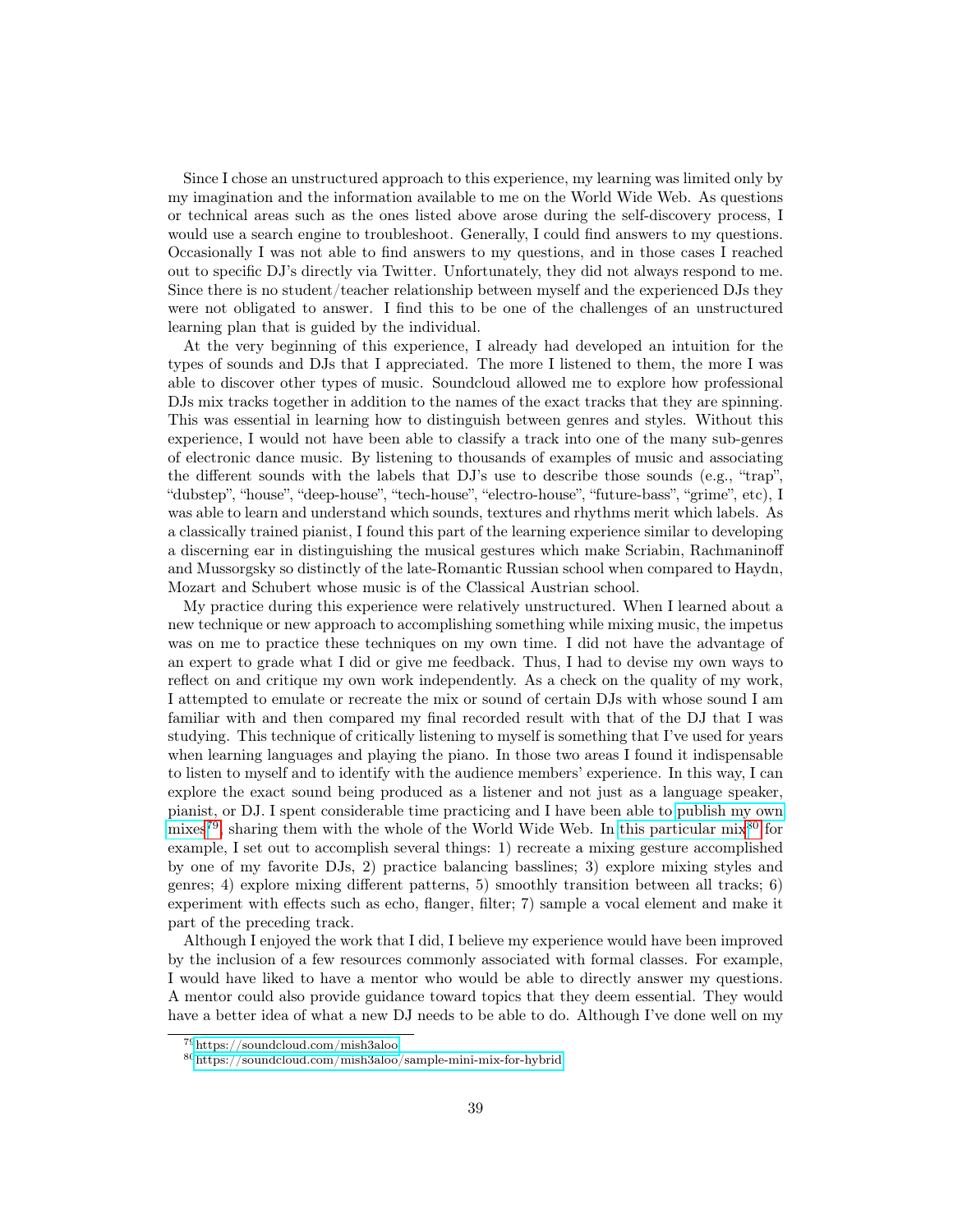own, there could be entire areas of DJing that I'm inadvertently leaving undiscovered.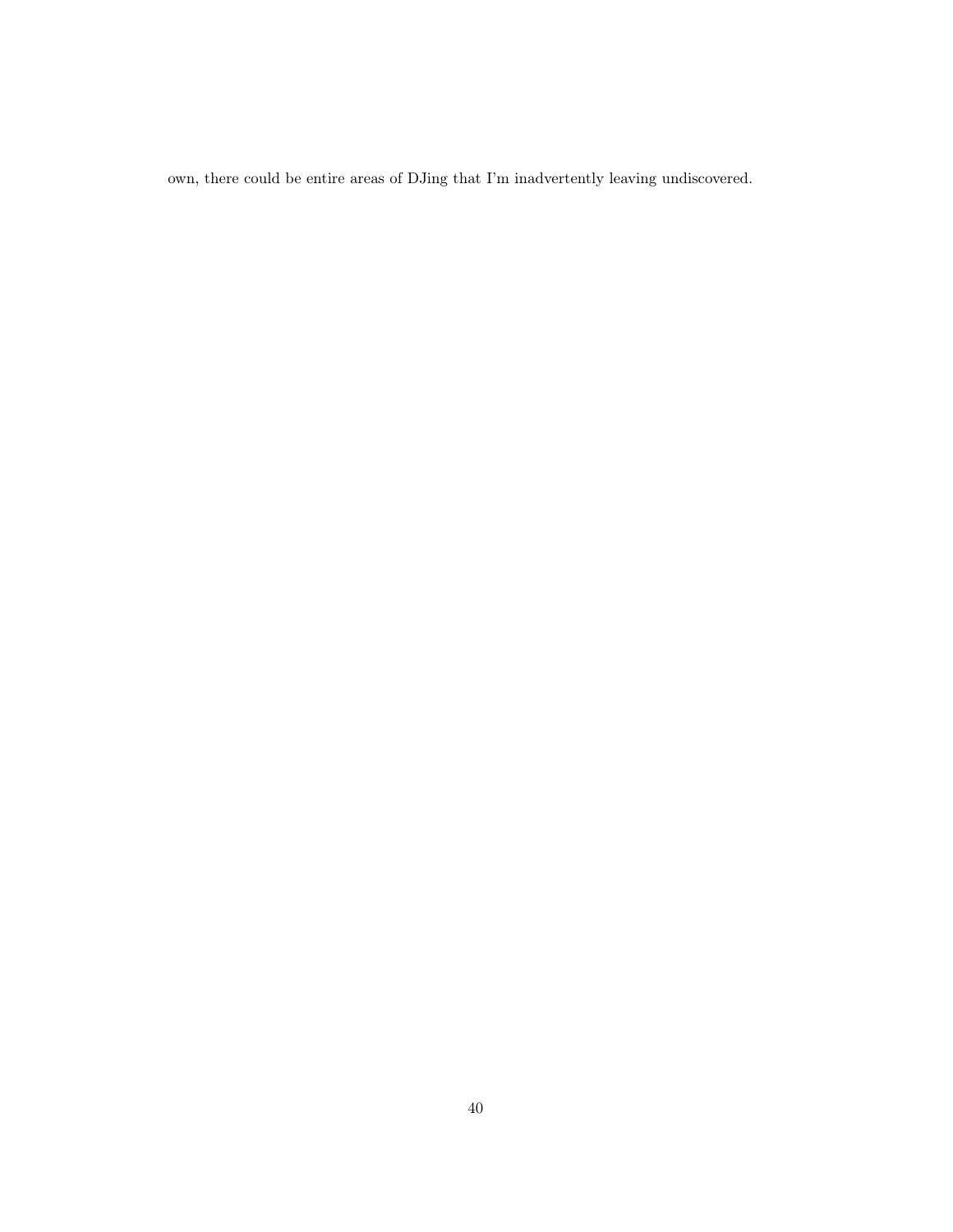## 12 Contributors

Mary Bisheh received her Master's in Curriculum Studies from the University of Texas at Austin. A Fulbright scholar and world traveler, Mary is very interested MOOCs have affected international education. A secondary school teacher of seven years, she is currently teaching middle school Social Studies in Evergreen, Colorado. She can be reached at [mbisheh@gmail.com.](mailto:mbisheh@gmail.com)

Hui-chieh Chen received her Master's degree in Learning Technology from The University of Texas at Austin. She is currently teaching English in junior high school in Taiwan. She is interested in technology integration for teaching and learning. Taking MOOCs is a new experience for her and she regards MOOCs as a source for self-learning in Taiwan. She can be reached at [nectarchen@gmail.com.](mailto:nectarchen@gmail.com)

Bahaa G. Ghobrial is a doctoral student in the Department of Radio–TV–Film, at the University of Texas at Austin. He is researching how digital media can contribute to online learning. He is also interested in finding new ways to bridging the digital gap so people in the developing countries can benefit from using MOOCs. He can be reached at [Ba](mailto:Bahaag@utexas.edu)[haag@utexas.edu.](mailto:Bahaag@utexas.edu)

Mihyun Lim is a doctoral student in Curriculum and Instruction specializing in Learning Technologies. She is interested in how people learn online and how online settings change the way people learn. Her research interests also include technology integration and best practices in teaching and learning. She can be reached at [mhlim@utexas.edu.](mailto:mhlim@utexas.edu)

Cindy Londeore recently finished a master's degree in science education and is ready to take on the world of curriculum development. She took her first MOOC for this project, and now she can't stop taking them! She can be reached at [clondeore@gmail.com,](mailto:clondeore@gmail.com) or @clondeore on twitter.

Michael Mendoza originally wanted to be a concert pianist, but soon took up languages working as a translator, researcher and instructor in both French and Arabic. A graduate student in the Department of Middle Eastern Studies at UT Austin and a frequent presenter of papers on Arabic Linguistics at conferences such as MESA, AIDA, Jil Jadidand others, he intends to continue as an Arabist, translator and musician. He can be reached at [michael.allen.mendoza@gmail.com](mailto:michael.allen.mendoza@gmail.com)

Afriannoor Miradinata is a past Ford Foundation fellow and is currently working as a government employee in Indonesia. He is interested in distance learning, and that interest is triggered by the fact that remote areas in Indonesia have limited access to technology. He believes technology can reduce significant barriers in education quality in remote areas. He can be reached at [a.miradinata@gmail.com](mailto:a.miradinata@gmail.com)

Michael Ota received a master's of education in learning technologies from The University of Texas at Austin and is currently pursuing a second master's in special education. He teaches math and technology in a specialized school for students with autism and emotional disorders. Michael hopes to takes his MOOC experiences and develop social skills curriculum for individuals with cognitive disabilities. His most current information is at[81](#page-40-0)[www.michaelota.com](http://www.michaelota.com) and can be reached at [michael.ota@utexas.edu](mailto:michael.ota@utexas.edu)

Jennifer Ramirez is a masters student in STEM education who works professionally as a math content specialist. She is interested in math curriculum development and would like to develop MOOCs for secondary mathematics. The MOOC she describes in this book was the first that Jennifer took and fully completed. She plans to use MOOCs to pursue topics

<span id="page-40-0"></span><sup>81</sup><http://www.michaelota.com>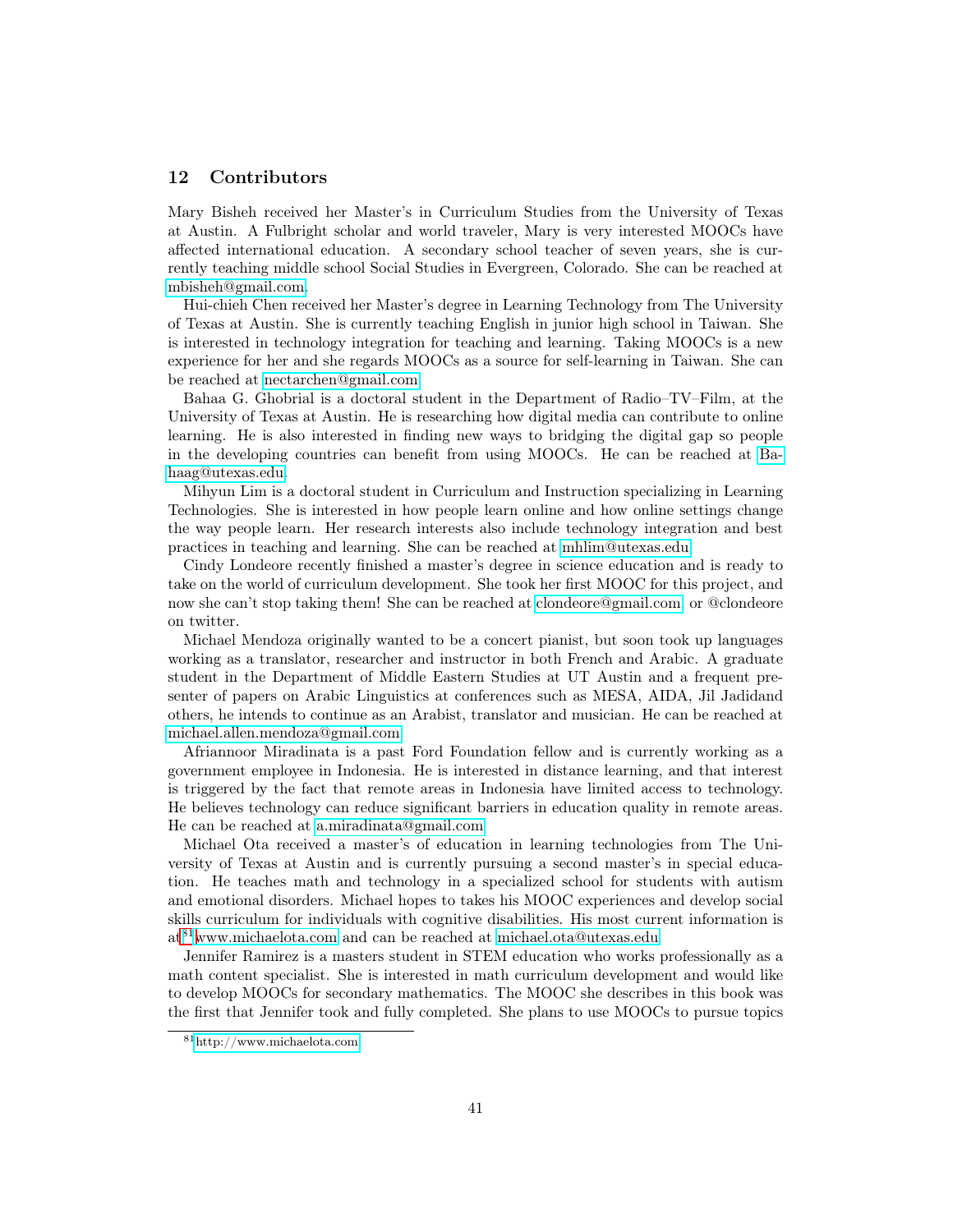she is interested in and to increase her math content knowledge. She can be reached at [JTausiani@gmail.com](mailto:JTausiani@gmail.com)

Anne Valauri is a masters student in Early Childhood Education at the University of Texas at Austin. She is currently a graduate and teaching assistant. She is interested in distance education for early childhood teachers, the use of web 2.0 tools, and the digital divide in elementary classrooms. She is still using DuoLingo to work on her language skills for teaching multilingual classrooms. She can be reached at [avalauri@utexas.edu](mailto:avalauri@utexas.edu)

Dr. George Veletsianos studies learner, instructor, and scholar experiences and practices with emerging technologies and pedagogies in online learning contexts. He is Canada Research Chair in Innovative Learning and Technology and Associate Professor at Royal Roads University. He blogs at<http://www.veletsianos.com> and can be reached at [velet](mailto:veletsianos@gmail.com)[sianos@gmail.com](mailto:veletsianos@gmail.com)